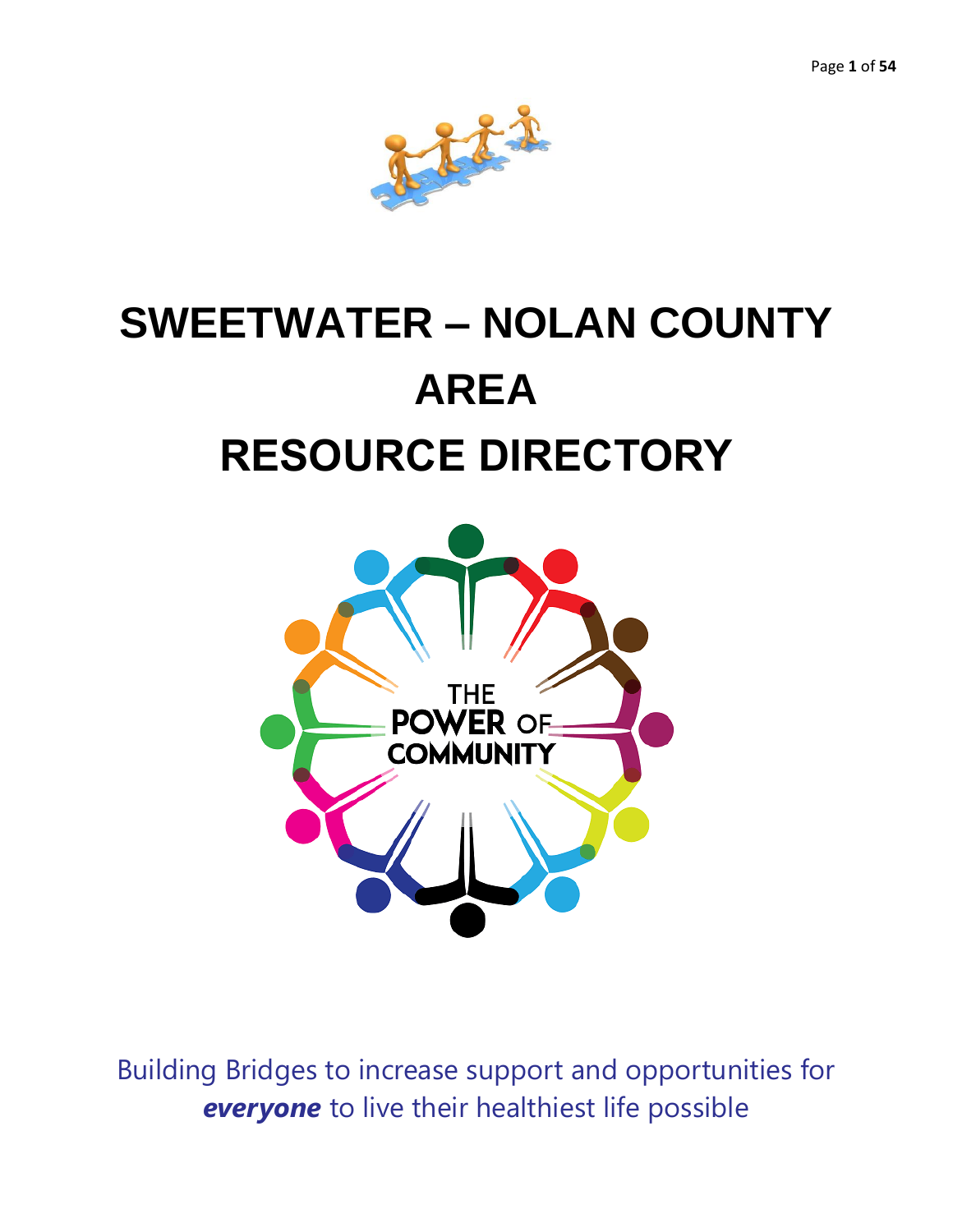### <span id="page-1-0"></span>**[Categories:](#page-1-0)**

| <b>Mental Health</b>                                                   |
|------------------------------------------------------------------------|
| <b>Nutrition</b>                                                       |
| <b>Prescription Drug Assistance</b>                                    |
| <b>Public Health</b>                                                   |
| <b>Public Health Emergency Preparedness</b>                            |
| <b>Rent Assistance</b>                                                 |
| <b>Services Outside of the Area</b>                                    |
| Sex/Labor Trafficking (Reporting/Victim Support)                       |
| Sexual Assault/Domestic/Family Violence (Reporting/Victim Support)     |
| Social Security Administration / Drivers License / Identification Card |
| <b>Substance Abuse / Peer Recovery Services</b>                        |
| Transportation                                                         |
| <b>Utilities Assistance</b>                                            |
| <b>Veterans Service</b>                                                |
|                                                                        |
|                                                                        |
|                                                                        |

### **Organizations**

[Abilene Recovery Council PADREs Program](#page-6-1) ■ [Avondale Baptist Church](#page-17-1) ■ [Beyond the Walls](#page-17-2) ■ [Big County Medical](#page-40-1)  [Reserve Corp](#page-40-1) ■ [Blackwell ISD](#page-1-2) ■ [Broadway Baptist Church](#page-17-3) ■ [CARR](#page-51-1) ■ [\(CPS\) Dept of Family and Protective Services](#page-6-2) ■ ECI – [West Texas Centers Little Lives Early Childhood Intervention](#page-2-0) ■ [Emmanuel Fellowship Church](#page-18-0) ■ [Enhabit](#page-23-0) Home Health [and Hospice](#page-23-0) ■ [First Presbyterian Church](#page-18-1) ■ [First United Methodist Church](#page-18-2) ■ [Gateway Family Services](#page-8-0) ■ [High Sky](#page-2-1)  [Children's Ranch Stay Together Program](#page-2-1) ■ [Highland Heights United Methodist Church](#page-19-0) ■ [Highland ISD](#page-2-2) ■ [Hope Unlimited](#page-3-0)  [Counsel for Christian Living, LLC](#page-3-0) ■ [Kai Creative Therapeutic Solutions](#page-35-0) ■ [LifeHouse](#page-3-1) ■ [Nolan County Renewal Project](#page-19-1) (NCRP) – [Faith Fitness](#page-19-1) ■ [Nurture Nolan](#page-12-0) ■ [Recovery Hall](#page-3-2) ■ [Rolling Plains Memorial Hospital](#page-16-0) ■ [Rolling Plains Memorial](#page-27-0)  Hospital – [Indigent DME Program](#page-27-0) ■ [Rolling Plains Memorial Hospital –](#page-27-1) Prescription Assistance Program ■ [Rolling Plains](#page-24-0)  [Memorial Hospital RURAL Health Clinic](#page-24-0) ■ [Roscoe Collegiate ISD](#page-3-3) ■ SHOP – [Sweetwater House Of Peace](#page-4-0) ■ [SNAP –](#page-21-0) [Senior Nutrition Activities Program](#page-21-0) ■ [Social Security Administration](#page-44-1) ■ [Sweetwater County –](#page-4-1) City Library ■ [Sweetwater ISD](#page-4-2) [School Campuses](#page-4-2) ■ [Sweetwater ISD –](#page-5-0) GED ■ [Sweetwater ISD Early Childhood Learning Center](#page-5-1) ■ [Sweetwater-Nolan](#page-24-1)  [County Health Department](#page-24-1) ■ [Sweetwater Women's Resource](#page-10-1) / Crisis Pregnancy Center ■ [Texas Department of Public](#page-48-1)  [Safety](#page-48-1) ■ [Trinity Baptist Church](#page-20-1) ■ [TSTC](#page-5-2) ■ [Veterans Services](#page-9-0) ■ [West Texas Center MHMR –](#page-5-3) IDD ■ [West Texas Children's](#page-10-2)  [Advocacy Center](#page-10-2) ■ [West Texas Opportuni](#page-43-1)ties ■ [WIC \(Women Infant and Children\)](#page-22-2) ■ [Workforce Solutions of West Central](#page-6-3)  **[Texas](#page-6-3)** 

## <span id="page-1-1"></span>[Academia and Education](#page-1-1)

<span id="page-1-2"></span>**[Blackwell ISD](#page-1-2)** 325-282-2311 [www.blackwellhornets.org](http://www.blackwellhornets.org/)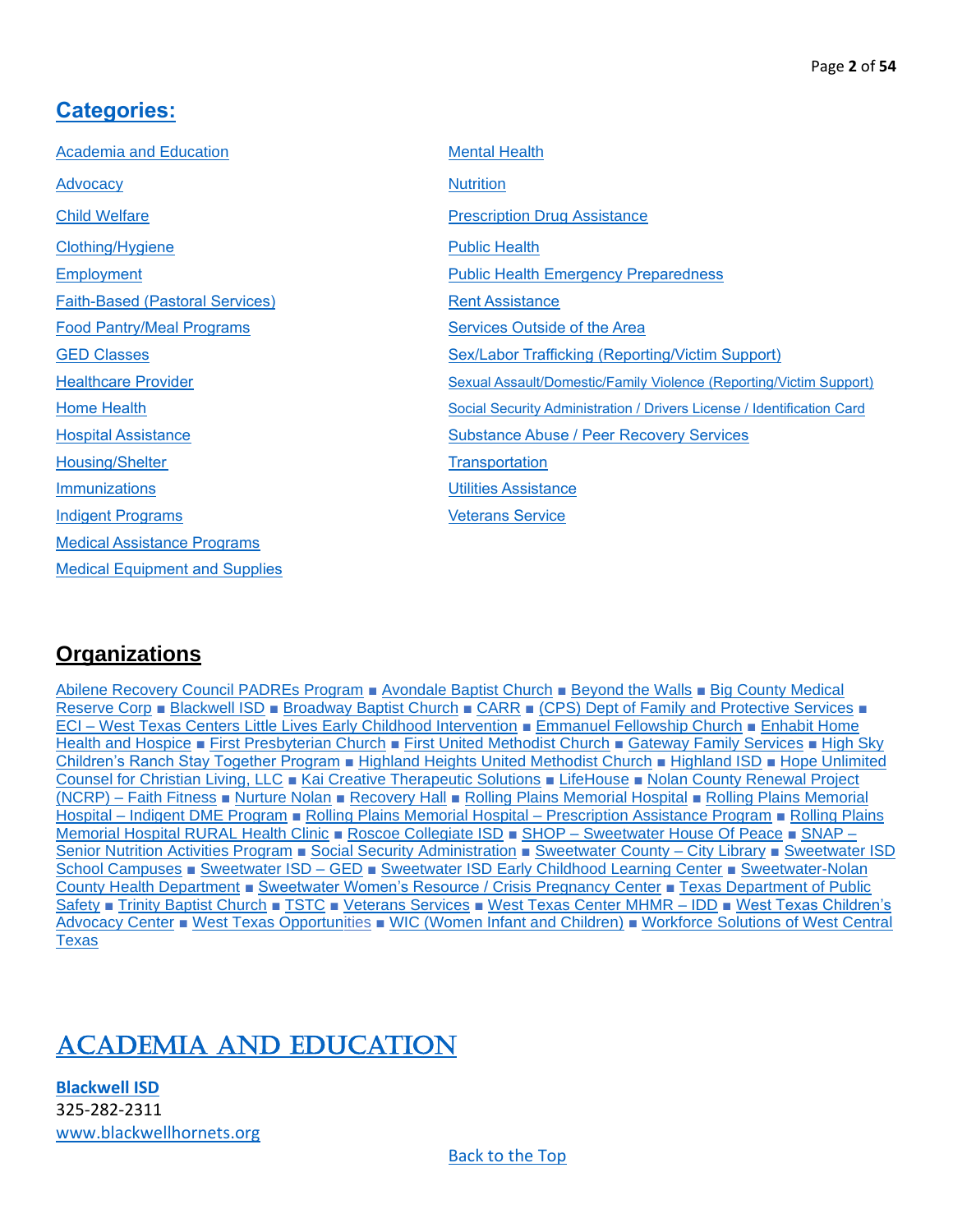#### <span id="page-2-0"></span>**ECI – [West Texas Centers Little Lives Early Childhood Intervention](#page-2-0)**

Christie Shaw, Director 1104 Henderson Street Sweetwater, Tx 79556 325-236-6821 [www.littleliveseci.com](http://www.littleliveseci.com/)

#### [www.wtcmhmr.org](http://www.wtcmhmr.org/)

Early Childhood Intervention (ECI) is a statewide program within the Texas Health and Human Services Commission for families with:

- Children birth up to age 3
- Developmental delays
- Disabilities or certain medical diagnoses that may impact development
- Supports families as they learn how to help their children grow and learn
- The team that evaluates the child and plans and provides services are licensed and credentialed providers
- The team may include:
	- o Early Intervention Specialists/Service Coordinator
	- o Speech Language Pathologist
	- o Physical therapist
	- o Occupational therapist
	- o Registered nurse
	- o Dietitian
	- o Pathways Early Autism Intervention
	- o Teacher of the Deaf/Hard of hearing
	- o Teacher of the Vision Impaired / Orientation and Mobility

#### [Back to the Top](#page-1-0)

#### <span id="page-2-1"></span>**[High Sky Children's Ranch Stay Together Prog](#page-2-1)ram** 325-235-8487

[www.StayTogetherProgram.org](http://www.staytogetherprogram.org/)

- In-home consultaions
- Instruction from an established skill based curriculum
- 24 hour crisis intervention and consultation services available to assist new and existing families
- Parent and youth workshops
- Positive Parenting Techniques
- Builds on Family Strengths
- Child Development Information
- Youth Skill Development
- Community Outreach

#### [Back to the Top](#page-1-0)

<span id="page-2-2"></span>[Highland ISD](#page-2-2) 325-766-3629 [www.highland.esc14.net](http://www.highland.esc14.net/)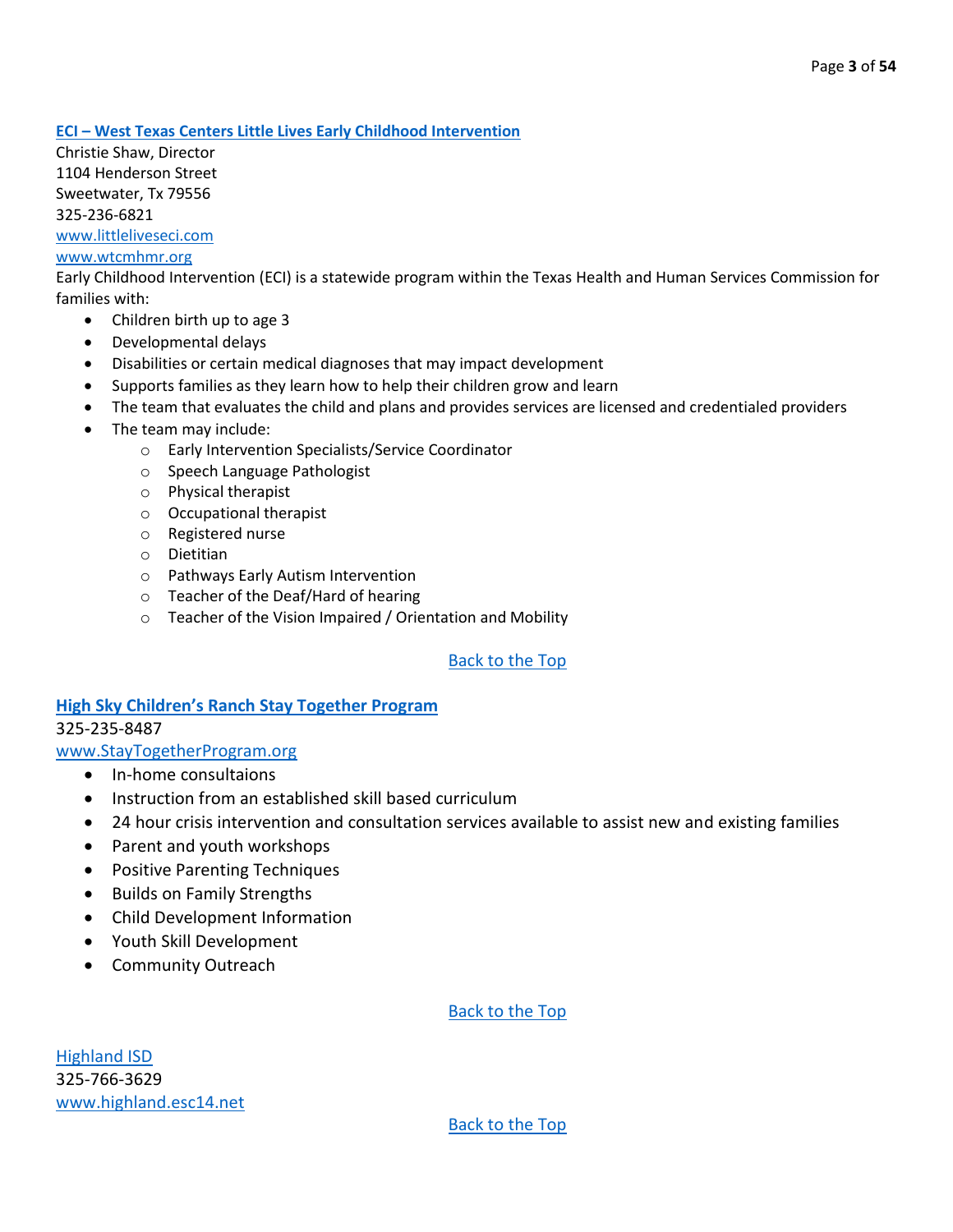<span id="page-3-0"></span>**[Hope Unlimited Counsel for Christian Living, LLC](#page-3-0)**

Martha Mitchell Cory Hall 1219 E Broadway Sweetwater, Tx 79556 325-246-9121 Email: [hopeunlimited2016@gmail.com](mailto:hopeunlimited2016@gmail.com) [www.hucounselingforchristianliving.com](http://www.hucounselingforchristianliving.com/) 

In 2016, Hope Unlimited was bought with the purpose of providing education to small communities that had very limited resources in which to handle their everyday physical, emotional, and spiritual needs. Since this time, Hope Unlimited now strives to make the necessary changes and improvements to rural communities and beyond.

[Back to the Top](#page-1-0)

<span id="page-3-1"></span>**[The LifeHouse](#page-3-1)** Natasha Daniel, Director 1208 Hailey St. Sweetwater, Tx 79556 325-933-4015 Email: [natasha@lifehouse.love](mailto:natasha@lifehouse.love) [www.lifehouse.love](http://www.lifehouse.love/)

- Non-Profit outreach ministry in connection with the Sweetwater Ministerial Alliance
- Meeting the spiritual, emotional, and physical needs of individuals and families in Nolan County

#### [Back to the Top](#page-1-0)

#### <span id="page-3-2"></span>**[The Recovery Hall](#page-3-2)**

Roger Walker Courtney O'Callaghan 111 Cypress Street Sweetwater, Tx 79556 325-338-5647 325-320-0103 325-864-7002 Email: [itsharleyme@gmail.com](mailto:itsharleyme@gmail.com) [courtneyocallaghan262@gmail.com](mailto:courtneyocallaghan262@gmail.com) [sgetrdone0123@aol.com](mailto:sgetrdone0123@aol.com)

- AA 12-Step Program
- NA 12-Step Program
- Peer recovery service
- Mental Health substance use
- <span id="page-3-3"></span>• Community re-entry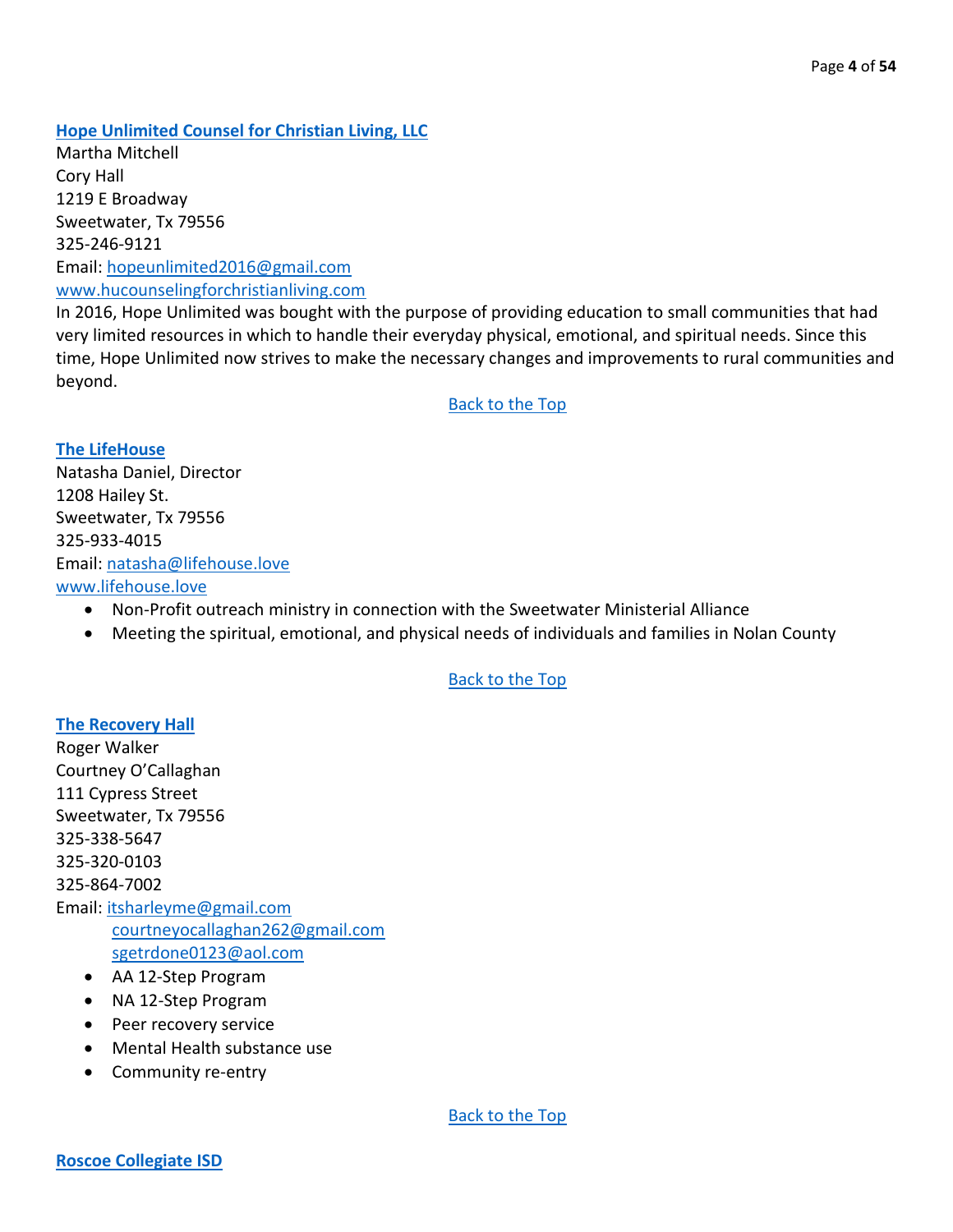325-766-3629 [www.roscoe.esc14.net](http://www.roscoe.esc14.net/)

#### [Back to the Top](#page-1-0)

#### <span id="page-4-0"></span>**The SHOP – [Sweetwater House Of Peace](#page-4-0)**

Becky Acuna 509 Locust Street P.O. Box 117 Sweetwater, Tx 79556 325-219-7080 [becky@trinitysweetwater.com](mailto:becky@trinitysweetwater.com)

- Free summer lunch program for all school aged kids
- After School Program for middle school and high school students
- Backpack Buddies for students identified as food insecure
- Temporary Emergency Warming Shelter
- Clothes Closet
- Food Pantry

#### [Back to the Top](#page-1-0)

#### <span id="page-4-1"></span>**[Sweetwater County](#page-4-1) – City Library**

206 Elm St Sweetwater, Tx 79556 325-235-4978

#### [www.sweetwaterlibrary.org/](http://www.sweetwaterlibrary.org/)

- Monday 1:00pm 6:00pm, Tuesday Friday 9:00am 5:00pm, Saturday 9:00am 1:00pm
- Children's Story Hour: Thursday 10:45am
- Public computers
- Free Wi-Fi (wireless access)
- Children's Computers
- Newspapers
- Magazines

#### [Back to the Top](#page-1-0)

#### <span id="page-4-2"></span>**[Sweetwater Independent School District](#page-4-2)**

[www.sweetwaterisd.net](http://www.sweetwaterisd.net/) Administration Office Sweetwater High School 207 Musgrove Street 1205 Ragland Street Sweetwater, Tx 79556 Sweetwater, Tx 79556 325-235-8601 325-235-4371

305 Lamar Street 705 East 3rd Street Sweetwater, Tx 79556 Sweetwater, Tx 79556 325-236-6303 325-235-3491

Sweetwater Middle School Sweetwater Intermediate School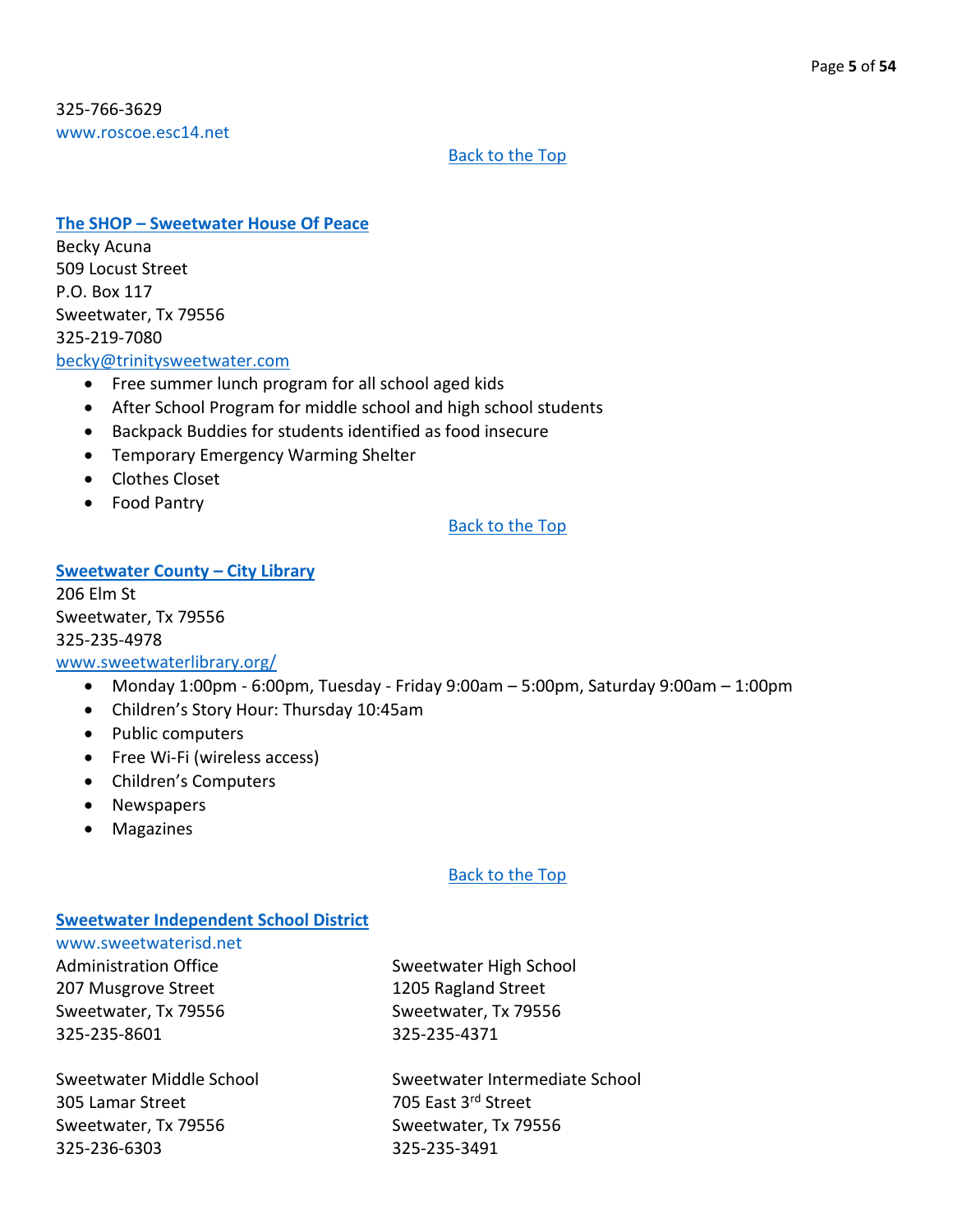1700 East 12<sup>th</sup> Street 1201 Mustang Drive Sweetwater, Tx 79556 Sweetwater, Tx 79556 325-235-5282 325-235-3482

East Ridge Elementary School Southeast Elementary School

#### [Back to the Top](#page-1-0)

<span id="page-5-0"></span>**Sweetwater ISD GED - [Adult Education and Literacy](#page-5-0)** 325-235-7850 [www.sweetwaterisd.net/page/Adult%20Education%20and%20Literacy%20-%20GED](http://www.sweetwaterisd.net/page/Adult%20Education%20and%20Literacy%20-%20GED)

#### [Back to the Top](#page-1-0)

<span id="page-5-1"></span>**Sweetwater ISD [Early Childhood Center](#page-5-1)** David Hargrove, Principal 1202 Corral St Sweetwater, Tx 79556 325-235-3482

[www.sweetwaterisd.net/page/southeast\\_ecc](http://www.sweetwaterisd.net/page/southeast_ecc)

- Birth to 3-year-old program
- Center-based infant and toddler classes with only 8 children and 2 teachers to a classroom
- Enrollment is 72 children and 20 teachers
- Provides high quality comprehensive services including:
	- $\circ$  Education to promote self-sufficiency in children and families from low-income households
	- o Collaborating with the Sweetwater Independent School district, community partners, and with Region 14 ESC Headstart.

[Back to the Top](#page-1-0)

<span id="page-5-2"></span>**[TSTC \(Texas State Technical College\)](#page-5-2)** 300 Homer K Taylor Dr. Sweetwater, Tx 79556 325-235-7418

[www.tstc.edu](http://www.tstc.edu/) Technical College

[Back to the Top](#page-1-0)

#### <span id="page-5-3"></span>**[West Texas Centers for MHMR](#page-5-3) – IDD**

1200 Henderson Sweetwater, Tx 79556 325-235-4911 [www.wtcmhmr.org](http://www.wtcmhmr.org/) Provides assistance to people with special needs and assists with all aspects of living.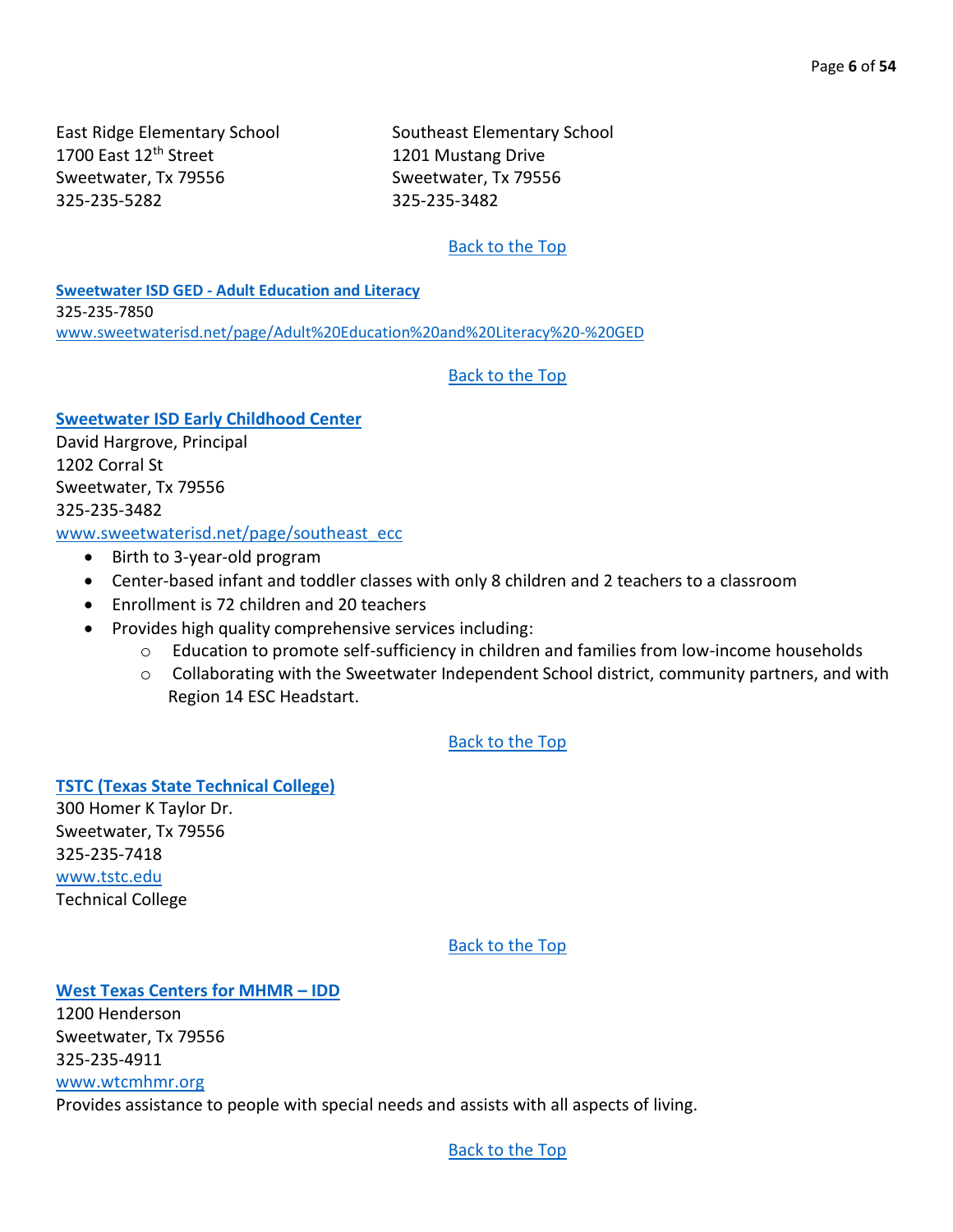<span id="page-6-3"></span>**[Workforce Solutions of West Central Texas](#page-6-3)**

Phyllis Roberson 1105 Bell St Sweetwater, Tx 79556 325-235-4324 325-795-4200

#### [www.workforcesystem.org](http://www.workforcesystem.org/)

Workforce Solutions provides a broad range of services that include:

- Job search
- Unemployment assistance
- Business solutions assistance
- Job training
- Workforce education
- Child Care
- Educational initiatives for adults and youth

#### [Back to the Top](#page-1-0)

### <span id="page-6-0"></span>**ADVOCACY**

#### <span id="page-6-1"></span>**[Abilene Recovery Council PADREs Program](#page-6-1)**

Jade Martinez 104 Pine St. Suite 205 Abilene, Tx 79601 325-260-3276 Email: [jmartinez@abirecovery.org](mailto:jmartinez@abirecovery.org) [www.abirecovery.org](http://www.abirecovery.org/)

The goal of the PADREs program is to help facilitate family bonding and reduce the impact of substance use on the family.

- Office at the Rolling Plains Memorial Hospital in Sweetwater, Tx every Thursday
- Substance use Counseling
- Case management
- Parenting classes
- Family Group (peer led support group)
- Evidence Based education
- Community referrals
- Rapid HIV testing
- Pregnancy testing
- <span id="page-6-2"></span>• Baby/toddler supplies – diapers, wipes for expecting parent and parents of children 6 years old and under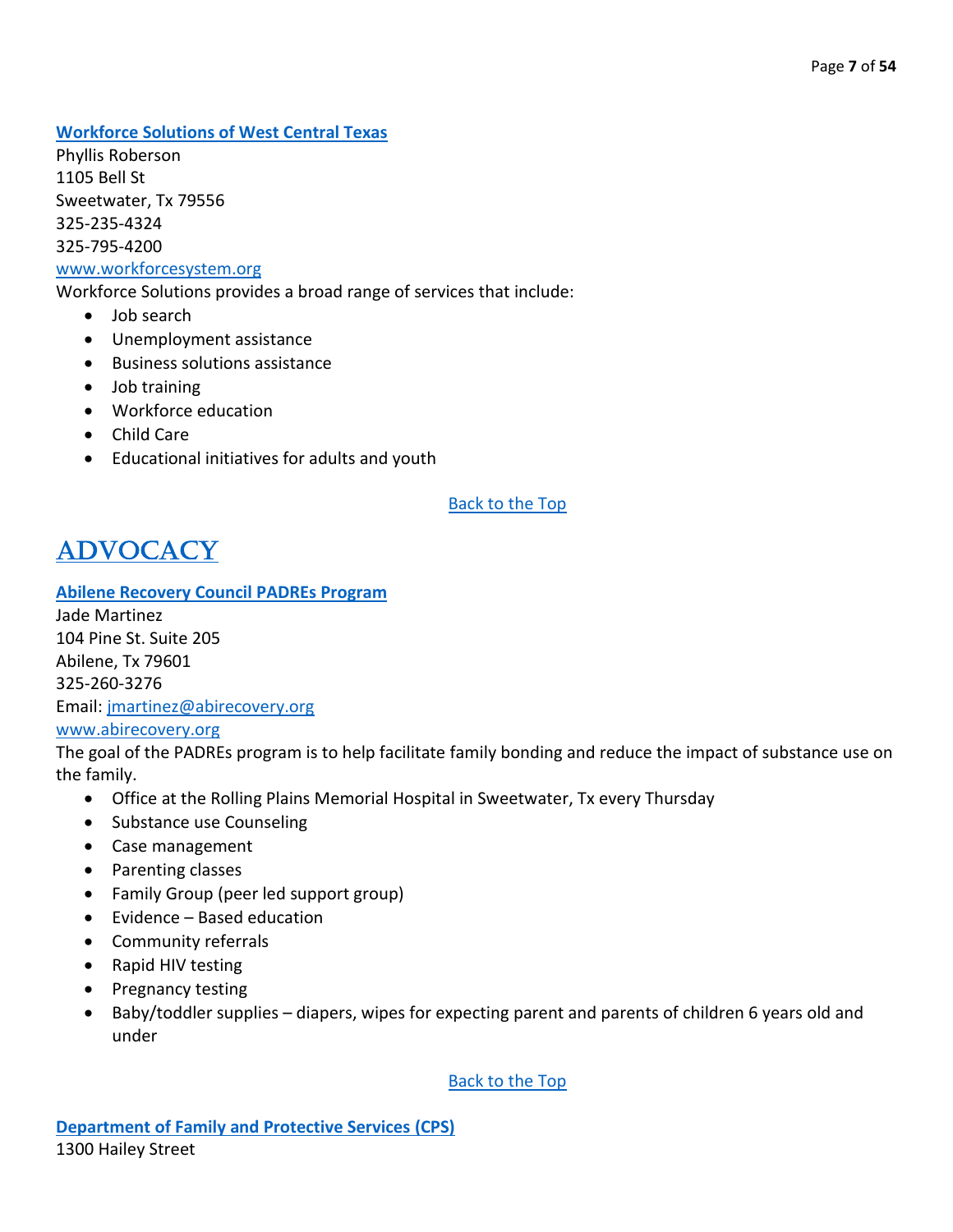### Sweetwater, Tx 79556 **To report abuse or neglect call or visit the website**: **1-800-252-5400**

#### **[www.dfps.state.tx.us](http://www.dfps.state.tx.us/)**

- **Call 911** or your local law enforcement agency **if you have an emergency or life-threatening situation** that must be dealt with immediately.
- Serious injuries
- Any injury to a child 5 years or younger
- Immediate need for medical treatment (including suicidal thoughts)
- Sexual abuse where the abuser has or will have access to the victim within the next 24 hours
- Children age 5 and under are alone or are likely to be left alone within the next 24 hours
- Anytime you believe your situation requires action in less than 24 hours
- Child abuse and neglect.
- Abuse, neglect, self-neglect, and exploitation of the elderly or adults with disabilities living at home.
- Abuse of children in child-care facilities or treatment centers.
- Abuse of adults and children who live in state facilities or are being helped by programs for people with mental illness or intellectual disabilities. These reports are investigated by **HHSC Provider** [Investigations](https://hhs.texas.gov/doing-business-hhs/provider-portals/protective-services-providers/provider-investigations)*External Link*, not DFPS.

Anyone who has a reasonable cause to believe a child, or person 65 years or older, or an adult with disabilities is being abused, neglected, or exploited must report it to DFPS according to Texas laws.

A person who reports abuse in good faith is immune from civil or criminal liability. DFPS keeps the name of the person making the report confidential. Anyone who does not report suspected abuse can be held liable for a misdemeanor or felony.

Time frames for investigating reports are based on the severity of the allegations. Reporting suspected abuse makes it possible for a family to get help.

#### [Back to the Top](#page-1-0)

#### **ECI – West Texas Centers Little Lives Early Childhood Intervention**

Christie Shaw, Director 1104 Henderson Street Sweetwater, Tx 79556 325-236-6821 [www.littleliveseci.com](http://www.littleliveseci.com/)

#### [www.wtcmhmr.org](http://www.wtcmhmr.org/)

Early Childhood Intervention (ECI) is a statewide program within the Texas Health and Human Services Commission for families with:

- Children birth up to age 3
- Developmental delays
- Disabilities or certain medical diagnoses that may impact development
- Supports families as they learn how to help their children grow and learn
- The team that evaluates the child and plans and provides services are licensed and credentialed providers
- The team may include:
	- o Early Intervention Specialists/Service Coordinator
	- o Speech Language Pathologist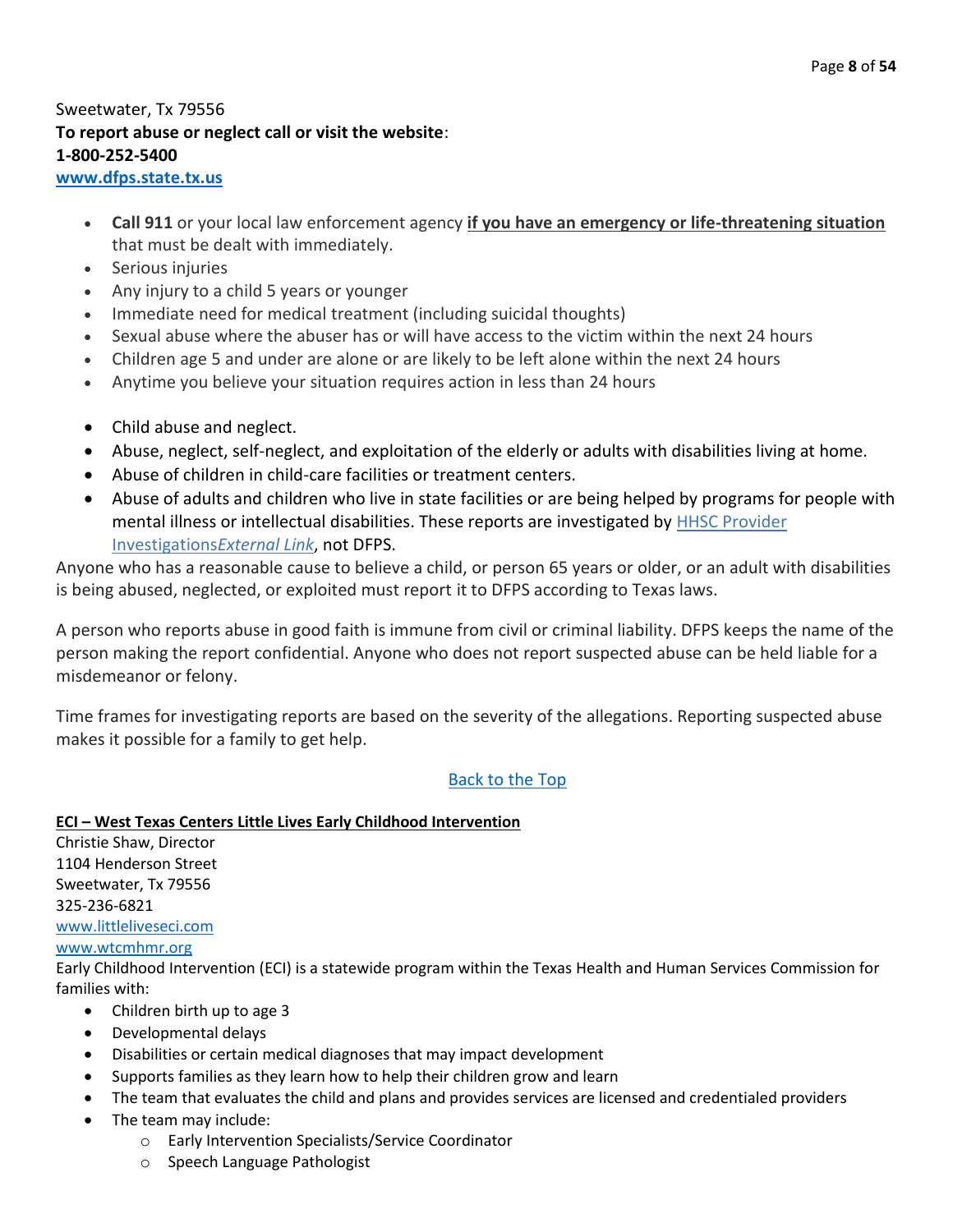- o Physical therapist
- o Occupational therapist
- o Registered nurse
- o Dietitian
- o Pathways Early Autism Intervention
- o Teacher of the Deaf/Hard of hearing
- o Teacher of the Vision Impaired / Orientation and Mobility

#### <span id="page-8-0"></span>**[Gateway Family Services, Inc](#page-8-0)**

Lyndia Allen, Executive Director Jennifer Taylor, Program Director Anita Davidson, Out of County Advocate/Educator 317 Oak Street P.O. Box 1394 Sweetwater, Tx 79556 Snyder, Tx 79550 1-800-578-8054 325-235-1552

The Mission of Gateway Family Services is to reduce the effects of physical, psychological, and emotional abuse among victims of Violent Crimes, including Domestic Violence and Sexual Assault, through crisis services and working to prevent violence through public education.

#### [Back to the Top](#page-1-0)

**The LifeHouse** Natasha Daniel, Director 1208 Hailey St. Sweetwater, Tx 79556 325-933-4015 Email: [natasha@lifehouse.love](mailto:natasha@lifehouse.love)

[www.lifehouse.love](http://www.lifehouse.love/)

- Non-Profit outreach ministry in connection with the Sweetwater Ministerial Alliance
- Meeting the spiritual, emotional, and physical needs of individuals and families in Nolan County

#### [Back to the Top](#page-1-0)

#### **High Sky Children's Ranch Stay Together Program**

325-235-8487

#### [www.StayTogetherProgram.org](http://www.staytogetherprogram.org/)

- In-home consultaions
- Instruction from an established skill based curriculum
- 24 hour crisis intervention and consultation services available to assist new and existing families
- Parent and youth workshops
- Positive Parenting Techniques
- Builds on Family Strengths
- Child Development Information
- Youth Skill Development
- Community Outreach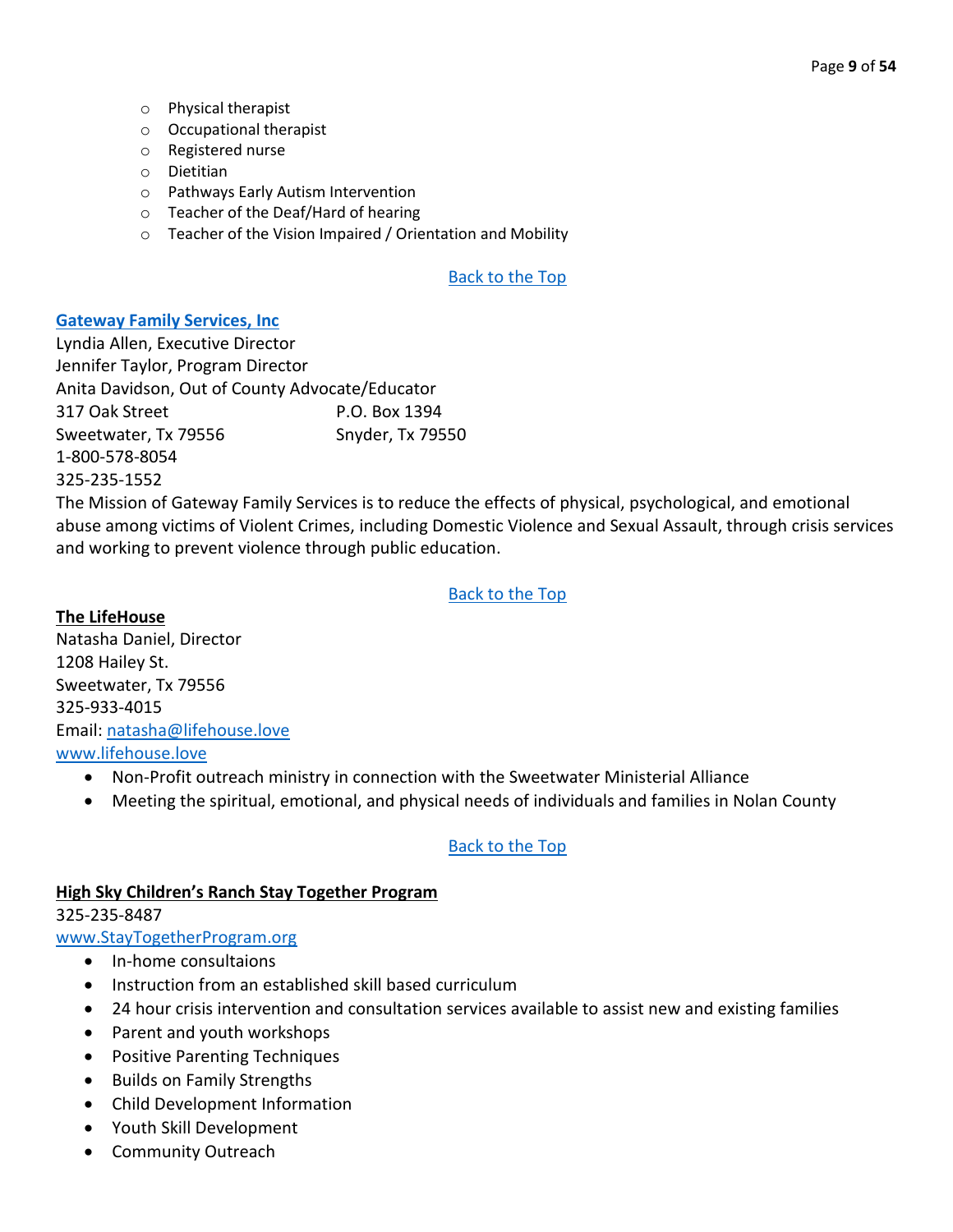#### <span id="page-9-0"></span>**[Nolan County Veterans Services](#page-9-0)**

Robert McBride 100 E. 3rd Street, Suite 110D Sweetwater, Tx 79556 325-235-2214 Email: [Robert.mcbride@co.nolan.tx.us](mailto:Robert.mcbride@co.nolan.tx.us) [www.co.nolan.tx.us/page/nolan.Veterans](http://www.co.nolan.tx.us/page/nolan.Veterans)

• Assist Veterans and their Surviving Spouses with State and Federal Veteran Benefits

#### [Back to the Top](#page-1-0)

#### **The Recovery Hall**

Roger Walker Courtney O'Callaghan 111 Cypress Street Sweetwater, Tx 79556 325-338-5647 325-320-0103 325-864-7002 Email: [itsharleyme@gmail.com](mailto:itsharleyme@gmail.com) [courtneyocallaghan262@gmail.com](mailto:courtneyocallaghan262@gmail.com) [sgetrdone0123@aol.com](mailto:sgetrdone0123@aol.com)

- AA 12-Step Program
- NA 12-Step Program
- Peer recovery service
- Mental Health substance use
- Community re-entry

[Back to the Top](#page-1-0)

#### **The SHOP – Sweetwater House Of Peace**  Becky Acuna 509 Locust Street P.O. Box 117 Sweetwater, Tx 79556 325-219-7080 [becky@trinitysweetwater.com](mailto:becky@trinitysweetwater.com) • Free summer lunch program for all school aged kids

- After School Program for middle school and high school students
- Backpack Buddies for students identified as food insecure
- Temporary Emergency Warming Shelter
- Clothes Closet
- Food Pantry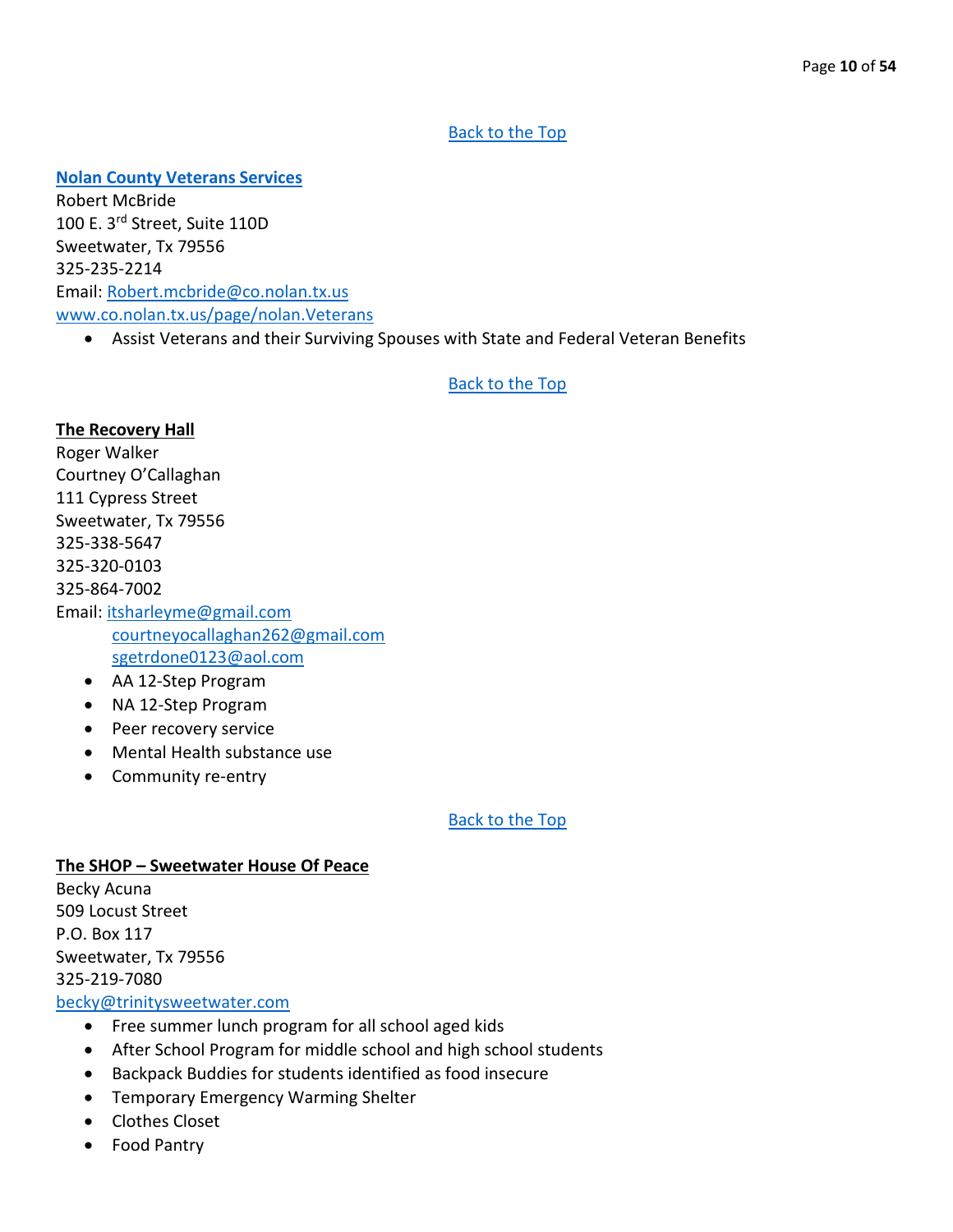<span id="page-10-1"></span>**[Sweetwater Women's Resource / Crisis Pregnancy Center](#page-10-1)**

Victoria Hanes 310 Hickory Sweetwater, Tx 79556 325-236-2100 Email: [wcenter1993@yahoo.com](mailto:wcenter1993@yahoo.com)

- Free Pregnancy Testing
- Pregnancy and Parenting Education
- Adoption information and referrals
- Alternatives to abortion Women's Resource Center offers abortion medication or help with referral or assist in obtaining abortions
- Baby supplies diapers, baby wash, lotion, bottles, formula
- Breast pumps and nursing supplies
- Gently used clothing for newborn to 24 months of age
- Used baby beds, strollers, bedding (when available)

#### [Back to the Top](#page-1-0)

#### **West Texas Centers for MHMR – IDD**

1200 Henderson Sweetwater, Tx 79556 325-235-4911 [www.wtcmhmr.org](http://www.wtcmhmr.org/) Provides assistance to people with special needs and assists with all aspects of living.

#### <span id="page-10-0"></span>[Back to the Top](#page-1-0)

#### <span id="page-10-2"></span>**[West Texas Children's Advocacy Center](#page-10-2)**

Samana Arizmendi 317 Oak St P.O. Box 246 Sweetwater, Tx 79556 325-235-1818 325-236-2134 The West Texas Children's Advocacy Center mission is to bring unity and efficiency to investigations of child abuse. A Multidisciplinary approach is used to assist in alleged child abuse cases. The WTCAC provides the following services to their clients:

- Child Forensic Interviews
- Follow up with families
- Referral for therapy/counseling
- Accompaniment to medical exams
- Accompaniment to court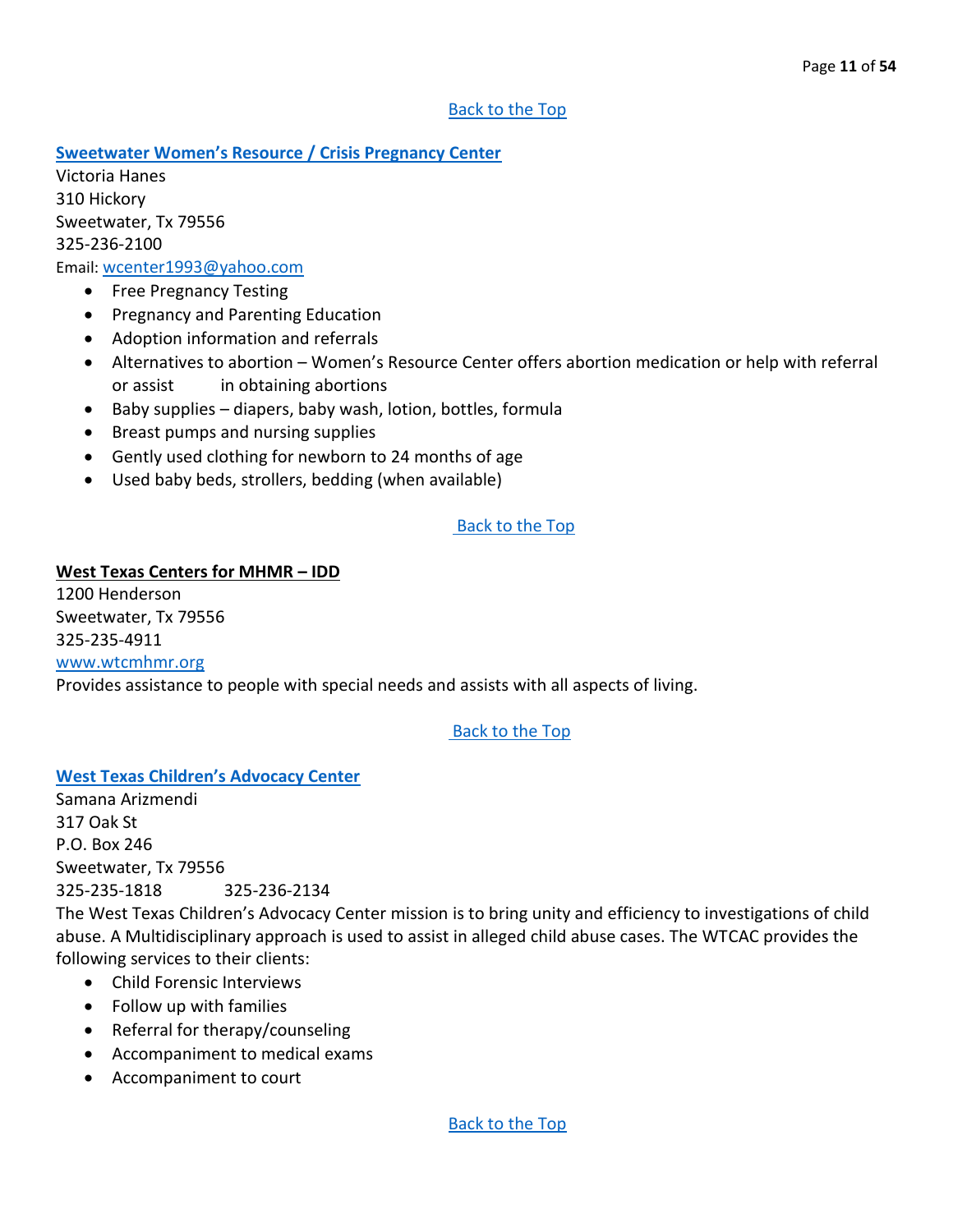### **CHILD WELFARE**

**Department of Family and Protective Services (CPS)**

1300 Hailey Street Sweetwater, Tx 79556 **To report abuse or neglect call or visit the website**: **1-800-252-5400 [www.dfps.state.tx.us](http://www.dfps.state.tx.us/)**

- **Call 911** or your local law enforcement agency **if you have an emergency or life-threatening situation** that must be dealt with immediately.
- Serious injuries
- Any injury to a child 5 years or younger
- Immediate need for medical treatment (including suicidal thoughts)
- Sexual abuse where the abuser has or will have access to the victim within the next 24 hours
- Children age 5 and under are alone or are likely to be left alone within the next 24 hours
- Anytime you believe your situation requires action in less than 24 hours
- Child abuse and neglect.
- Abuse, neglect, self-neglect, and exploitation of the elderly or adults with disabilities living at home.
- Abuse of children in child-care facilities or treatment centers.
- Abuse of adults and children who live in state facilities or are being helped by programs for people with mental illness or intellectual disabilities. These reports are investigated by **HHSC Provider** [Investigations](https://hhs.texas.gov/doing-business-hhs/provider-portals/protective-services-providers/provider-investigations)*External Link*, not DFPS.

Anyone who has a reasonable cause to believe a child, or person 65 years or older, or an adult with disabilities is being abused, neglected, or exploited must report it to DFPS according to Texas laws.

A person who reports abuse in good faith is immune from civil or criminal liability. DFPS keeps the name of the person making the report confidential. Anyone who does not report suspected abuse can be held liable for a misdemeanor or felony.

Time frames for investigating reports are based on the severity of the allegations. Reporting suspected abuse makes it possible for a family to get help.

#### [Back to the Top](#page-1-0)

#### **ECI – West Texas Centers Little Lives Early Childhood Intervention**

Christie Shaw, Director 1104 Henderson Street Sweetwater, Tx 79556 325-236-6821 [www.littleliveseci.com](http://www.littleliveseci.com/)

[www.wtcmhmr.org](http://www.wtcmhmr.org/)

Early Childhood Intervention (ECI) is a statewide program within the Texas Health and Human Services Commission for families with:

- Children birth up to age 3
- Developmental delays
- Disabilities or certain medical diagnoses that may impact development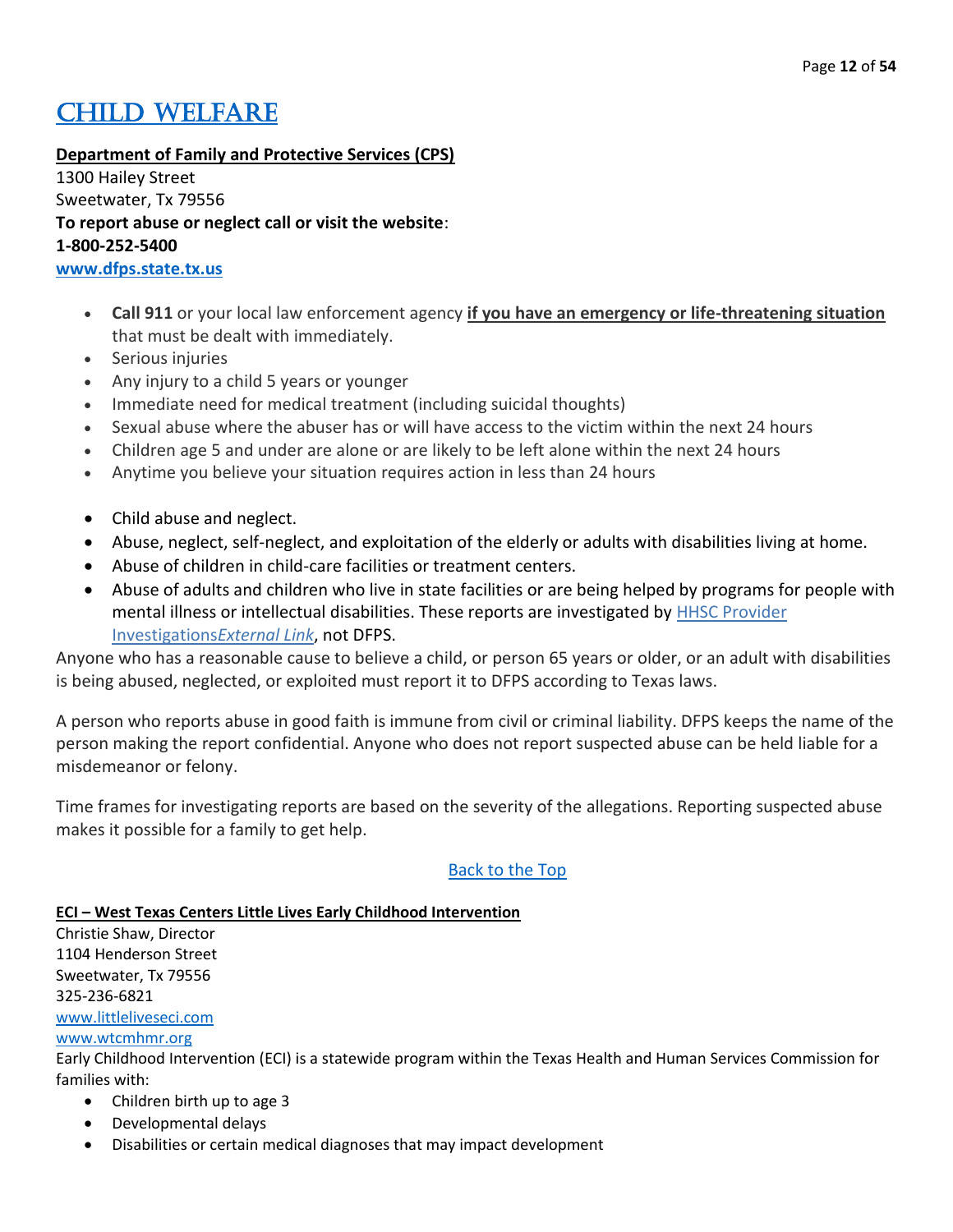- Supports families as they learn how to help their children grow and learn
- The team that evaluates the child and plans and provides services are licensed and credentialed providers
- The team may include:
	- o Early Intervention Specialists/Service Coordinator
	- o Speech Language Pathologist
	- o Physical therapist
	- o Occupational therapist
	- o Registered nurse
	- o Dietitian
	- o Pathways Early Autism Intervention
	- o Teacher of the Deaf/Hard of hearing
	- o Teacher of the Vision Impaired / Orientation and Mobility

#### <span id="page-12-0"></span>**[Nurture Nolan](#page-12-0)**

Aubra Fahy, President Samantha Morrow, Vice President 204 E Broadway, Suite One Sweetwater, Tx 79556 325-267-9085 Email: [NurtureNolanNP@gmail.com](mailto:NurtureNolanNP@gmail.com) [www.nurturenolan.org](http://www.nurturenolan.org/)

Nurture Nolan was created to provide dignity and hope to every child in Nolan County by providing them a standard-size duffle bag in which to transport their belongings, whether they are being removed from their home due to:

- Abuse or neglect
- Experiencing homelessness or home insecurity or otherwise in need
- Each bag is filled with essential toiletry and age-appropriate comfort items to help their transition into a new home
- Every bag includes:
	- o Shampoo/conditioner
	- o Body wash or soap
	- o Lotion
	- o Toothbrush & toothpaste
	- o Hairbrush
	- o Blanket & pillow
	- o Teddy bear
- Bags provided for babies also include:
	- o Diapers
	- o Wipes
	- o Bottles
- Bags for teenagers include:
	- o Deodorant
	- o Feminine hygiene products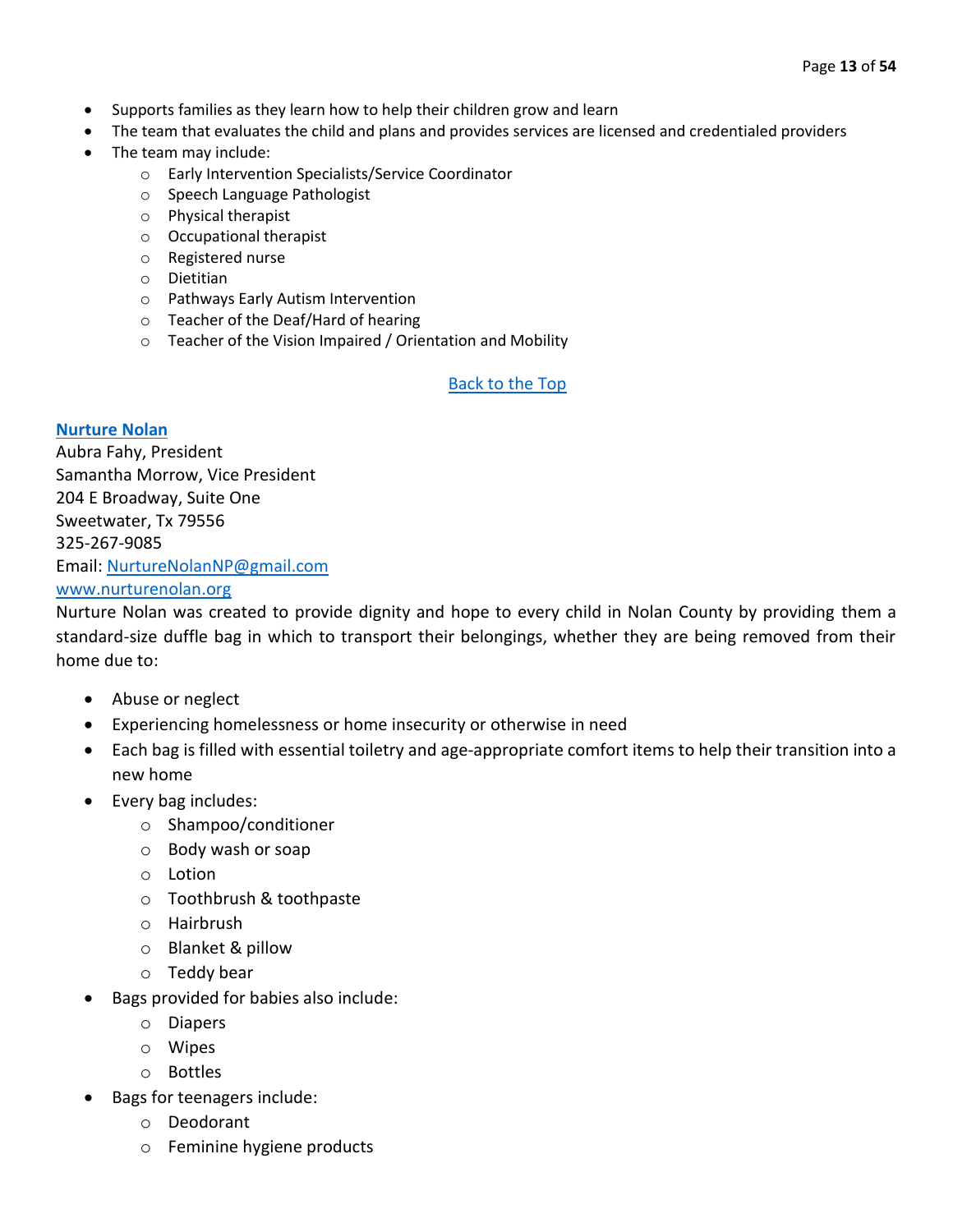Nurture Nolan strives to distribute as many bags as possible to ensure every child in Nolan County has the items they need and dignity & hope they deserve, so please reach out to us if you know a child who needs a bag or any of the items we include in them!

#### [Back to the Top](#page-1-0)

#### **West Texas Children's Advocacy Center**

Samana Arizmendi 317 Oak St P.O. Box 246 Sweetwater, Tx 79556 325-235-1818 325-236-2134 The West Texas Children's Advocacy Center mission is to bring unity and efficiency to investigations of child abuse. A Multidisciplinary approach is used to assist in alleged child abuse cases. The WTCAC provides the following services to their clients: • Child Forensic Interviews

- Follow up with families
- Referral for therapy/counseling
- Accompaniment to medical exams
- Accompaniment to court

[Back to the Top](#page-1-0)

### <span id="page-13-0"></span>[Clothing/Hygiene](#page-13-0)

#### **Abilene Recovery Council PADREs Program**

Jade Martinez 104 Pine St. Suite 205 Abilene, Tx 79601 325-260-3276 Email: [jmartinez@abirecovery.org](mailto:jmartinez@abirecovery.org) [www.abirecovery.org](http://www.abirecovery.org/)

The goal of the PADREs program is to help facilitate family bonding and reduce the impact of substance use on the family.

- Office at the Rolling Plains Memorial Hospital in Sweetwater, Tx every Thursday
- Substance use Counseling
- Case management
- Parenting classes
- Family Group (peer led support group)
- Evidence Based education
- Community referrals
- Rapid HIV testing
- Pregnancy testing
- Baby/toddler supplies diapers, wipes for expecting parent and parents of children 6 years old and under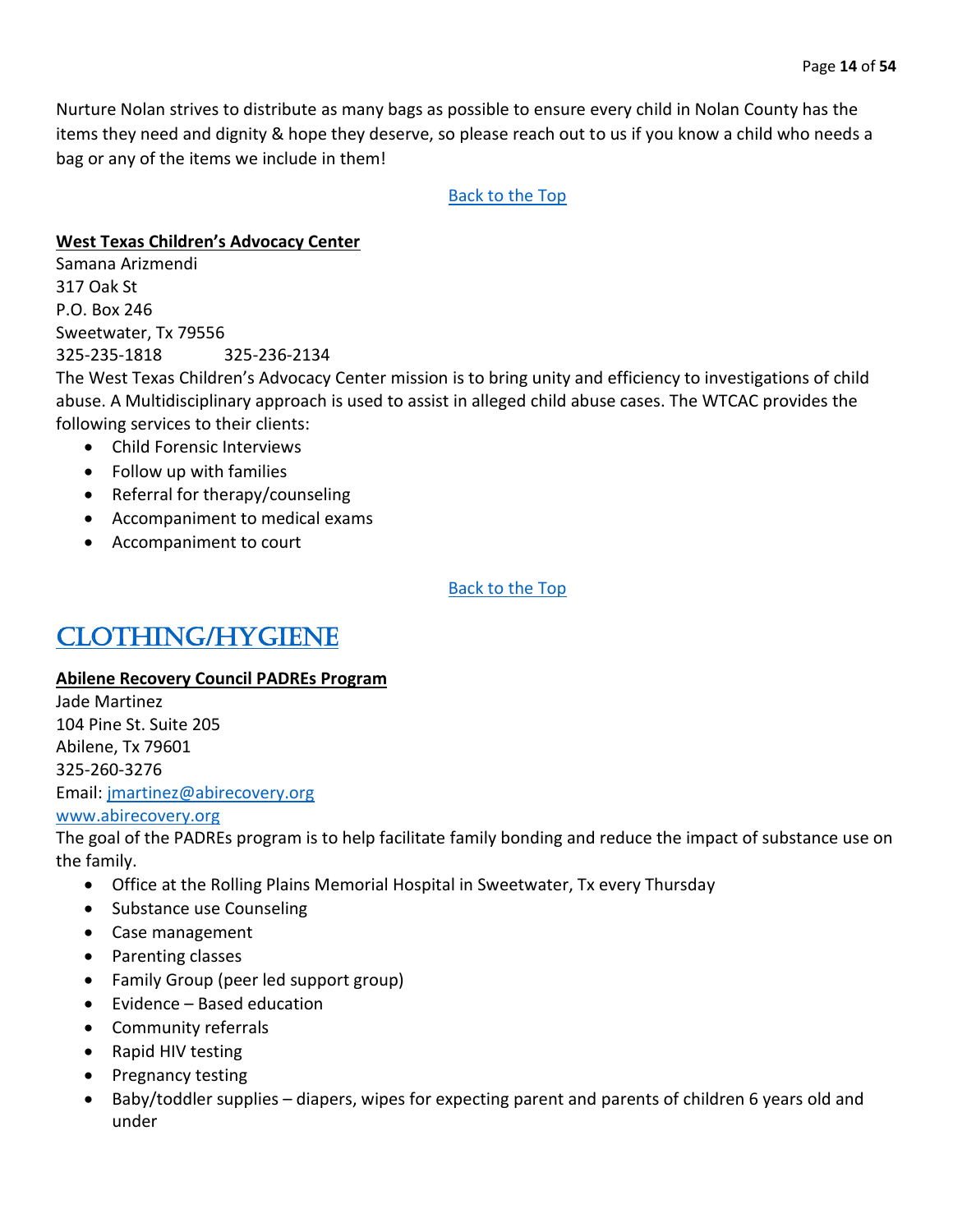#### **Nurture Nolan**

Aubra Fahy, President Samantha Morrow, Vice President 204 E Broadway, Suite One Sweetwater, Tx 79556 325-267-9085 Email: [NurtureNolanNP@gmail.com](mailto:NurtureNolanNP@gmail.com) [www.nurturenolan.org](http://www.nurturenolan.org/)

Nurture Nolan was created to provide dignity and hope to every child in Nolan County by providing them a standard-size duffle bag in which to transport their belongings, whether they are being removed from their home due to:

- Abuse or neglect
- Experiencing homelessness or home insecurity or otherwise in need
- Each bag is filled with essential toiletry and age-appropriate comfort items to help their transition into a new home
- Every bag includes:
	- o Shampoo/conditioner
	- o Body wash or soap
	- o Lotion
	- o Toothbrush & toothpaste
	- o Hairbrush
	- o Blanket & pillow
	- o Teddy bear
- Bags provided for babies also include:
	- o Diapers
	- o Wipes
	- o Bottles
- Bags for teenagers include:
	- o Deodorant
	- o Feminine hygiene products

Nurture Nolan strives to distribute as many bags as possible to ensure every child in Nolan County has the items they need and dignity & hope they deserve, so please reach out to us if you know a child who needs a bag or any of the items we include in them!

[Back to the Top](#page-1-0)

#### **The SHOP – Sweetwater House Of Peace**

Becky Acuna 509 Locust Street P.O. Box 117 Sweetwater, Tx 79556 325-219-7080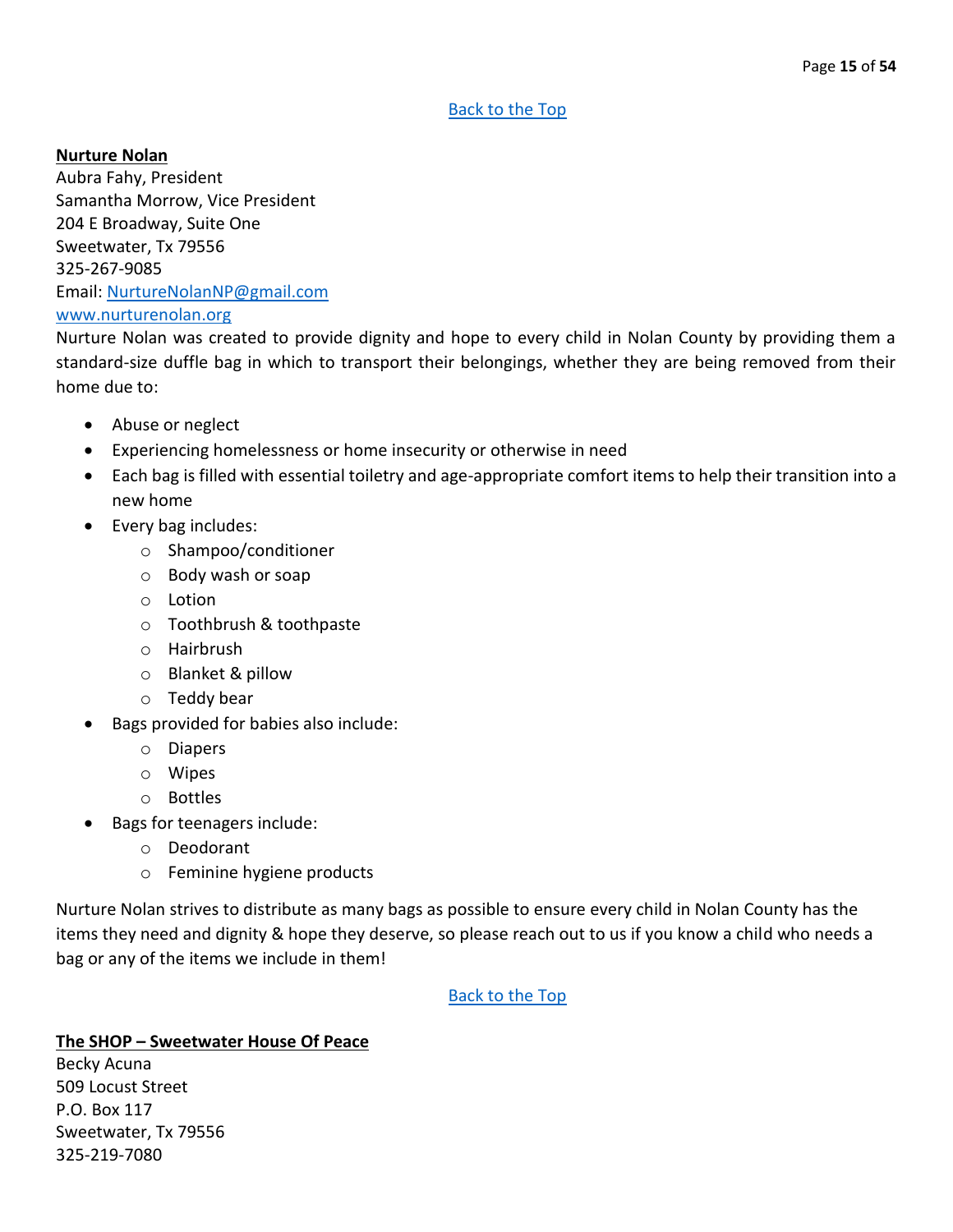#### [becky@trinitysweetwater.com](mailto:becky@trinitysweetwater.com)

- Free summer lunch program for all school aged kids
- After School Program for middle school and high school students
- Backpack Buddies for students identified as food insecure
- Temporary Emergency Warming Shelter
- Clothes Closet
- Food Pantry

#### [Back to the Top](#page-1-0)

#### **Sweetwater Women's Resource / Crisis Pregnancy Center**

Victoria Hanes 310 Hickory Sweetwater, Tx 79556 325-236-2100 Email: [wcenter1993@yahoo.com](mailto:wcenter1993@yahoo.com)

- Free Pregnancy Testing
- Pregnancy and Parenting Education
- Adoption information and referrals
- Alternatives to abortion Women's Resource Center offers abortion medication or help with referral or assist in obtaining abortions
- Baby supplies diapers, baby wash, lotion, bottles, formula
- Breast pumps and nursing supplies
- Gently used clothing for newborn to 24 months of age
- Used baby beds, strollers, bedding (when available)

#### [Back to the Top](#page-1-0)

#### **West Texas Children's Advocacy Center**

Samana Arizmendi 317 Oak St P.O. Box 246 Sweetwater, Tx 79556 325-235-1818 325-236-2134

The West Texas Children's Advocacy Center mission is to bring unity and efficiency to investigations of child abuse. A Multidisciplinary approach is used to assist in alleged child abuse cases. The WTCAC provides the following services to their clients:

- Child Forensic Interviews
- Follow up with families
- Referral for therapy/counseling
- Accompaniment to medical exams
- Accompaniment to court

<span id="page-15-0"></span>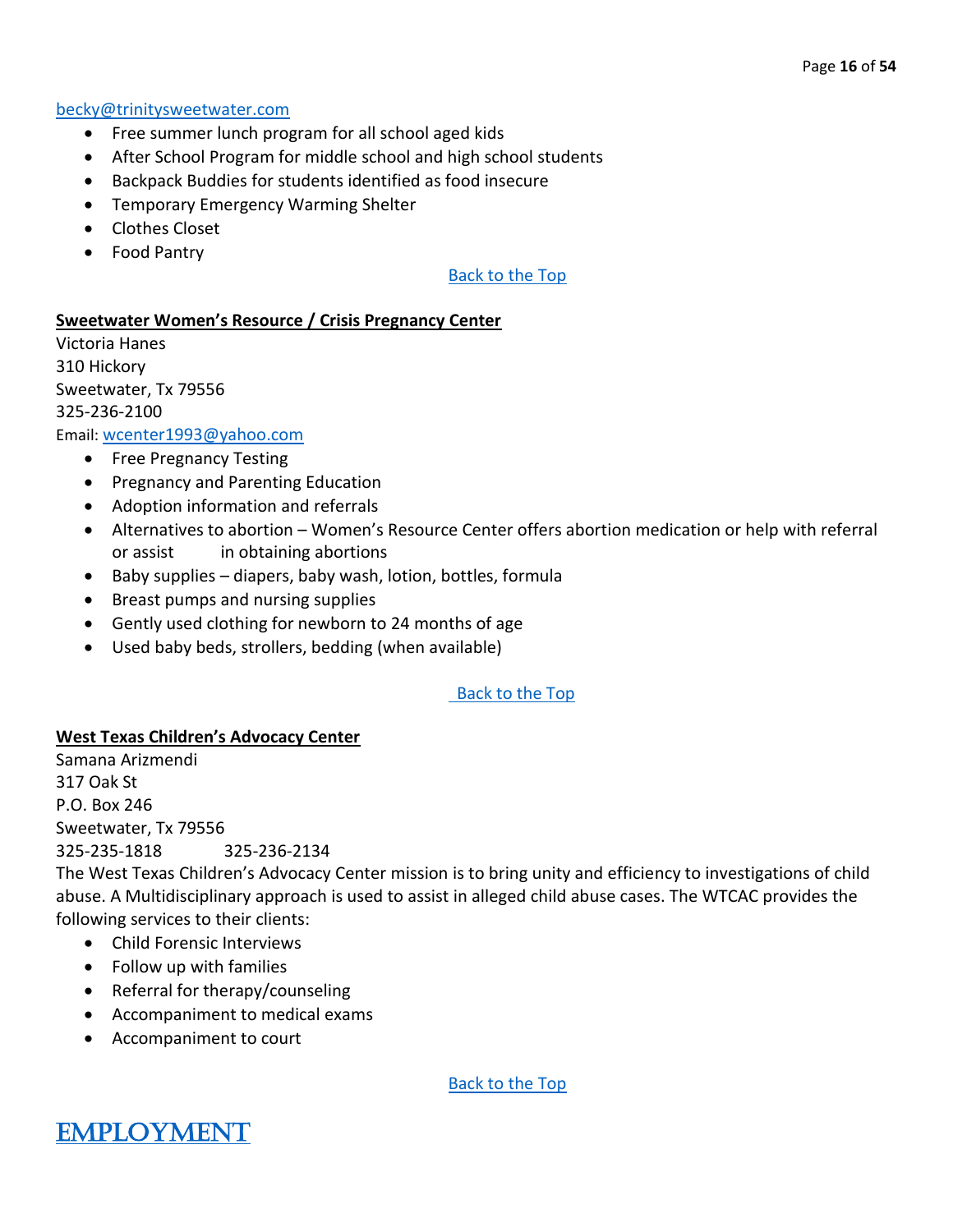**The LifeHouse** Natasha Daniel, Director 1208 Hailey St. Sweetwater, Tx 79556 325-933-4015 Email: [natasha@lifehouse.love](mailto:natasha@lifehouse.love) [www.lifehouse.love](http://www.lifehouse.love/)

- Non-Profit outreach ministry in connection with the Sweetwater Ministerial Alliance
- Meeting the spiritual, emotional, and physical needs of individuals and families in Nolan County

#### [Back to the Top](#page-1-0)

**Nolan County Veterans Services** Robert McBride 100 E. 3rd Street, Suite 110D Sweetwater, Tx 79556 325-235-2214 Email: [Robert.mcbride@co.nolan.tx.us](mailto:Robert.mcbride@co.nolan.tx.us)

[www.co.nolan.tx.us/page/nolan.Veterans](http://www.co.nolan.tx.us/page/nolan.Veterans)

• Assist Veterans and their Surviving Spouses with State and Federal Veteran Benefits

#### [Back to the Top](#page-1-0)

<span id="page-16-0"></span>**[Rolling Plains Memorial Hospital](#page-16-0)** 200 E Arizona Ave Sweetwater, Tx 79556 325-235-1701

#### [www.rpmh.net/employment](http://www.rpmh.net/employment)

- Rural Hospital with trauma, obstetrics, surgery, ICU, imaging, lab and Med/Surg services
- Employment opportunities

#### [Back to the Top](#page-1-0)

#### **Workforce Solutions of West Central Texas**

Phyllis Roberson 1105 Bell St Sweetwater, Tx 79556 325-235-4324 325-795-4200 [www.workforcesystem.org](http://www.workforcesystem.org/)

Workforce Solutions provides a broad range of services that include:

- Job search
- Unemployment assistance
- Business solutions assistance
- Job training
- Workforce education
- Child Care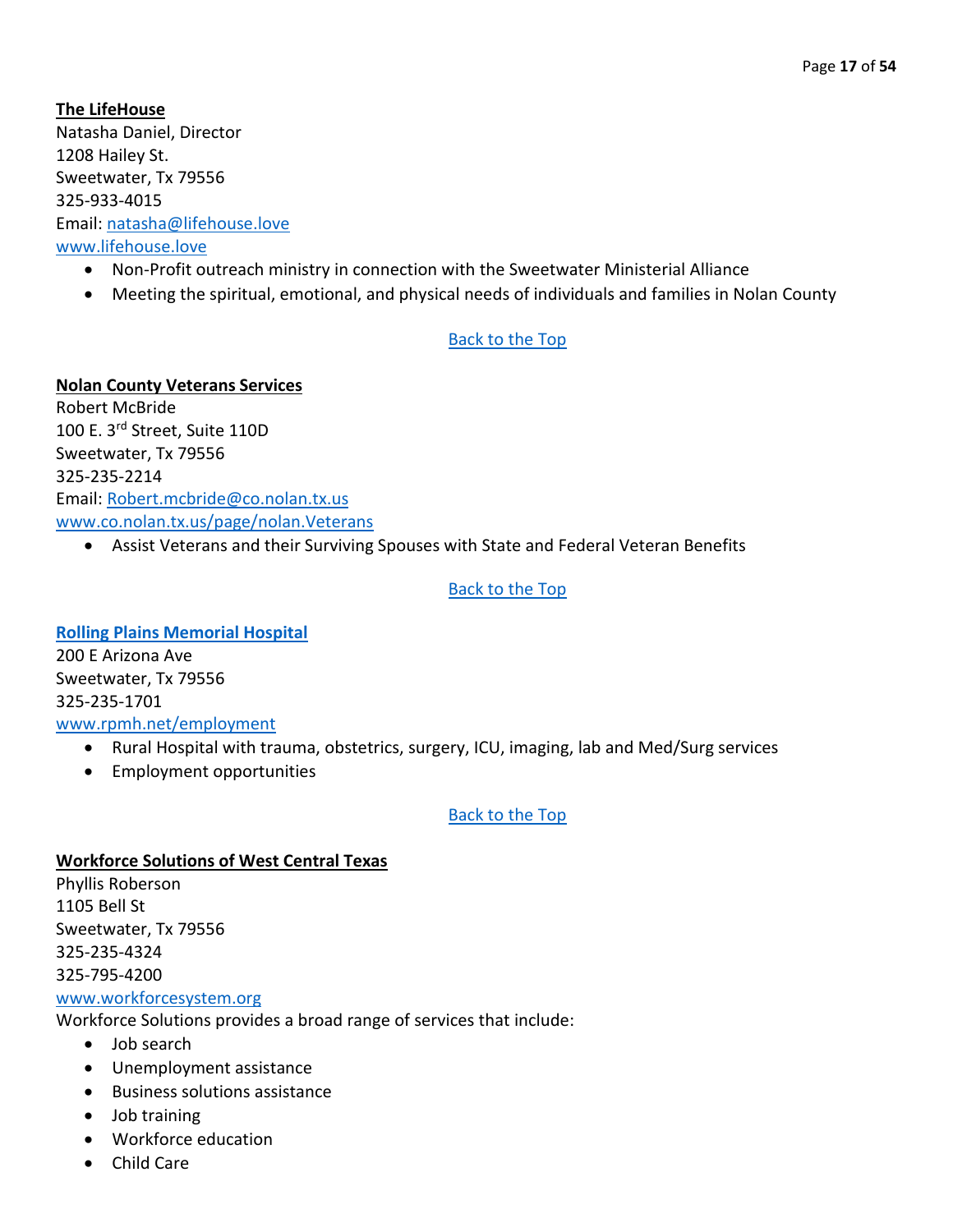• Educational initiatives for adults and youth

[Back to the Top](#page-1-0)

### <span id="page-17-0"></span>[Faith-Based](#page-17-0) (Pastoral Services)

#### <span id="page-17-1"></span>**[Avondale Baptist Church](#page-17-1)**

Richard Acuna 1405 Hoyt Street Sweetwater, Tx 79556 325-235-5835 Email: [avondalebaptistchurch@gmail.com](mailto:avondalebaptistchurch@gmail.com) [www.abcsweetwter.com](http://www.abcsweetwter.com/)

- Avondale Baptist Church exists to advance the Kingdom of God and to bring Him Glory and Honor in all that we do. At ABC, we are committed to "Living Life Together" the good, bad, and the ugly.
- We strive to Love God, Love Others, and be the hands and feet of Jesus. We meet on Sunday mornings at 10:50 am for worship. Most of us dress casually, but some of us like to dress up. The atmosphere is informal and friendly.
- The service usually lasts about an hour. Before morning worship, people often hang around informally for a while and catch up over a cup of coffee.
- You're welcome to join us. Our service is all about the worship of Jesus and includes music, prayer, Bible reading, and preaching.
- We emphasize what the Bible says about Jesus Christ and teach the relevance of the gospel message for today.
- We hope the service will be encouraging.
- We have Sunday school class/Small groups beginning at 9:45 am.
- We also offer nursery care for newborns to 4 years old.
- We meet to worship God, learn from the Bible, and to care for one another.
- We hope you'll join us!
- We have the Prime Timers Ministry, it's a ministry for senior adults 60+ that gather on various dates, usually the second Saturday of the month, to enjoy fellowship and activities with one another.

#### [Back to the Top](#page-1-0)

#### <span id="page-17-2"></span>**Beyond the Walls – [PCJC \(Pentecostal Church of Jesus Christ\)](#page-17-2)**

Jeanie Fuller 411 E Alabama Sweetwater, Tx 79556 P.O. Box 1007 Colorado City, Tx 79512 325-242-1932

<span id="page-17-3"></span>• Providing hot meals to the elderly and shut-in within the community every Saturday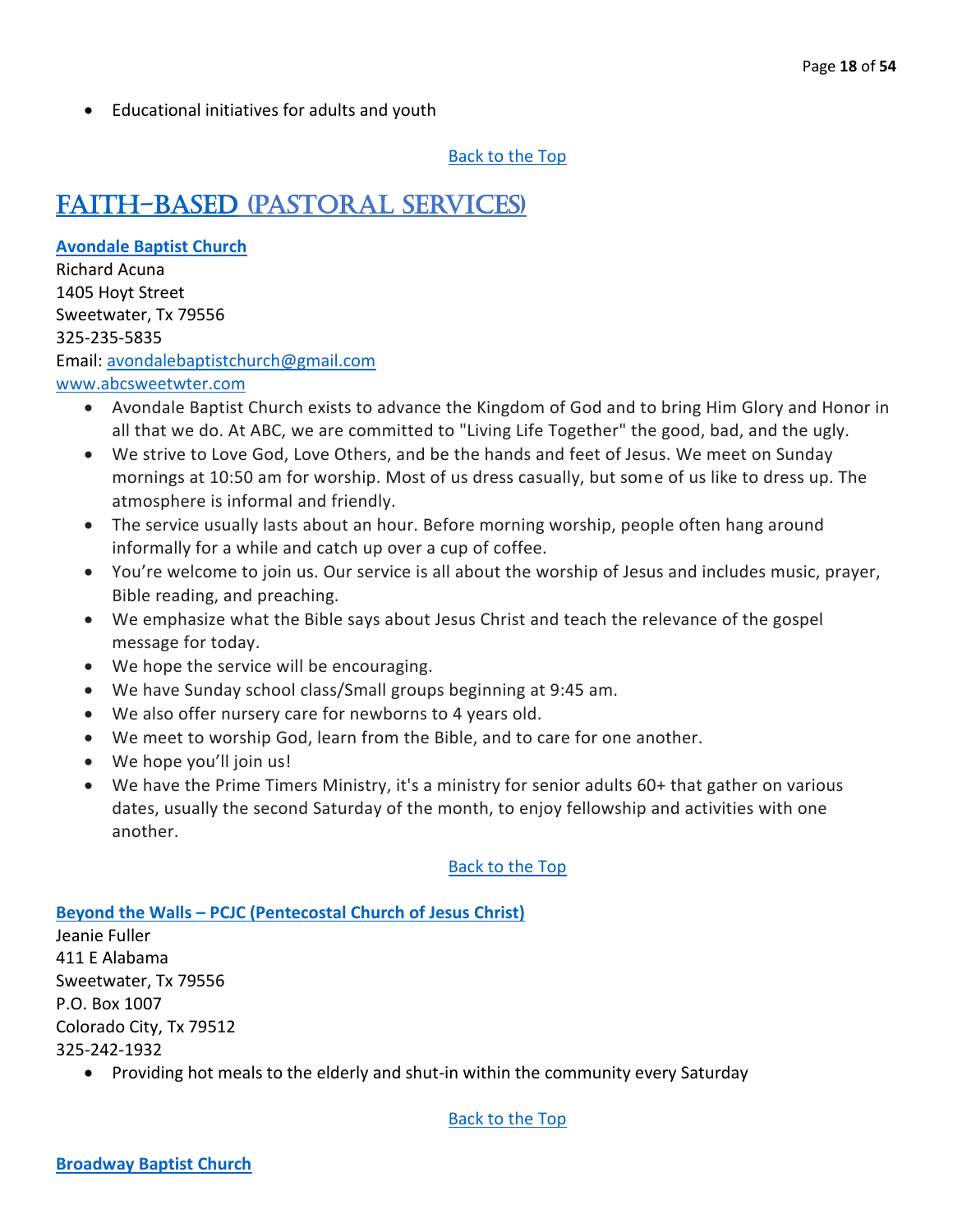Daniel Stovall – Pastor 710 E 3rd St. Sweetwater, Tx 79556 325-235-2730

### [www.bbcsweetwater.org](http://www.bbcsweetwater.org/)

We are a church that offers faith-based services for all ages on Sundays and Wednesday evenings.

- Jail ministry out of our church that reaches out to inmates at the Nolan County Jail every Tuesday
- Programs for children and adults throughout the year
- Faith-based counseling
- Meeting place for the weekly Kiwana's community-based program

#### [Back to the Top](#page-1-0)

#### <span id="page-18-0"></span>**[Emmanuel Fellowship Church](#page-18-0)**

Loran Rural – Pastor 1418 Hailey St Sweetwater, Tx 79556 325-236-9200

#### [www.efcsweetwater.com](http://www.efcsweetwater.com/)

Emmanuel Fellowship Church of Sweetwater, Texas

- We're an EVERYONE church and everyone is welcome!
- Pastoral counseling and premarital counseling
- Non-denominational gathering of Christians with a common passion for Jesus Christ
- We embrace the power and presence of the Holy Spirit as we join together to worship God
- We have a united vision to see the kingdom of God impact Sweetwater, Texas and the surrounding region as we proclaim the will of God "on Earth as it is in Heaven"

#### [Back to the Top](#page-1-0)

<span id="page-18-1"></span>**[First Presbyterian Church](#page-18-1)** Pastor Kathy Monroe 1311 McCaulley P. O. Box 954 Sweetwater, Tx 79556 325-235-5491 Faith Based organization offering:

- Prayer and spiritual guidance
- A place to call home for your worship needs

#### [Back to the Top](#page-1-0)

#### <span id="page-18-2"></span>**[First United Methodist Church](#page-18-2)**

Ryan Strebeck – Pastor Carla Becker and Terry Hendley – Food Pantry 309 Cedar Sweetwater, Tx 79556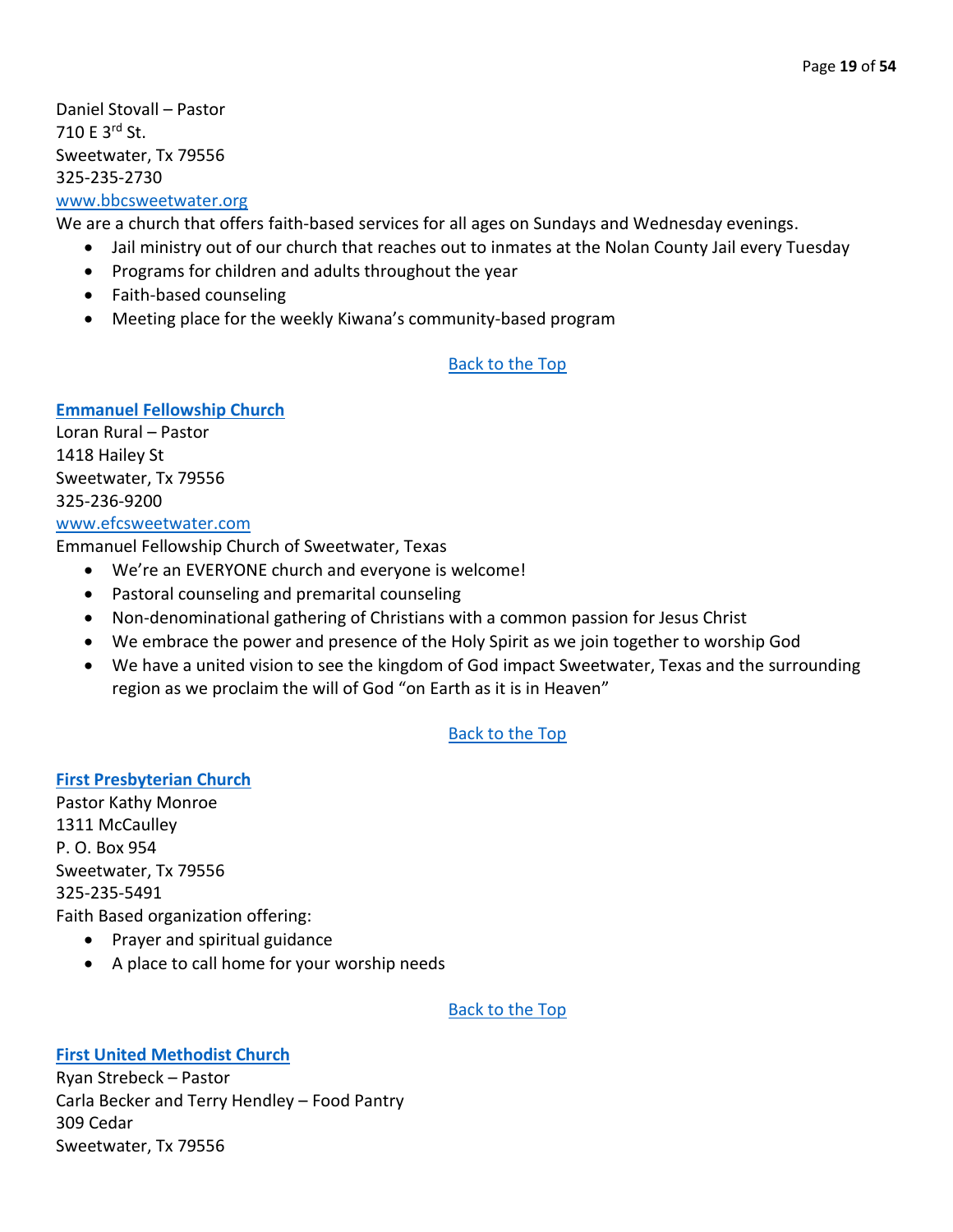325-236-6617

#### [www.fumcsweetwater.org](http://www.fumcsweetwater.org/)

- Assist people who are in need of supplemental food for themselves and their family
- Invite people into a relationship with Jesus Christ and our church family
- Include people into our church and its ministry
- Develop and equip people to be mature disciples of Jesus Christ and employ people as ministers for service through their Spiritual Gifts

#### [Back to the Top](#page-1-0)

#### <span id="page-19-0"></span>**[Highland Heights United Methodist Church](#page-19-0)**

Rev. Larry Holder 1801 Lamar St. Sweetwater, Tx 79556 325-235-2454 806-685-0529

- Church worship service at 10:30am on Sunday.
- Provides Family and Financial Counseling.
- Provides families in need with food and Christmas gifts
- Provides items to Nolan County Assistance and Welfare office
- Emergency assistance with gas and hotel room
- Blessing Box with food for those in need

#### [Back to the Top](#page-1-0)

#### **The LifeHouse**

Natasha Daniel, Director 1208 Hailey St. Sweetwater, Tx 79556 325-933-4015 Email: [natasha@lifehouse.love](mailto:natasha@lifehouse.love) [www.lifehouse.love](http://www.lifehouse.love/)

- Non-Profit outreach ministry in connection with the Sweetwater Ministerial Alliance
- Meeting the spiritual, emotional, and physical needs of individuals and families in Nolan County

#### [Back to the Top](#page-1-0)

#### <span id="page-19-1"></span>**[Nolan County Renewal Project \(N.C.R.P.\)](#page-19-1)**

Stacy Boil Jeanie Bohall 2401 E Broadway Sweetwater, Tx 79556 Stacy Boil – 325-721-0880 Jeanie Bohall – 325-338-9292 Email: [nolancountyrenewalproject@gmail.com](mailto:nolancountyrenewalproject@gmail.com)

The Nolan County Renewal Project's mission is twofold:

• To increase the presence of mental health resources in Nolan County and bring awareness of already existing mental health resources in Nolan County.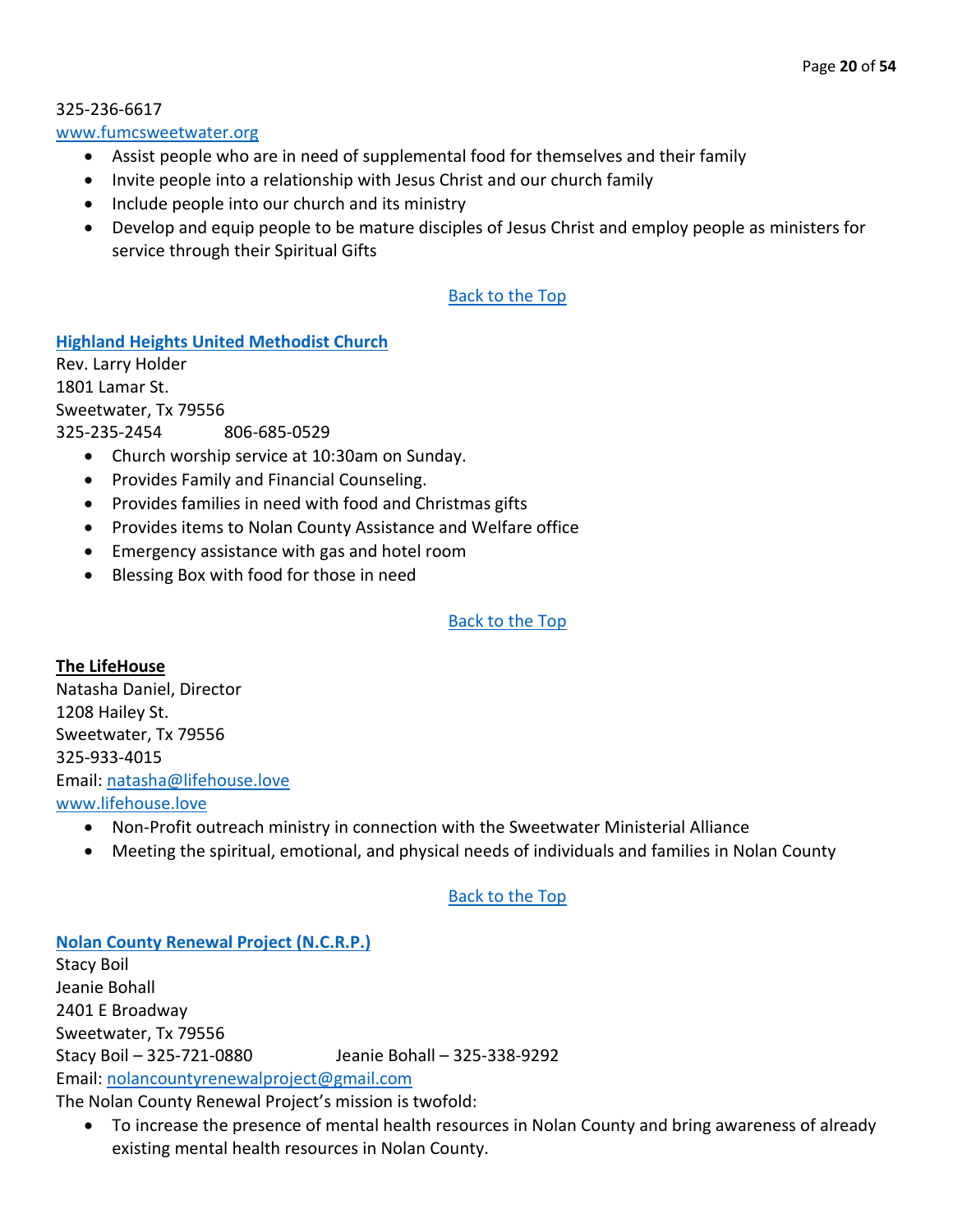• Provides counseling and programs to assist the community in a health and holistic approach to mental wellness. Counseling is free or highly discounted according to the individual or family.

Our counseling staff offers one on one, marriage, family, substance abuse, and adolescent counseling.

#### [Back to the Top](#page-1-0)

#### **Sweetwater Women's Resource / Crisis Pregnancy Center**

Victoria Hanes 310 Hickory Sweetwater, Tx 79556 325-236-2100 Email: [wcenter1993@yahoo.com](mailto:wcenter1993@yahoo.com)

- Free Pregnancy Testing
- Pregnancy and Parenting Education
- Adoption information and referrals
- Alternatives to abortion Women's Resource Center offers abortion medication or help with referral or assist in obtaining abortions
- Baby supplies diapers, baby wash, lotion, bottles, formula
- Breast pumps and nursing supplies
- Gently used clothing for newborn to 24 months of age
- Used baby beds, strollers, bedding (when available)

[Back to the Top](#page-1-0)

#### <span id="page-20-1"></span>**[Trinity Baptist Church](#page-20-1)**

1506 Santa Fe Sweetwater, Tx 79556 325-235-2991 Email: [chruch@trinitysweetwater.com](mailto:chruch@trinitysweetwater.com) [www.trinitysweetwater.com](http://www.trinitysweetwater.com/)

- Religious organization
- Worship
- Spiritual Growth
- Relational Community support

[Back to the Top](#page-1-0)

### <span id="page-20-0"></span>[Food Pantry/Meal Programs](#page-20-0)

#### **Beyond the Walls – PCJC (Pentecostal Church of Jesus Christ)**

Jeanie Fuller 411 E Alabama Sweetwater, Tx 79556 P.O. Box 1007 Colorado City, Tx 79512 325-242-1932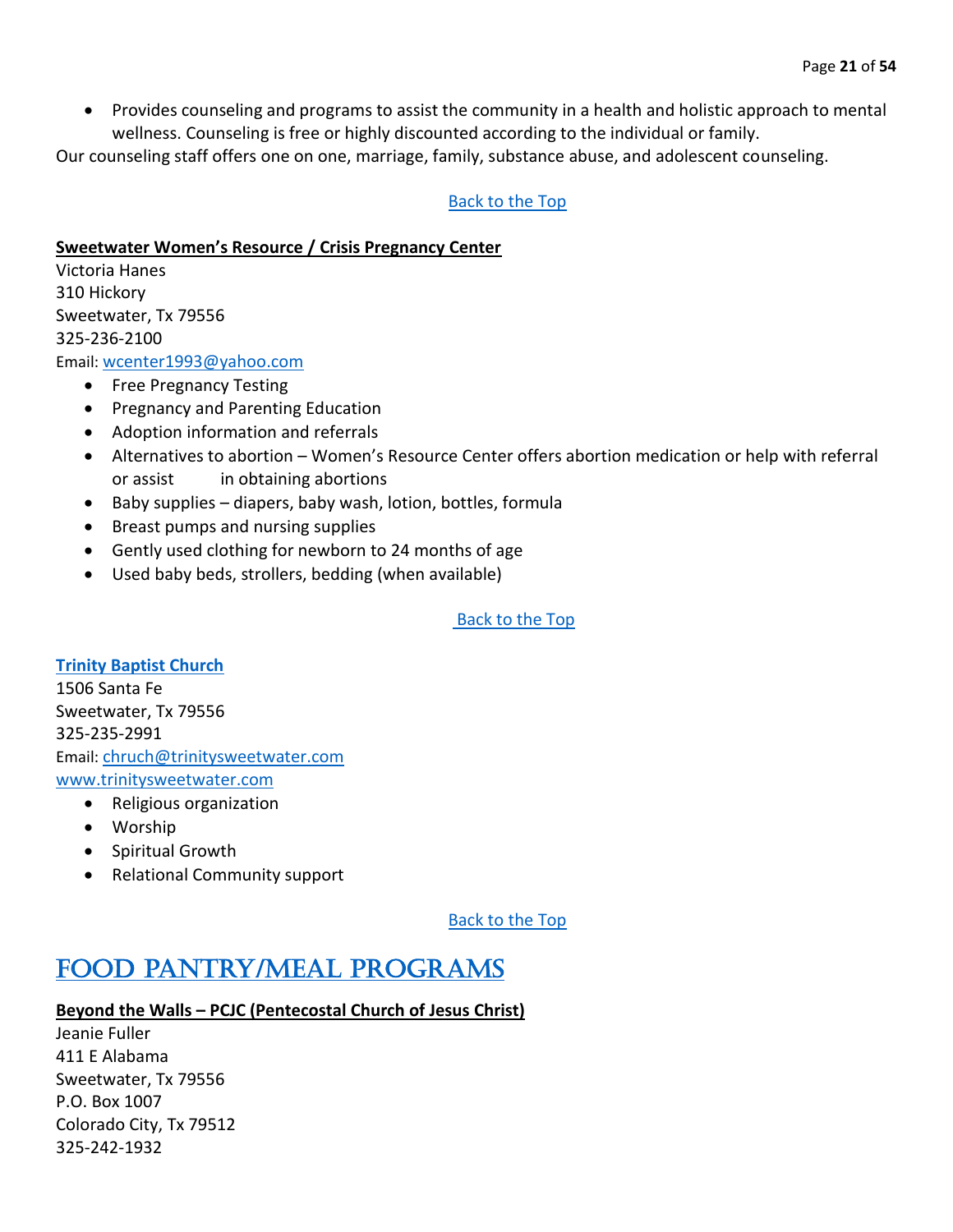• Providing hot meals to the elderly and shut-in within the community every Saturday

#### [Back to the Top](#page-1-0)

#### **First United Methodist Church**

Ryan Strebeck – Pastor Carla Becker and Terry Hendley – Food Pantry 309 Cedar Sweetwater, Tx 79556 325-236-6617 [www.fumcsweetwater.org](http://www.fumcsweetwater.org/)

- Assist people who are in need of supplemental food for themselves and their family
- Invite people into a relationship with Jesus Christ and our church family
- Include people into our church and its ministry
- Develop and equip people to be mature disciples of Jesus Christ and employ people as ministers for service through their Spiritual Gifts

[Back to the Top](#page-1-0)

### **The LifeHouse**

Natasha Daniel, Director 1208 Hailey St. Sweetwater, Tx 79556 325-933-4015 Email: [natasha@lifehouse.love](mailto:natasha@lifehouse.love) [www.lifehouse.love](http://www.lifehouse.love/)

- Non-Profit outreach ministry in connection with the Sweetwater Ministerial Alliance
- Meeting the spiritual, emotional, and physical needs of individuals and families in Nolan County

#### [Back to the Top](#page-1-0)

#### **The SHOP – Sweetwater House Of Peace**

Becky Acuna 509 Locust Street P.O. Box 117 Sweetwater, Tx 79556 325-219-7080

#### [becky@trinitysweetwater.com](mailto:becky@trinitysweetwater.com)

- Free summer lunch program for all school aged kids
- After School Program for middle school and high school students
- Backpack Buddies for students identified as food insecure
- Temporary Emergency Warming Shelter
- Clothes Closet
- <span id="page-21-0"></span>• Food Pantry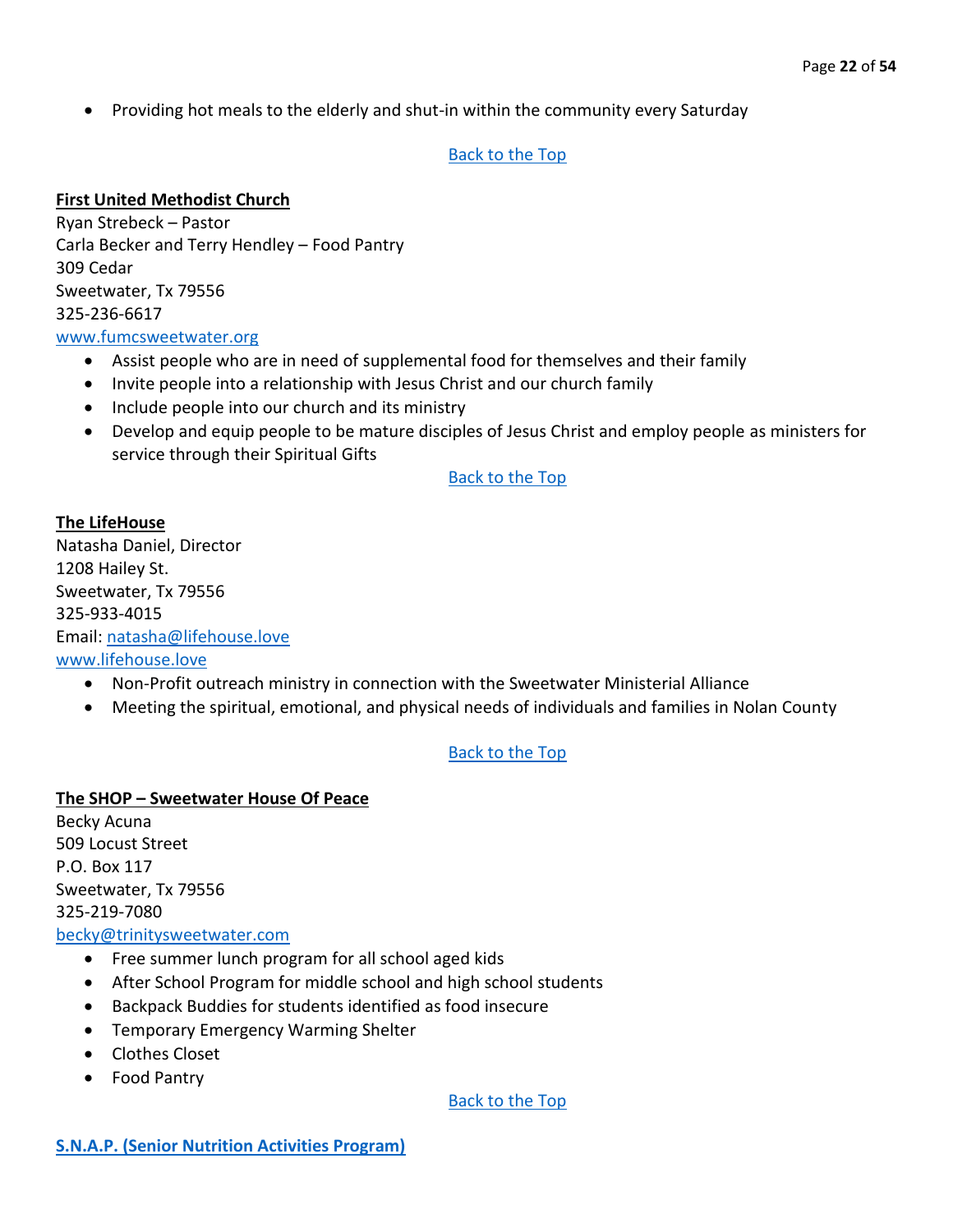Tonya Challis 1701 Elm St Sweetwater, Tx 79556 325-236-6345

[www.sweetwatertx.gov/departments/senior-nutrition-activities-program](http://www.sweetwatertx.gov/departments/senior-nutrition-activities-program)

S.N.A.P. administers:

- Home Delivered Meals programs for Nolan County
- Delivers hot lunches Monday through Friday
- Offers a congregate program serving lunch at noon Monday through Friday at 1701 Elm Street in Sweetwater

#### [Back to the Top](#page-1-0)

<span id="page-22-2"></span>**WIC (SPCAA - [Women, Infant, Children\)](#page-22-2)**

Elaine Rascoe 1101 Bell St Sweetwater, Tx 79556 325-268-7739 806-523-1592

#### [www.texaswic.org](http://www.texaswic.org/)

Facebook: Sweetwater WIC

- Provides Nutrition Education
- Breastfeeding support
- Referrals
- Nutritious Foods
- Serving women who are pregnant, breastfeeding, or postpartum
- Children 1 to 5 years of age
- Infants 0 to 12 months of age

#### [Back to the Top](#page-1-0)

### <span id="page-22-0"></span>**GED CLASSES**

#### **Sweetwater ISD Adult Education and Literacy – GED**

325-235-7850 [www.sweetwaterisd.net/page/Adult%20Education%20and%20Literacy%20-%20GED](http://www.sweetwaterisd.net/page/Adult%20Education%20and%20Literacy%20-%20GED)

#### [Back to the Top](#page-1-0)

### <span id="page-22-1"></span>[Healthcare Provider](#page-22-1)

#### **ECI - West Texas Centers Little Lives Early Childhood Intervention**

Christie Shaw, Director 1104 Henderson Street Sweetwater, Tx 79556 325-236-6821

[www.littleliveseci.com](http://www.littleliveseci.com/)

#### [www.wtcmhmr.org](http://www.wtcmhmr.org/)

Early Childhood Intervention (ECI) is a statewide program within the Texas Health and Human Services Commission for families with:

• Children birth up to age 3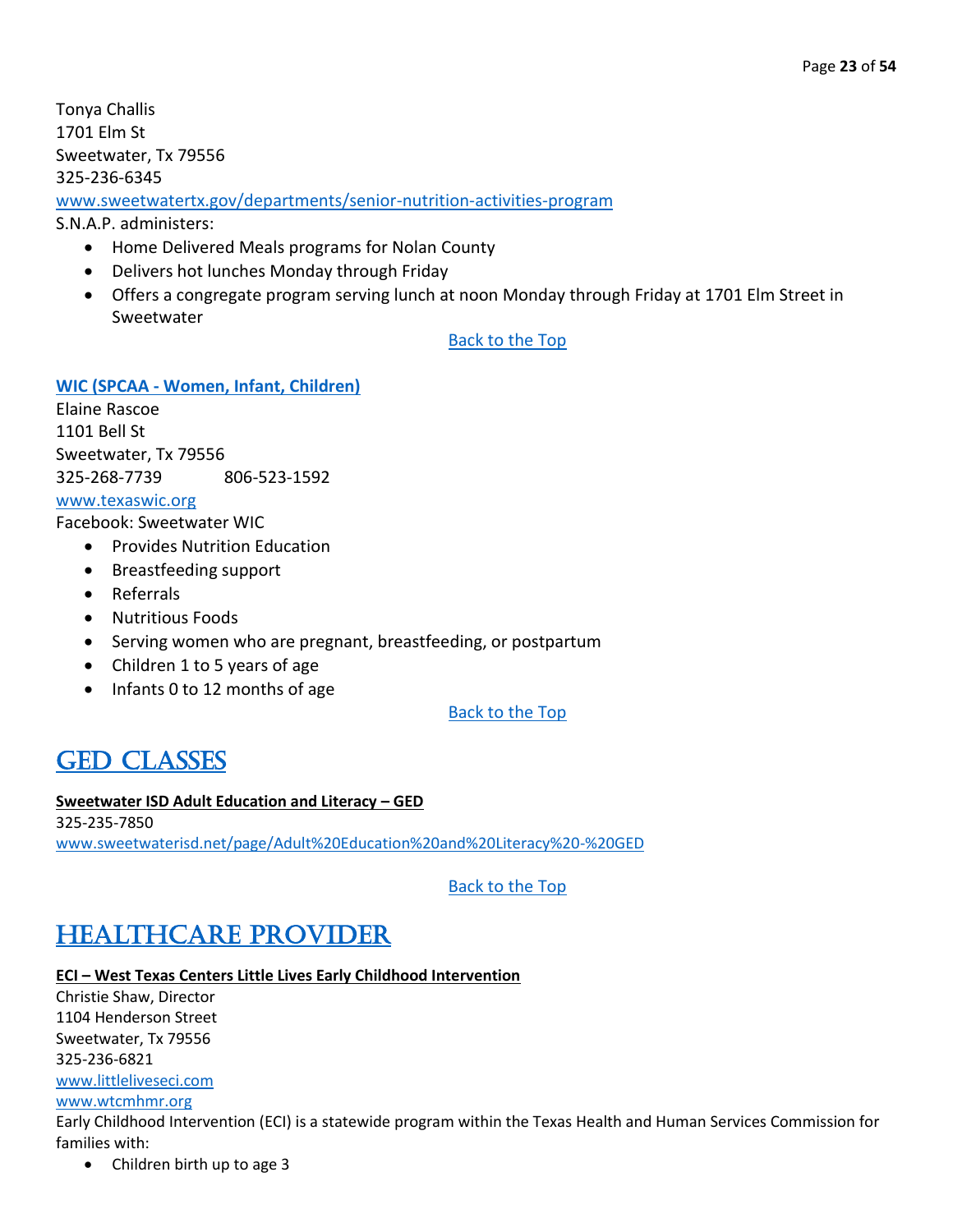- Developmental delays
- Disabilities or certain medical diagnoses that may impact development
- Supports families as they learn how to help their children grow and learn
- The team that evaluates the child and plans and provides services are licensed and credentialed providers
- The team may include:
	- o Early Intervention Specialists/Service Coordinator
	- o Speech Language Pathologist
	- o Physical therapist
	- o Occupational therapist
	- o Registered nurse
	- o Dietitian
	- o Pathways Early Autism Intervention
	- o Teacher of the Deaf/Hard of hearing
	- o Teacher of the Vision Impaired / Orientation and Mobility

#### <span id="page-23-0"></span>**[Enhabit Home Health and Hospice](#page-23-0)**

Pam Zumwalt, RN Branch Director 1210 Hailey Sweetwater, Tx 79556 325-235-0888

#### [www.ehab.com](http://www.ehab.com/)

Home Health services through Medicare and Medicare replacement programs providing:

- Skilled services
- Physical Therapy
- Speech Therapy.

#### [Back to the Top](#page-1-0)

#### **Nolan County Veterans Services**

Robert McBride 100 E. 3rd Street, Suite 110D Sweetwater, Tx 79556 325-235-2214 Email: [Robert.mcbride@co.nolan.tx.us](mailto:Robert.mcbride@co.nolan.tx.us) [www.co.nolan.tx.us/page/nolan.Veterans](http://www.co.nolan.tx.us/page/nolan.Veterans)

• Assist Veterans and their Surviving Spouses with State and Federal Veteran Benefits

#### [Back to the Top](#page-1-0)

#### **Rolling Plains Memorial Hospital** 200 E Arizona Ave

Sweetwater, Tx 79556 325-235-1701

[www.rpmh.net](http://www.rpmh.net/)

- Rural Hospital with trauma
- ICU
- Obstetrics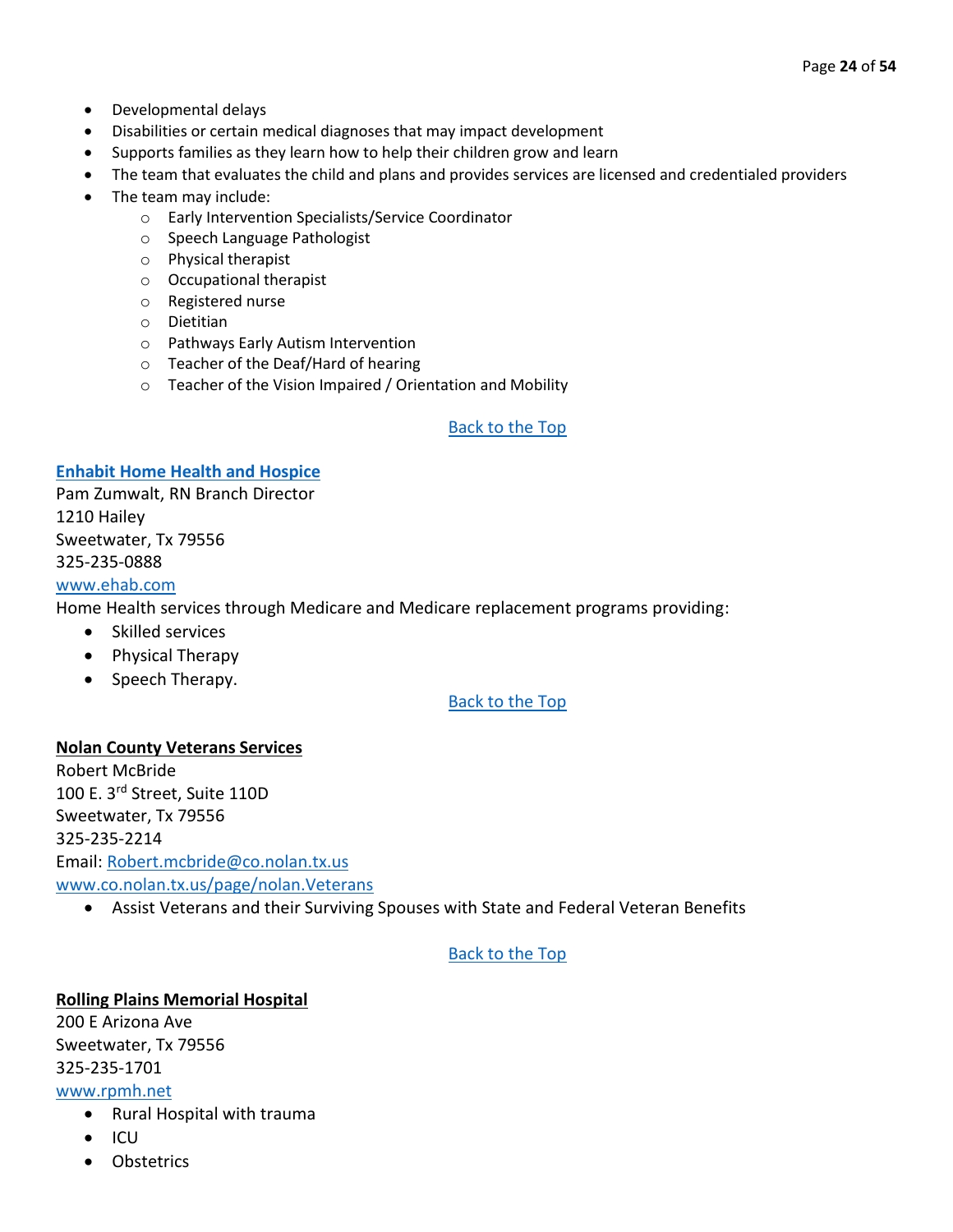- Home Health
- Surgery
- ICU
- Imaging
- Lab
- Med/Surg services

#### <span id="page-24-0"></span>**[Rolling Plains Memorial Hospital Rural Health Clinic](#page-24-0)**

201 E. Arizona Ave Sweetwater, Tx 79556 325-235-8641

[www.rpmh.net/rural-health-clinic](http://www.rpmh.net/rural-health-clinic)

Office visits of an evaluation & management nature to both new and existing customers.

- Obstetric Services
- Pediatric Services
- Tele-Health Services
- Behavioral Health Services
- Chronic Care Management Services to our Medicare Patients with two or more Chronic Conditions.
- Annual Wellness Visits to our Medicare Patients
- Welcome To Medicare/IPPE Visits to our Medicare Patients
- Nursing Home Visits
- Home Health Visits
- Nurse Visits
- Injections and Vaccinations
- Workers' Compensation Services
- Audiology Tests as needed
- Limited Ultrasound Services via handheld Butterfly Ultrasound equipment and GE Volumed Ultrasound Equipment.
- Basic X-Ray Services (Trunk & Limb)
- CLIA Waived Lab Services: Urine, Hemoglobin, Hematocrit, Blood Glucose, Pregnancy Tests, Stool Specimens.
- Procedures provided within the scope of services of an RHC.
- Morning Walk-In Services (7:00 am 8:00 am, Mon.-Fri.)
- Evening Walk-In Services (4:00 pm 6:00 pm, Mon.-Thu.)
- Saturday Walk-In Services (8:00 am 12:00 pm, Saturday)
- Moderate complexity Laboratory Services

<span id="page-24-1"></span>Other diagnostic testing to determine need for referral to other more specialized medical locations.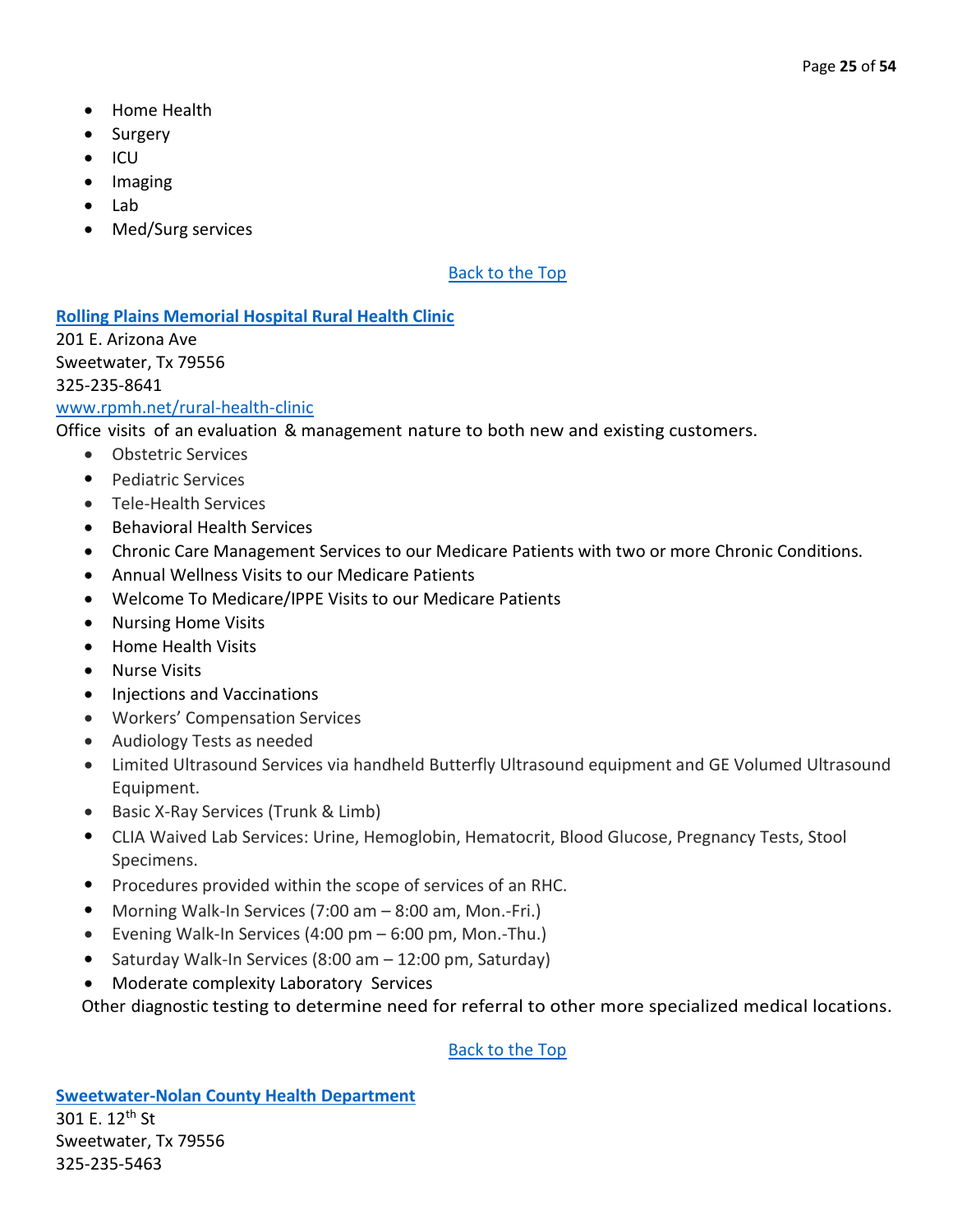#### [www.nolancountyhealth.com](http://www.nolancountyhealth.com/)

- The Sweetwater-Nolan County Health Department provides:
- Family Planning, Immunizations
- Water Bacteriological analysis
- Epidemiology Surveillance and reporting of vector bones disease
- TB Control
- STI testing and treatment
- Adult Health, Public Health Promotion
- Public Health Emergency Preparedness
- Environmental Health
	- o Inspection of food establishments
	- o Foster homes
	- o Daycares
	- o Schools and other institutions
	- o Truck accidents involving food.

#### [Back to the Top](#page-1-0)

### <span id="page-25-0"></span>[Home Health](#page-25-0)

#### **ECI - West Texas Centers Little Lives Early Childhood Intervention**

Christie Shaw, Director 1104 Henderson Street Sweetwater, Tx 79556 325-236-6821 [www.littleliveseci.com](http://www.littleliveseci.com/) [www.wtcmhmr.org](http://www.wtcmhmr.org/)

Early Childhood Intervention (ECI) is a statewide program within the Texas Health and Human Services Commission for families with:

- Children birth up to age 3
- Developmental delays
- Disabilities or certain medical diagnoses that may impact development
- Supports families as they learn how to help their children grow and learn
- The team that evaluates the child and plans and provides services are licensed and credentialed providers
- The team may include:
	- o Early Intervention Specialists/Service Coordinator
	- o Speech Language Pathologist
	- o Physical therapist
	- o Occupational therapist
	- o Registered nurse
	- o Dietitian
	- o Pathways Early Autism Intervention
	- o Teacher of the Deaf/Hard of hearing
	- o Teacher of the Vision Impaired / Orientation and Mobility

[Back to the Top](#page-1-0)

#### **Enhabit Home Health and Hospice**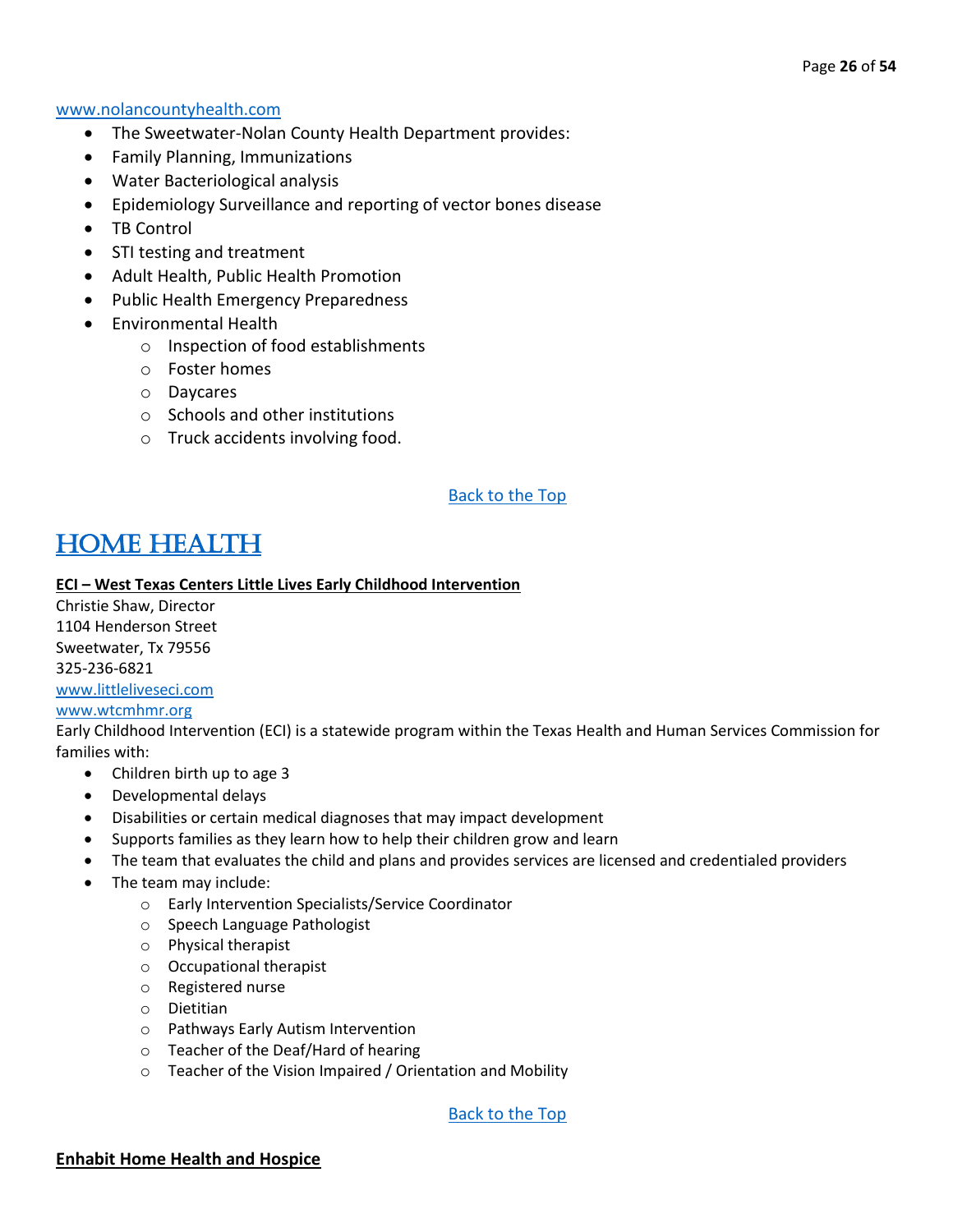Pam Zumwalt, RN Branch Director 1210 Hailey Sweetwater, Tx 79556 325-235-0888

### [www.ehab.com](http://www.ehab.com/)

Home Health services through Medicare and Medicare replacement programs providing:

- Skilled services
- Physical Therapy
- Speech Therapy

#### [Back to the Top](#page-1-0)

#### **Nolan County Veterans Services**

Robert McBride 100 E. 3rd Street, Suite 110D Sweetwater, Tx 79556 325-235-2214 Email: [Robert.mcbride@co.nolan.tx.us](mailto:Robert.mcbride@co.nolan.tx.us) [www.co.nolan.tx.us/page/nolan.Veterans](http://www.co.nolan.tx.us/page/nolan.Veterans)

• Assist Veterans and their Surviving Spouses with State and Federal Veteran Benefits

#### [Back to the Top](#page-1-0)

#### **Rolling Plains Memorial Hospital**

200 E Arizona Ave Sweetwater, Tx 79556 325-235-1701 [www.rpmh.net](http://www.rpmh.net/home-health)

- Rural Hospital with trauma
- ICU
- Obstetrics
- Home Health
- Surgery
- ICU
- Imaging
- Lab
- Med/Surg services

[Back to the Top](#page-1-0) 

### <span id="page-26-0"></span>[Hospital Assistance](#page-26-0)

#### **Nolan County Veterans Services**

Robert McBride 100 E. 3rd Street, Suite 110D Sweetwater, Tx 79556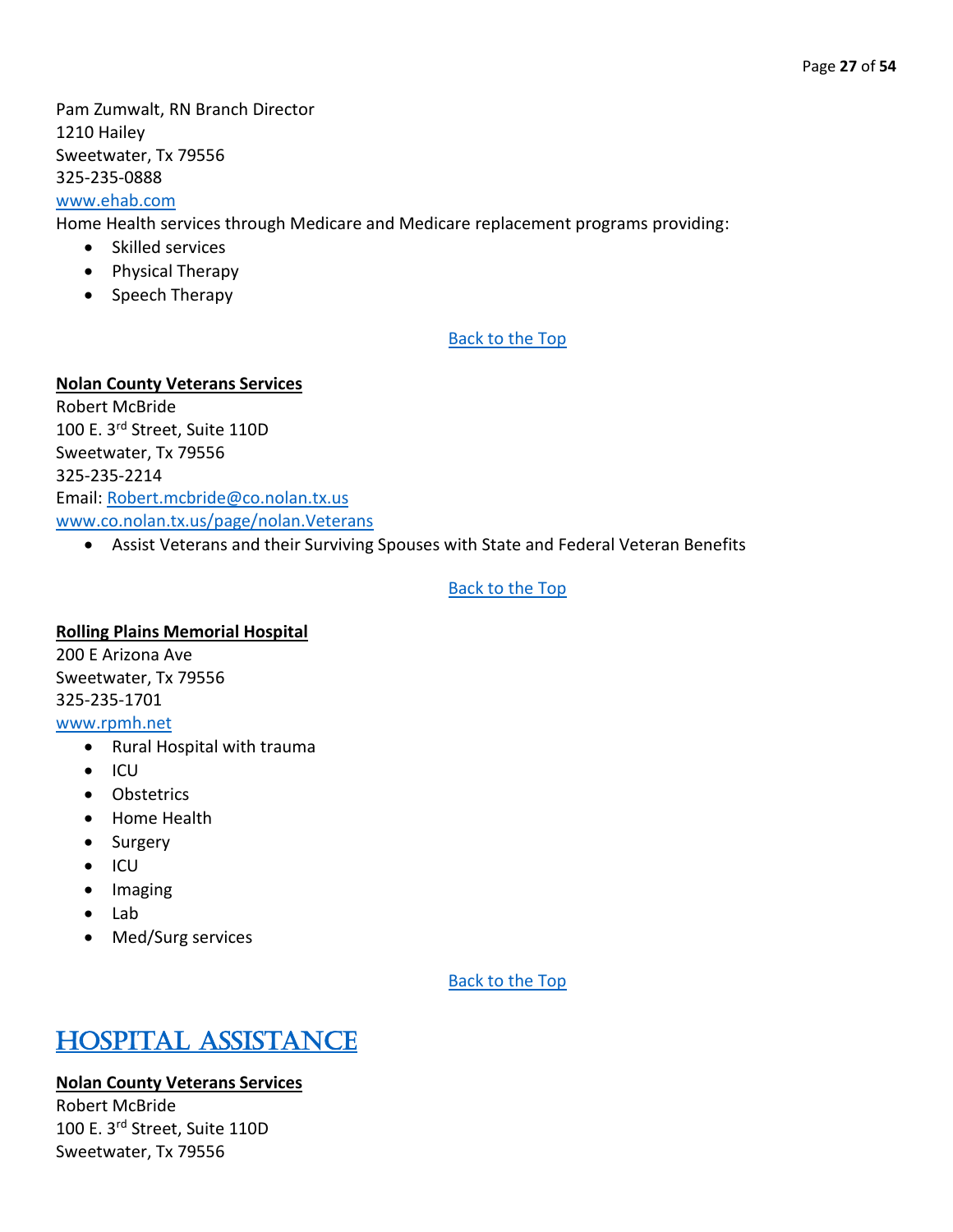325-235-2214 Email: [Robert.mcbride@co.nolan.tx.us](mailto:Robert.mcbride@co.nolan.tx.us) [www.co.nolan.tx.us/page/nolan.Veterans](http://www.co.nolan.tx.us/page/nolan.Veterans) Assist Veterans and their Surviving Spouses with State and Federal Veteran Benefits

#### [Back to the Top](#page-1-0)

#### **Rolling Plains Memorial Hospital**

200 E Arizona Ave Sweetwater, Tx 79556 325-235-1701

#### [www.rpmh.net/home-health](http://www.rpmh.net/home-health)

- Rural Hospital with trauma
- ICU
- Obstetrics
- Home Health
- Surgery
- ICU
- Imaging
- Lab
- Med/Surg services

#### [Back to the Top](#page-1-0)

#### <span id="page-27-0"></span>**[Rolling Plains Memorial Hospital Indigent DME \(Durable Medical Equipment\) Program](#page-27-0)**

Abigail Chadwick 200 E Arizona Ave Sweetwater, Tx 79556 325-235-1701 ext. 2460

#### [www.rpmh.net](http://www.rpmh.net/)

DME (Durable Medical Equipment) Program understands how expensive medical equipment is, how some insurances do not cover medical equipment, or that some patients may not have the resources for a payment plan.

- Assists individuals that reside in Nolan County or have a Nolan County physician with obtaining medical equipment
- Provides help for those who are uninsured or under-insured
- DME Program also accepts donations of gently used DME from the community to help support the program.

#### [Back to the Top](#page-1-0)

#### <span id="page-27-1"></span>**[Rolling Plains Memoria Hospital Prescription Assistance Program](#page-27-1)**

Debbie McIntire, LVN 301 Jenny George Lane P.O. Box 690 Sweetwater, Tx 79556 325-235-6824 Fax: 325-219-6054 [www.rpmh.net/support](http://www.rpmh.net/support)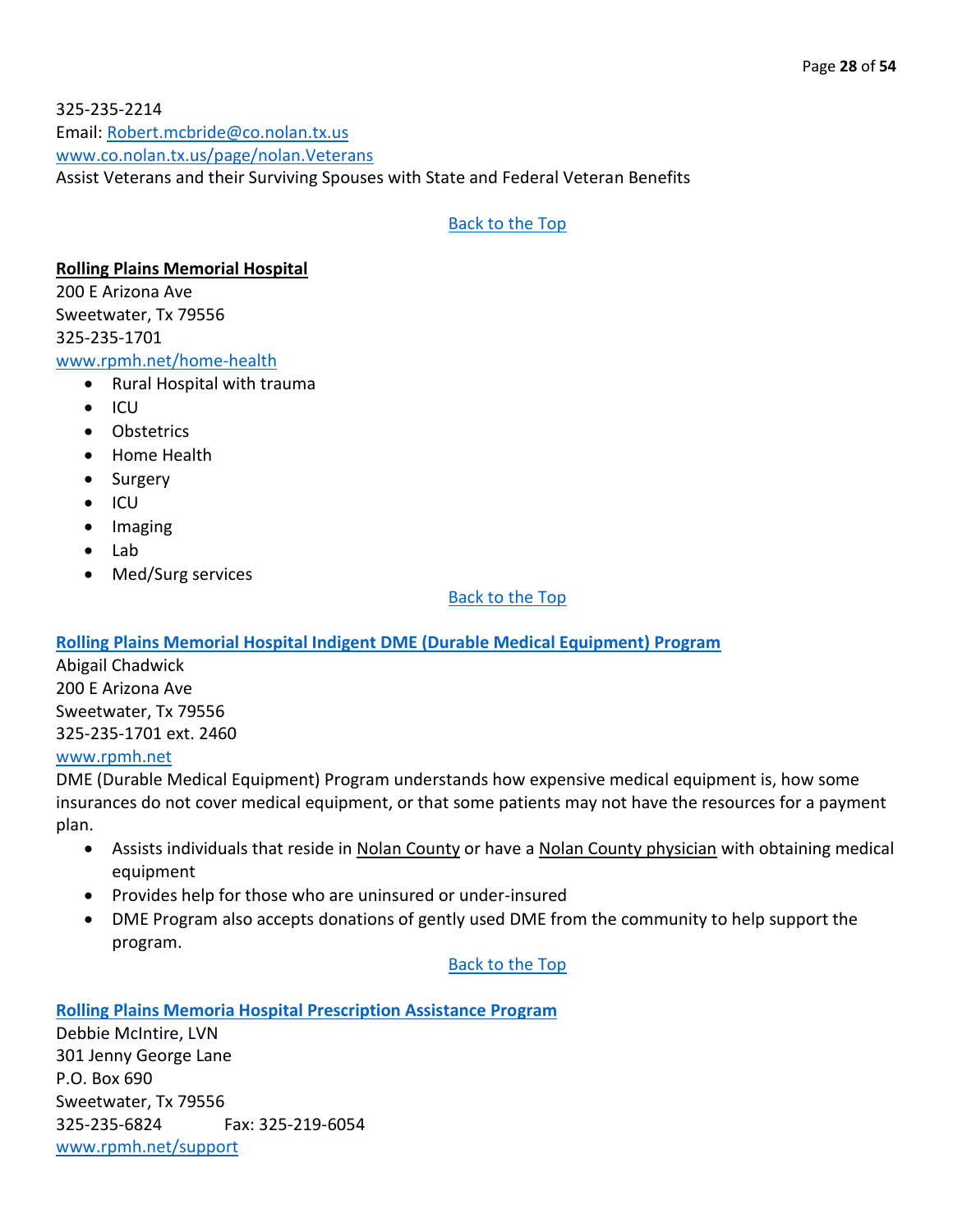- Patients must live in Nolan County or use a Nolan County Physician and meet certain criteria
- Assist Patients in Nolan County to obtain medications when they are uninsured or under insured

### <span id="page-28-0"></span>[Housing/Shelter](#page-28-0)

#### **Broadway Baptist Church**

Daniel Stovall – Pastor 710 E 3rd St. Sweetwater, Tx 79556 325-235-2730 [www.bbcsweetwater.org](http://www.bbcsweetwater.org/)

We are a church that offers faith-based services for all ages on Sundays and Wednesday evenings.

- Jail ministry out of our church that reaches out to inmates at the Nolan County Jail every Tuesday
- Programs for children and adults throughout the year
- Faith-based counseling
- Meeting place for the weekly Kiwana's community-based program

#### [Back to the Top](#page-1-0)

#### **Gateway Family Services, Inc**

Lyndia Allen, Executive Director Jennifer Taylor, Program Director Anita Davidson, Out of County Advocate/Educator 317 Oak Street P.O. Box 1394 Sweetwater, Tx 79556 Snyder, Tx 79550 1-800-578-8054 325-235-1552

The Mission of Gateway Family Services is to reduce the effects of physical, psychological, and emotional abuse among victims of Violent Crimes, including Domestic Violence and Sexual Assault, through crisis services and working to prevent violence through public education.

[Back to the Top](#page-1-0)

**The LifeHouse** Natasha Daniel, Director 1208 Hailey St. Sweetwater, Tx 79556 325-933-4015 Email: [natasha@lifehouse.love](mailto:natasha@lifehouse.love) [www.lifehouse.love](http://www.lifehouse.love/)

- Non-Profit outreach ministry in connection with the Sweetwater Ministerial Alliance
- Meeting the spiritual, emotional, and physical needs of individuals and families in Nolan County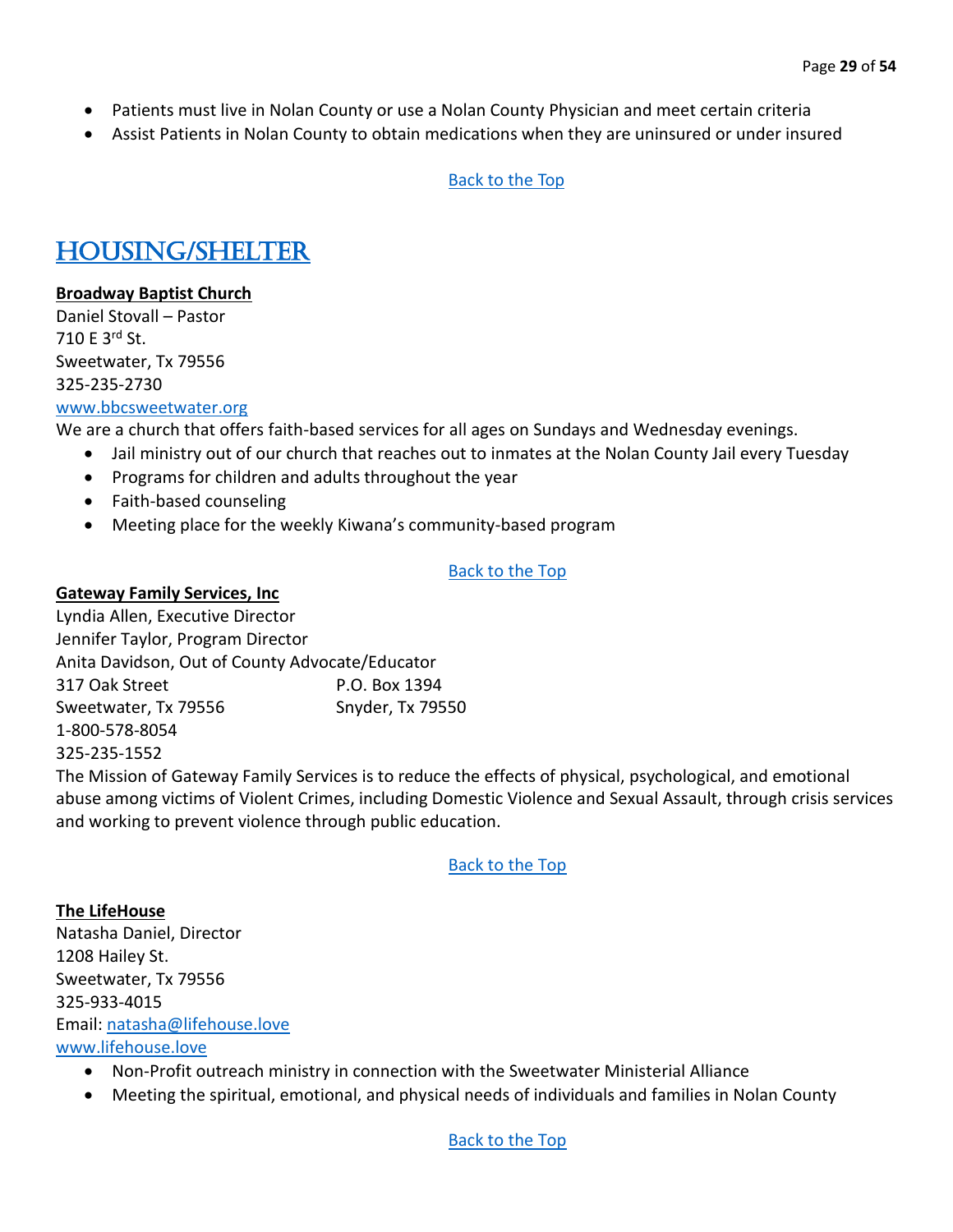#### **Nolan County Veterans Services**

Robert McBride 100 E. 3rd Street, Suite 110D Sweetwater, Tx 79556 325-235-2214 Email: [Robert.mcbride@co.nolan.tx.us](mailto:Robert.mcbride@co.nolan.tx.us) [www.co.nolan.tx.us/page/nolan.Veterans](http://www.co.nolan.tx.us/page/nolan.Veterans)

• Assist Veterans and their Surviving Spouses with State and Federal Veteran Benefits

#### [Back to the Top](#page-1-0)

### **The SHOP – Sweetwater House Of Peace**

Becky Acuna 509 Locust Street P.O. Box 117 Sweetwater, Tx 79556 325-219-7080 [becky@trinitysweetwater.com](mailto:becky@trinitysweetwater.com)

- Free summer lunch program for all school aged kids
- After School Program for middle school and high school students
- Backpack Buddies for students identified as food insecure
- Temporary Emergency Warming Shelter
- Clothes Closet
- Food Pantry

[Back to the Top](#page-1-0)

### <span id="page-29-0"></span>[Immunizations](#page-29-0)

#### **Nolan County Veterans Services**

Robert McBride 100 E. 3rd Street, Suite 110D Sweetwater, Tx 79556 325-235-2214 Email: [Robert.mcbride@co.nolan.tx.us](mailto:Robert.mcbride@co.nolan.tx.us) [www.co.nolan.tx.us/page/nolan.Veterans](http://www.co.nolan.tx.us/page/nolan.Veterans)

• Assist Veterans and their Surviving Spouses with State and Federal Veteran Benefits

[Back to the Top](#page-1-0) 

#### **Rolling Plains Memorial Hospital**  200 E Arizona Ave Sweetwater, Tx 79556 325-235-1701 [www.rpmh.net](http://www.rpmh.net/)

• Rural Hospital with trauma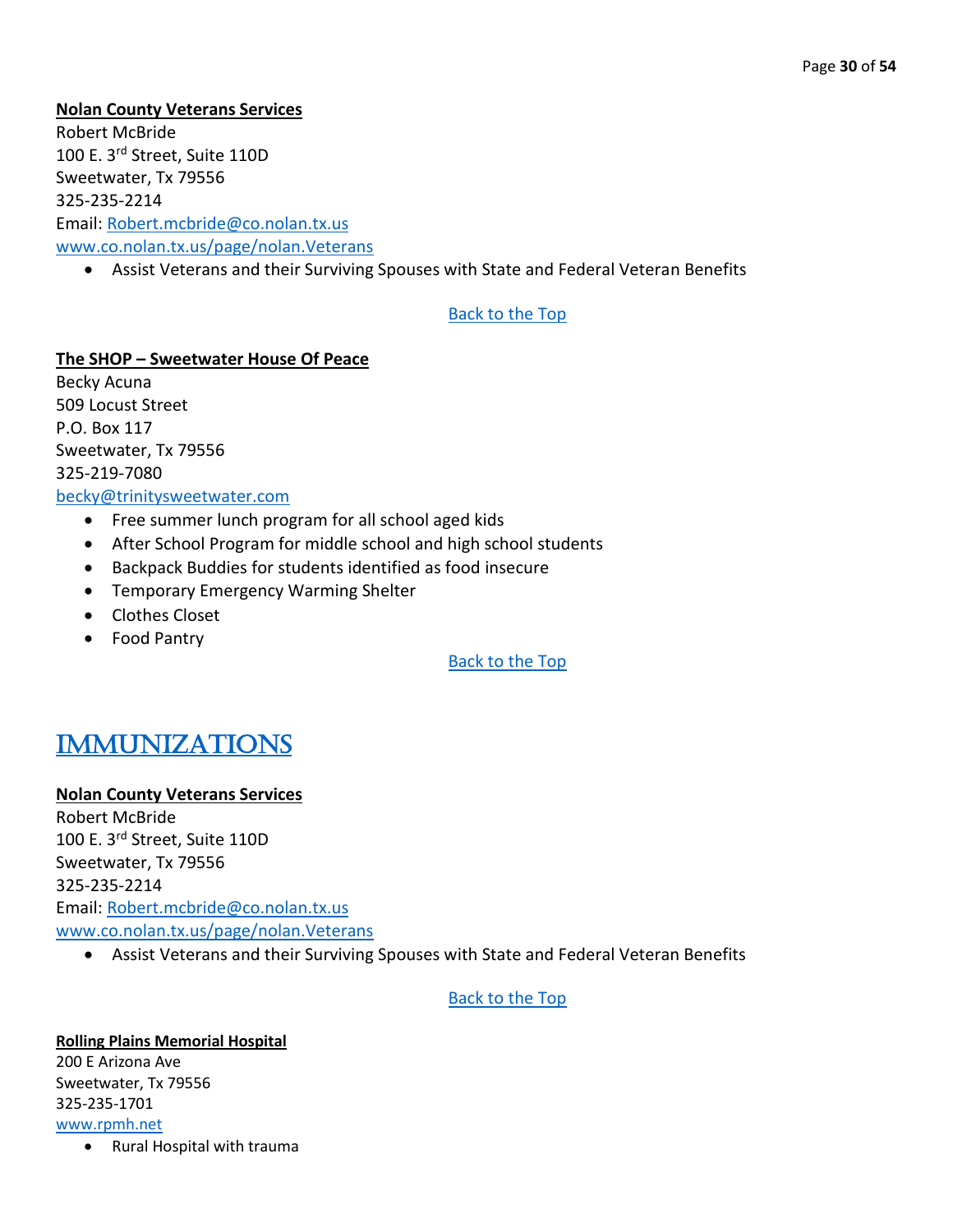- ICU
- **Obstetrics**
- Home Health
- Surgery
- ICU
- Imaging
- Lab
- Med/Surg services

#### **Rolling Plains Memorial Hospital Rural Health Clinic**

201 E. Arizona Ave Sweetwater, Tx 79556 325-235-8641

#### [www.rpmh.net/rural-health-clinic](http://www.rpmh.net/rural-health-clinic)

Office visits of an evaluation & management nature to both new and existing customers.

- Obstetric Services
- Pediatric Services
- Tele-Health Services
- Behavioral Health Services
- Chronic Care Management Services to our Medicare Patients with two or more Chronic Conditions.
- Annual Wellness Visits to our Medicare Patients
- Welcome To Medicare/IPPE Visits to our Medicare Patients
- Nursing Home Visits
- Home Health Visits
- Nurse Visits
- Injections and Vaccinations
- Workers' Compensation Services
- Audiology Tests as needed
- Limited Ultrasound Services via handheld Butterfly Ultrasound equipment and GE Volumed Ultrasound Equipment.
- Basic X-Ray Services (Trunk & Limb)
- CLIA Waived Lab Services: Urine, Hemoglobin, Hematocrit, Blood Glucose, Pregnancy Tests, Stool Specimens.
- Procedures provided within the scope of services of an RHC.
- Morning Walk-In Services (7:00 am 8:00 am, Mon.-Fri.)
- Evening Walk-In Services (4:00 pm 6:00 pm, Mon.-Thu.)
- Saturday Walk-In Services (8:00 am 12:00 pm, Saturday)
- Moderate complexity Laboratory Services

Other diagnostic testing to determine need for referral to other more specialized medical locations.

[Back to the Top](#page-1-0)

#### **Sweetwater-Nolan County Health Department**

301 E. 12th St Sweetwater, Tx 79556 325-235-5463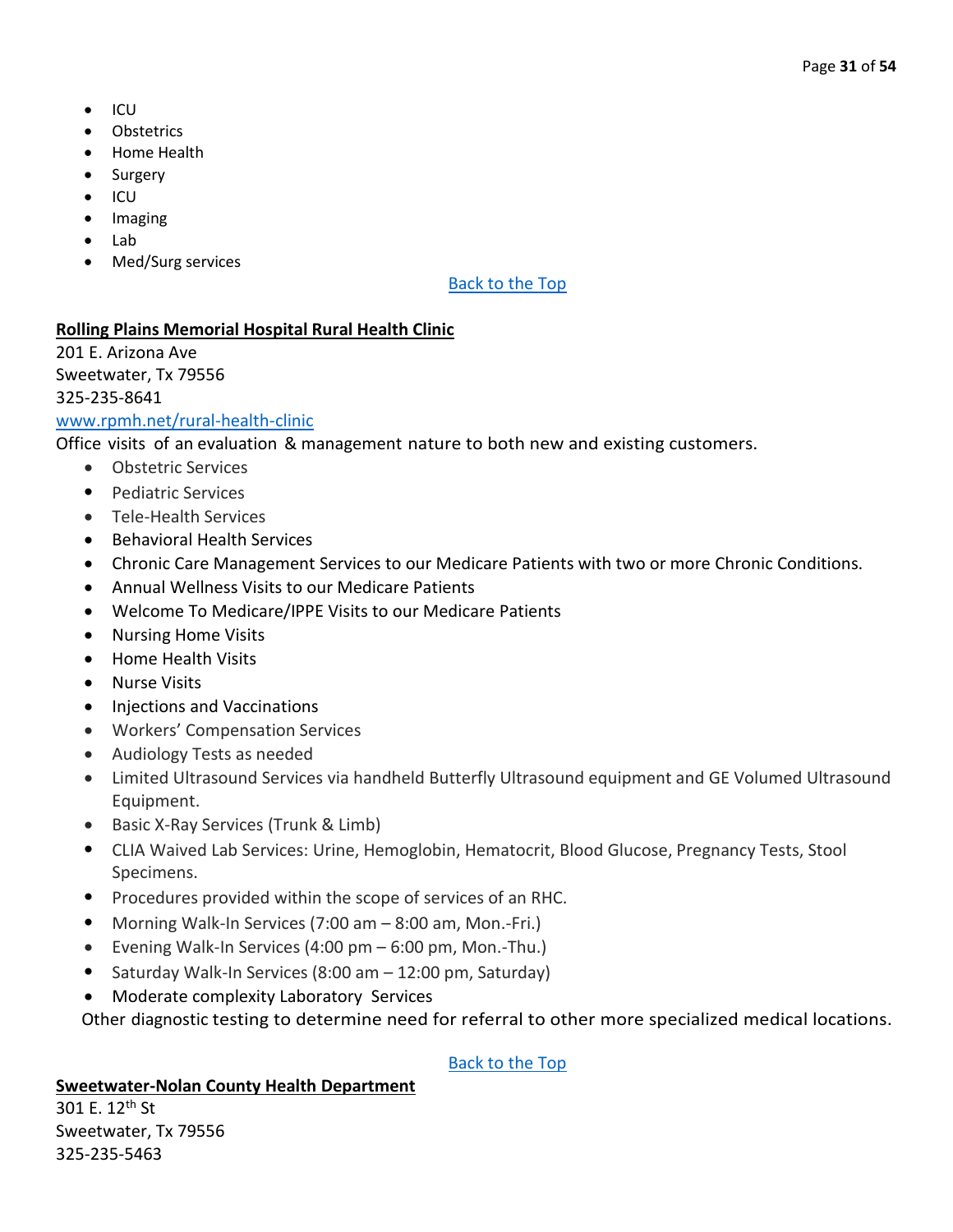#### [www.nolancountyhealth.com](http://www.nolancountyhealth.com/)

- The Sweetwater-Nolan County Health Department provides:
- Family Planning, Immunizations
- Water Bacteriological analysis
- Epidemiology Surveillance and reporting of vector bones disease
- TB Control
- STI testing and treatment
- Adult Health, Public Health Promotion
- Public Health Emergency Preparedness
- Environmental Health
	- o Inspection of food establishments
	- o Foster homes
	- o Daycares
	- o Schools and other institutions
	- o Truck accidents involving food.

#### [Back to the Top](#page-1-0)

### <span id="page-31-0"></span>[Indigent Programs](#page-31-0)

#### **Rolling Plains Memorial Hospital**

200 E Arizona Ave Sweetwater, Tx 79556 325-235-1701

### [www.rpmh.net/support](http://www.rpmh.net/support)

- Rural Hospital with trauma
- ICU
- Obstetrics
- Home Health
- Surgery
- ICU
- Imaging
- Lab
- Med/Surg services

#### [Back to the Top](#page-1-0)

#### **Rolling Plains Memorial Hospital Indigent DME (Durable Medical Equipment) Program**

Abigail Chadwick 200 E Arizona Ave Sweetwater, Tx 79556 325-235-1701 ext. 2460

#### [www.rpmh.net](http://www.rpmh.net/)

DME (Durable Medical Equipment) Program understands how expensive medical equipment is, how some insurances do not cover medical equipment, or that some patients may not have the resources for a payment plan.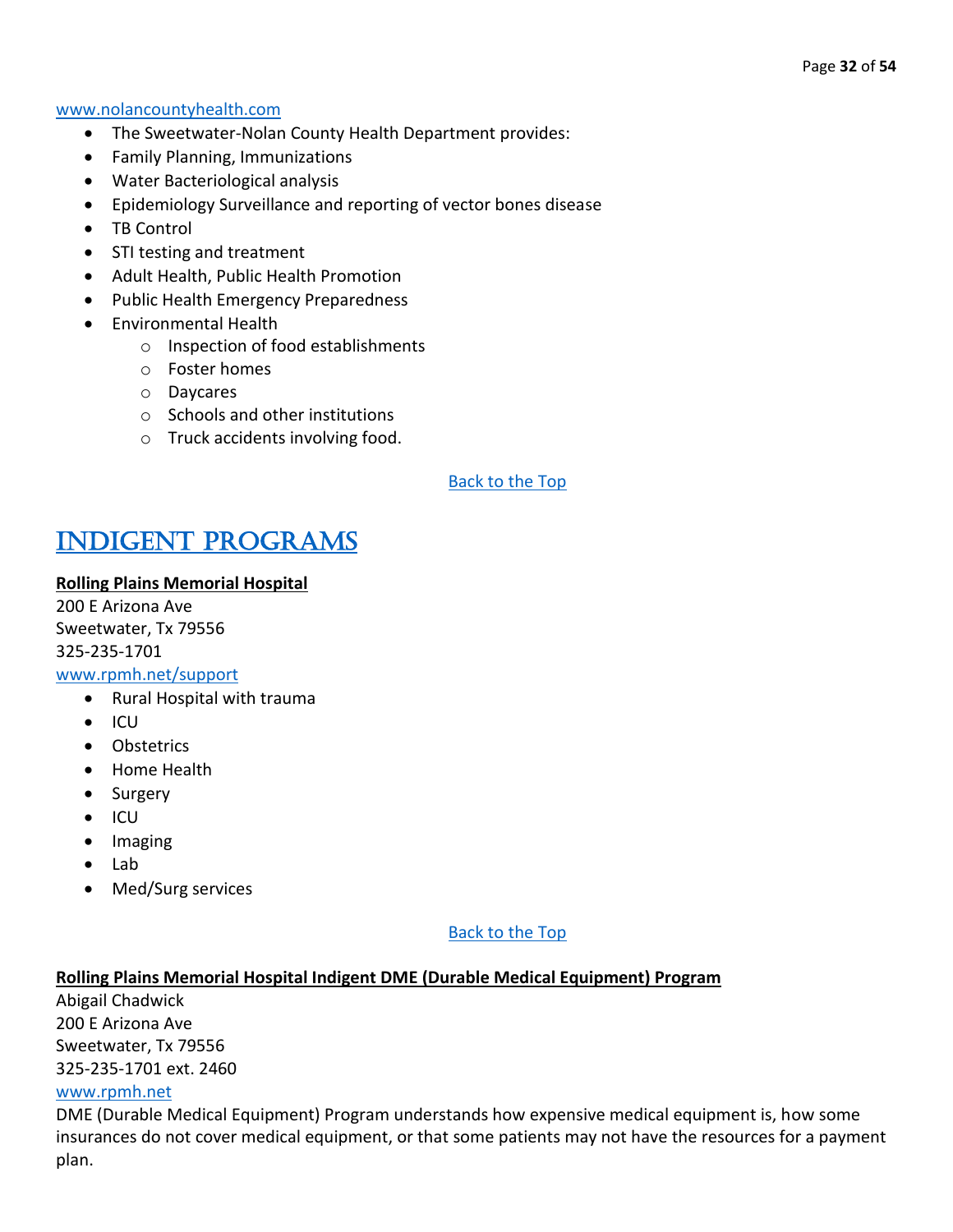- Assists individuals that reside in Nolan County or have a Nolan County physician with obtaining medical equipment
- Provides help for those who are uninsured or under-insured
- DME Program also accepts donations of gently used DME from the community to help support the program.

### <span id="page-32-0"></span>[Medical Assistance Programs](#page-32-0)

#### **Nolan County Veterans Services**

Robert McBride 100 E. 3rd Street, Suite 110D Sweetwater, Tx 79556 325-235-2214 Email: [Robert.mcbride@co.nolan.tx.us](mailto:Robert.mcbride@co.nolan.tx.us) [www.co.nolan.tx.us/page/nolan.Veterans](http://www.co.nolan.tx.us/page/nolan.Veterans)

• Assist Veterans and their Surviving Spouses with State and Federal Veteran Benefits

#### [Back to the Top](#page-1-0)

**Rolling Plains Memorial Hospital**  200 E Arizona Ave Sweetwater, Tx 79556 325-235-1701 [www.rpmh.net](http://www.rpmh.net/)

- Rural Hospital with trauma
- ICU
- Obstetrics
- Home Health
- Surgery
- ICU
- Imaging
- Lab
- Med/Surg services

[Back to the Top](#page-1-0) 

#### **Rolling Plains Memorial Hospital Indigent DME (Durable Medical Equipment) Program**

Abigail Chadwick 200 E Arizona Ave Sweetwater, Tx 79556 325-235-1701 ext. 2460 [www.rpmh.net](http://www.rpmh.net/)

DME (Durable Medical Equipment) Program understands how expensive medical equipment is, how some insurances do not cover medical equipment, or that some patients may not have the resources for a payment plan.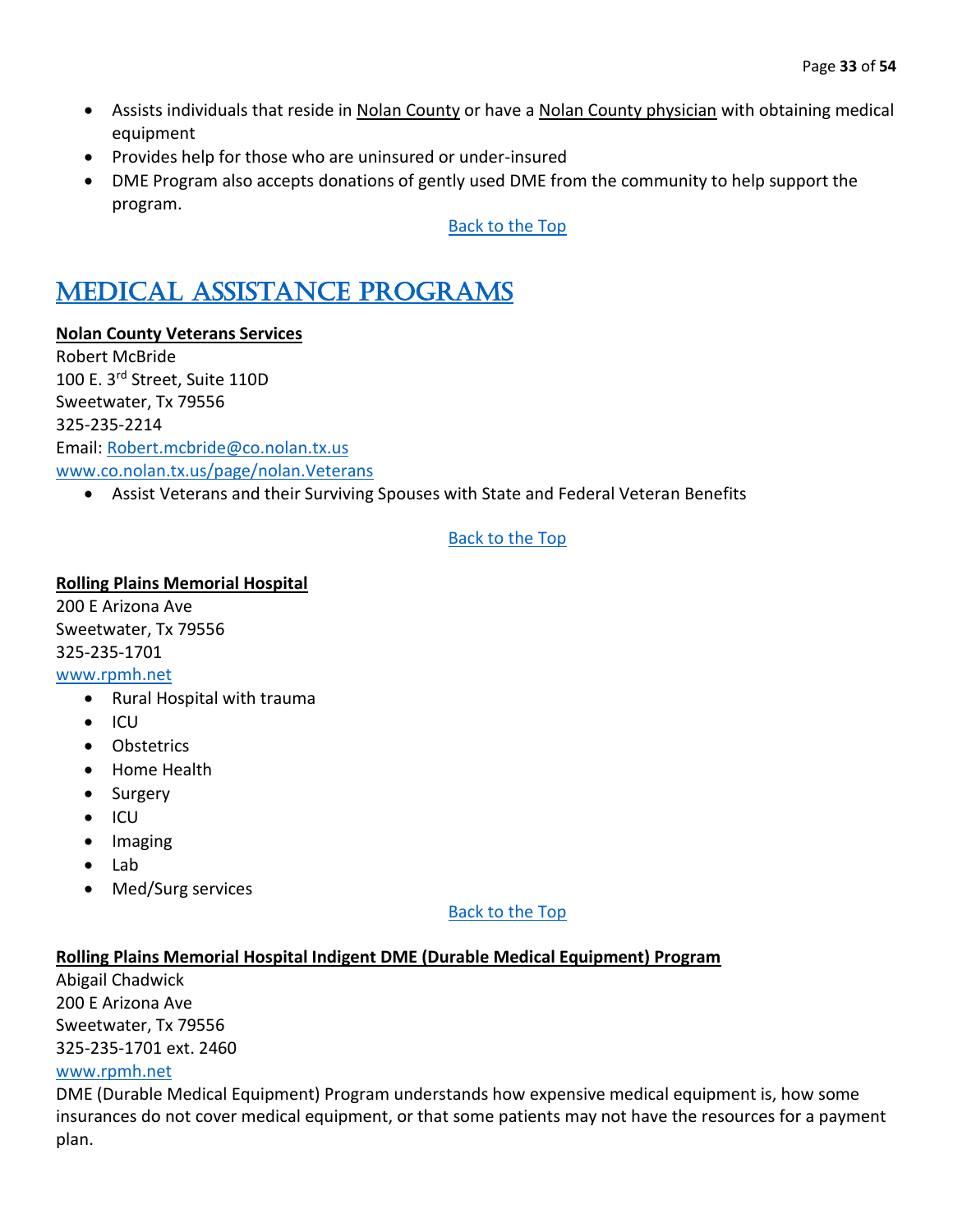- Assists individuals that reside in Nolan County or have a Nolan County physician with obtaining medical equipment
- Provides help for those who are uninsured or under-insured
- DME Program also accepts donations of gently used DME from the community to help support the program.

#### **Rolling Plains Memoria Hospital Prescription Assistance Program**

Debbie McIntire, LVN 301 Jenny George Lane P.O. Box 690 Sweetwater, Tx 79556 325-235-6824 Fax: 325-219-6054

#### [www.rpmh.net/support](http://www.rpmh.net/support)

- Patients must live in Nolan County or use a Nolan County Physician and meet certain criteria
- Assist Patients in Nolan County to obtain medications when they are uninsured or under insured

#### [Back to the Top](#page-1-0)

### <span id="page-33-0"></span>[Medical Equipment and Supplies](#page-33-0)

#### **Nolan County Veterans Services**

Robert McBride 100 E. 3rd Street, Suite 110D Sweetwater, Tx 79556 325-235-2214 Email: [Robert.mcbride@co.nolan.tx.us](mailto:Robert.mcbride@co.nolan.tx.us) [www.co.nolan.tx.us/page/nolan.Veterans](http://www.co.nolan.tx.us/page/nolan.Veterans)

• Assist Veterans and their Surviving Spouses with State and Federal Veteran Benefits

#### [Back to the Top](#page-1-0)

#### **Rolling Plains Memorial Hospital Indigent DME (Durable Medical Equipment) Program**

Abigail Chadwick 200 E Arizona Ave Sweetwater, Tx 79556 325-235-1701 ext. 2460

#### www.rpmh.net

DME (Durable Medical Equipment) Program understands how expensive medical equipment is, how some insurances do not cover medical equipment, or that some patients may not have the resources for a payment plan.

- Assists individuals that reside in Nolan County or have a Nolan County physician with obtaining medical equipment
- Provides help for those who are uninsured or under-insured
- DME Program also accepts donations of gently used DME from the community to help support the program.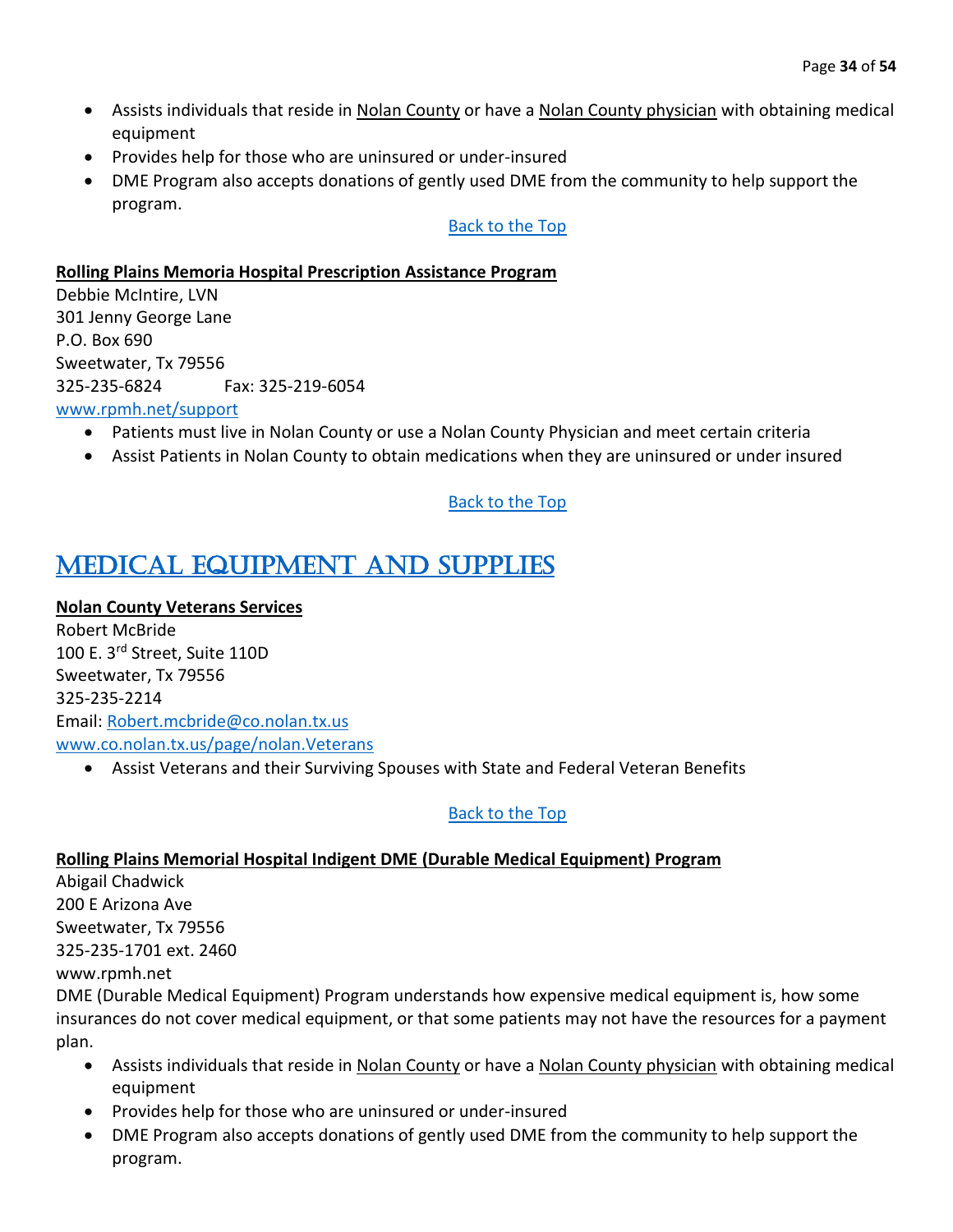### <span id="page-34-0"></span>[Mental Health](#page-34-0)

#### **Abilene Recovery Council PADREs Program**

Jade Martinez 104 Pine St. Suite 205 Abilene, Tx 79601 325-260-3276 Email: [jmartinez@abirecovery.org](mailto:jmartinez@abirecovery.org)

#### [www.abirecovery.org](http://www.abirecovery.org/)

The goal of the PADREs program is to help facilitate family bonding and reduce the impact of substance use on the family.

- Office at the Rolling Plains Memorial Hospital in Sweetwater, Tx every Thursday
- Substance use Counseling
- Case management
- Parenting classes
- Family Group (peer led support group)
- Evidence Based education
- Community referrals
- Rapid HIV testing
- Pregnancy testing
- Baby/toddler supplies diapers, wipes for expecting parent and parents of children 6 years old and under

#### [Back to the Top](#page-1-0)

#### **Broadway Baptist Church**

Daniel Stovall – Pastor 710 E 3rd St. Sweetwater, Tx 79556 325-235-2730 [www.bbcsweetwater.org](http://www.bbcsweetwater.org/)

We are a church that offers faith-based services for all ages on Sundays and Wednesday evenings.

- Jail ministry out of our church that reaches out to inmates at the Nolan County Jail every Tuesday
- Programs for children and adults throughout the year
- Faith-based counseling
- Meeting place for the weekly Kiwana's community-based program

#### [Back to the Top](#page-1-0)

#### **Highland Heights United Methodist Church**

Rev. Larry Holder 1801 Lamar St. Sweetwater, Tx 79556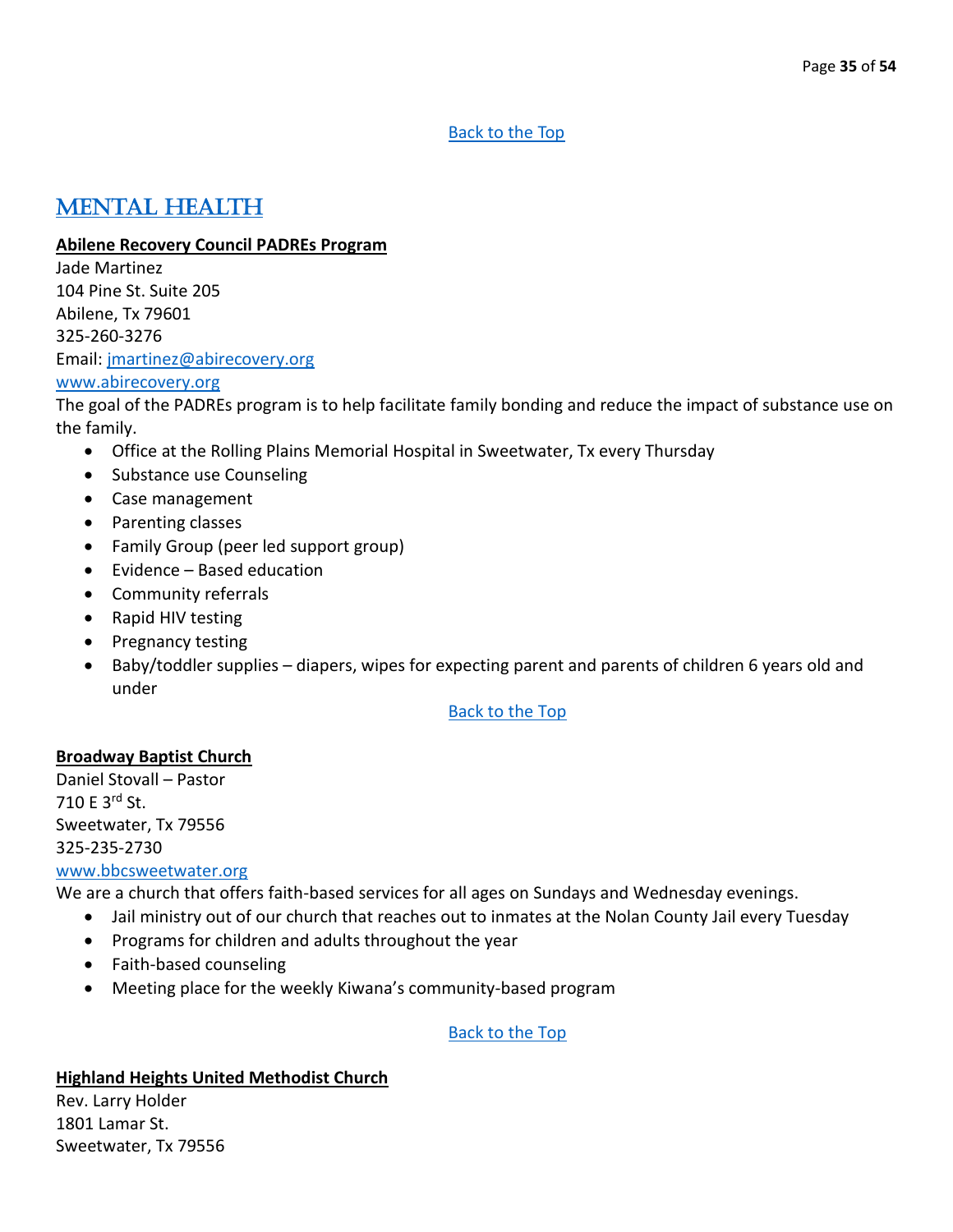#### 325-235-2454 806-685-0529

- Church worship service at 10:30am on Sunday
- Provides Family and Financial Counseling
- Provides families in need with food and Christmas gifts
- Provides items to Nolan County Assistance and Welfare office
- Emergency assistance with gas and hotel room
- Blessing Box with food for those in need

#### [Back to the Top](#page-1-0)

#### **Hope Unlimited Counsel for Christian Living, LLC**

Martha Mitchell Cory Hall 1219 E Broadway Sweetwater, Tx 79556 325-246-9121 Email: [hopeunlimited2016@gmail.com](mailto:hopeunlimited2016@gmail.com) [www.hucounselingforchristianliving.com](http://www.hucounselingforchristianliving.com/) 

In 2016, Hope Unlimited was bought with the purpose of providing education to small communities that had very limited resources in which to handle their everyday physical, emotional, and spiritual needs. Since this time, Hope Unlimited now strives to make the necessary changes and improvements to rural communities and beyond.

[Back to the Top](#page-1-0)

<span id="page-35-0"></span>**[Kai Creative Therapeutic Solutions](#page-35-0)** Kristi Walker, MA, LPCA Supervised by Jacob Kinkade, LPCS 1290 S. Willis Street, Suite 107-A Abilene, Tx 79605 512-993-8033 Email: [kai@kaicts.com](mailto:kai@kaicts.com) [www.kaicts.com](http://www.kaicts.com/) Mental Health counselling under the supervision of Jacob Kinkade, LPCS

[Back to the Top](#page-1-0)

**The LifeHouse** Natasha Daniel, Director 1208 Hailey St. Sweetwater, Tx 79556 325-933-4015 Email: [natasha@lifehouse.love](mailto:natasha@lifehouse.love) [www.lifehouse.love](http://www.lifehouse.love/)

- Non-Profit outreach ministry in connection with the Sweetwater Ministerial Alliance
- Meeting the spiritual, emotional, and physical needs of individuals and families in Nolan County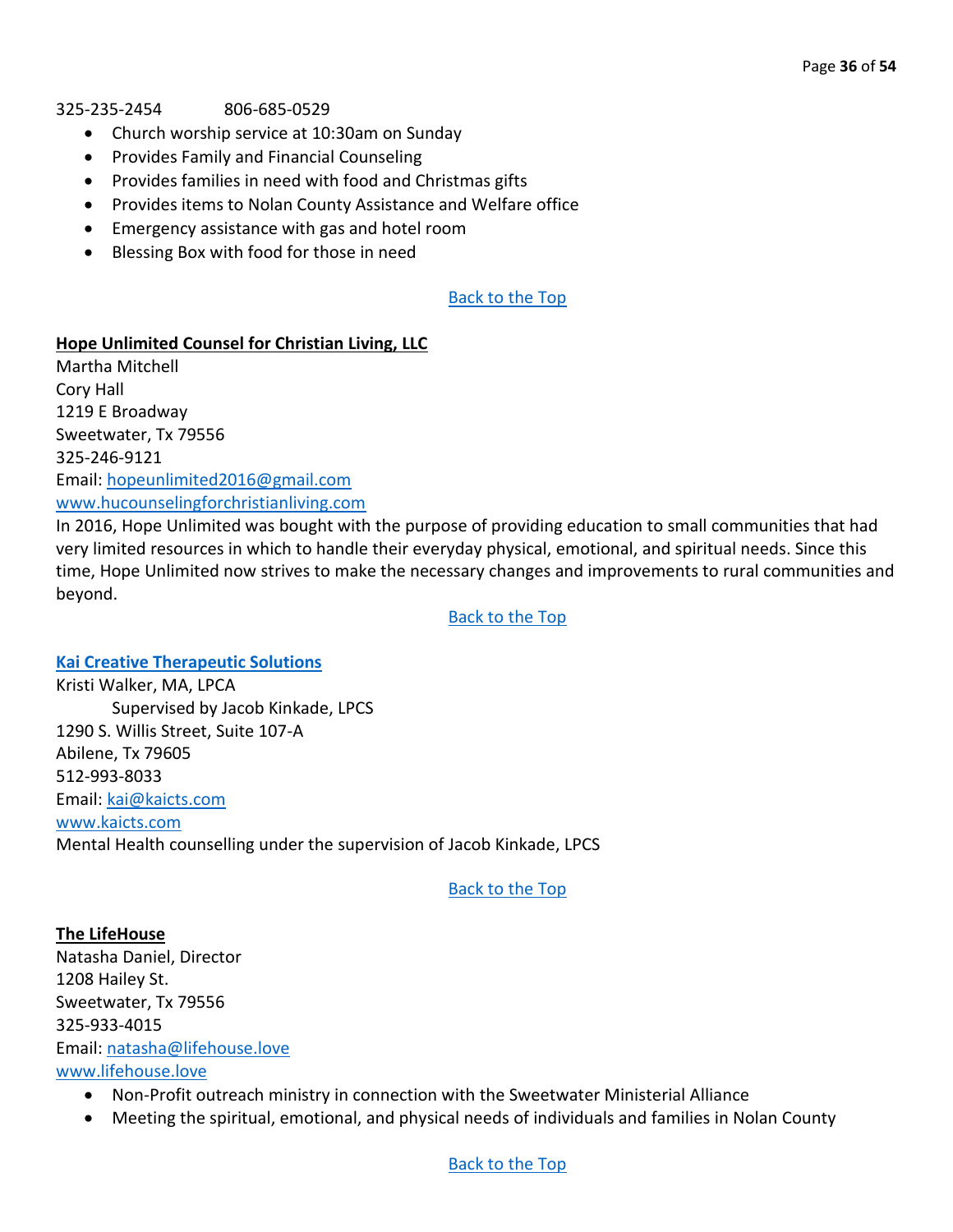#### **Nolan County Renewal Project (N.C.R.P.)**

Stacy Boil Jeanie Bohall 2401 E Broadway Sweetwater, Tx 79556 Stacy Boil – 325-721-0880 Jeanie Bohall – 325-338-9292 Email: [nolancountyrenewalproject@gmail.com](mailto:nolancountyrenewalproject@gmail.com) The Nolan County Renewal Project's mission is twofold:

- To increase the presence of mental health resources in Nolan County and bring awareness of already existing mental health resources in Nolan County.
- Provides counseling and programs to assist the community in a health and holistic approach to mental wellness. Counseling is free or highly discounted according to the individual or family.

Our counseling staff offers one on one, marriage, family, substance abuse, and adolescent counseling.

#### [Back to the Top](#page-1-0)

**Nolan County Veterans Services** Robert McBride 100 E. 3rd Street, Suite 110D Sweetwater, Tx 79556 325-235-2214 Email: [Robert.mcbride@co.nolan.tx.us](mailto:Robert.mcbride@co.nolan.tx.us) [www.co.nolan.tx.us/page/nolan.Veterans](http://www.co.nolan.tx.us/page/nolan.Veterans)

• Assist Veterans and their Surviving Spouses with State and Federal Veteran Benefits

#### [Back to the Top](#page-1-0)

#### **Rolling Plains Memorial Hospital**

200 E Arizona Ave Sweetwater, Tx 79556 325-235-1701

#### [www.rpmh.net](http://www.rpmh.net/)

- Rural Hospital with trauma
- ICU
- Obstetrics
- Home Health
- Surgery
- ICU
- Imaging
- Lab
- Med/Surg services

[Back to the Top](#page-1-0) 

#### **Rolling Plains Memorial Hospital Rural Health Clinic**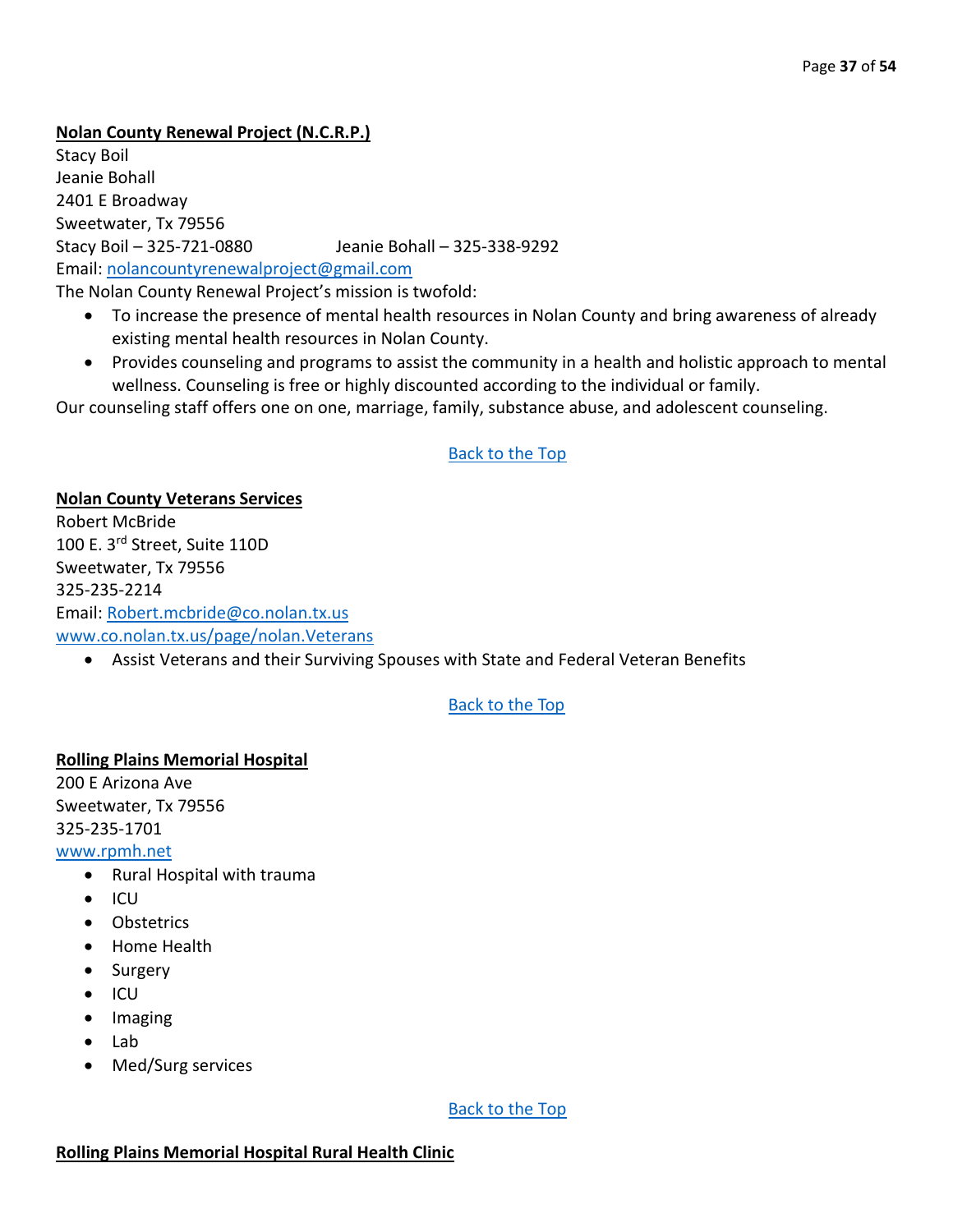#### 201 E. Arizona Ave Sweetwater, Tx 79556 325-235-8641

#### [www.rpmh.net](http://www.rpmh.net/)

Office visits of an evaluation & management nature to both new and existing customers.

- Obstetric Services
- Pediatric Services
- Tele-Health Services
- Behavioral Health Services
- Chronic Care Management Services to our Medicare Patients with two or more Chronic Conditions.
- Annual Wellness Visits to our Medicare Patients
- Welcome To Medicare/IPPE Visits to our Medicare Patients
- Nursing Home Visits
- Home Health Visits
- Nurse Visits
- Injections and Vaccinations
- Workers' Compensation Services
- Audiology Tests as needed
- Limited Ultrasound Services via handheld Butterfly Ultrasound equipment and GE Volumed Ultrasound Equipment.
- Basic X-Ray Services (Trunk & Limb)
- CLIA Waived Lab Services: Urine, Hemoglobin, Hematocrit, Blood Glucose, Pregnancy Tests, Stool Specimens.
- Procedures provided within the scope of services of an RHC.
- Morning Walk-In Services (7:00 am 8:00 am, Mon.-Fri.)
- Evening Walk-In Services (4:00 pm 6:00 pm, Mon.-Thu.)
- Saturday Walk-In Services (8:00 am 12:00 pm, Saturday)
- Moderate complexity Laboratory Services

Other diagnostic testing to determine need for referral to other more specialized medical locations.

#### [Back to the Top](#page-1-0)

#### **West Texas Centers for MHMR – IDD**

1200 Henderson Sweetwater, Tx 79556 325-235-4911 [www.wtcmhmr.org](http://www.wtcmhmr.org/) Provides assistance to people with special needs and assists with all aspects of living.

#### [Back to the Top](#page-1-0)

#### **West Texas Children's Advocacy Center**

Samana Arizmendi 317 Oak St P.O. Box 246 Sweetwater, Tx 79556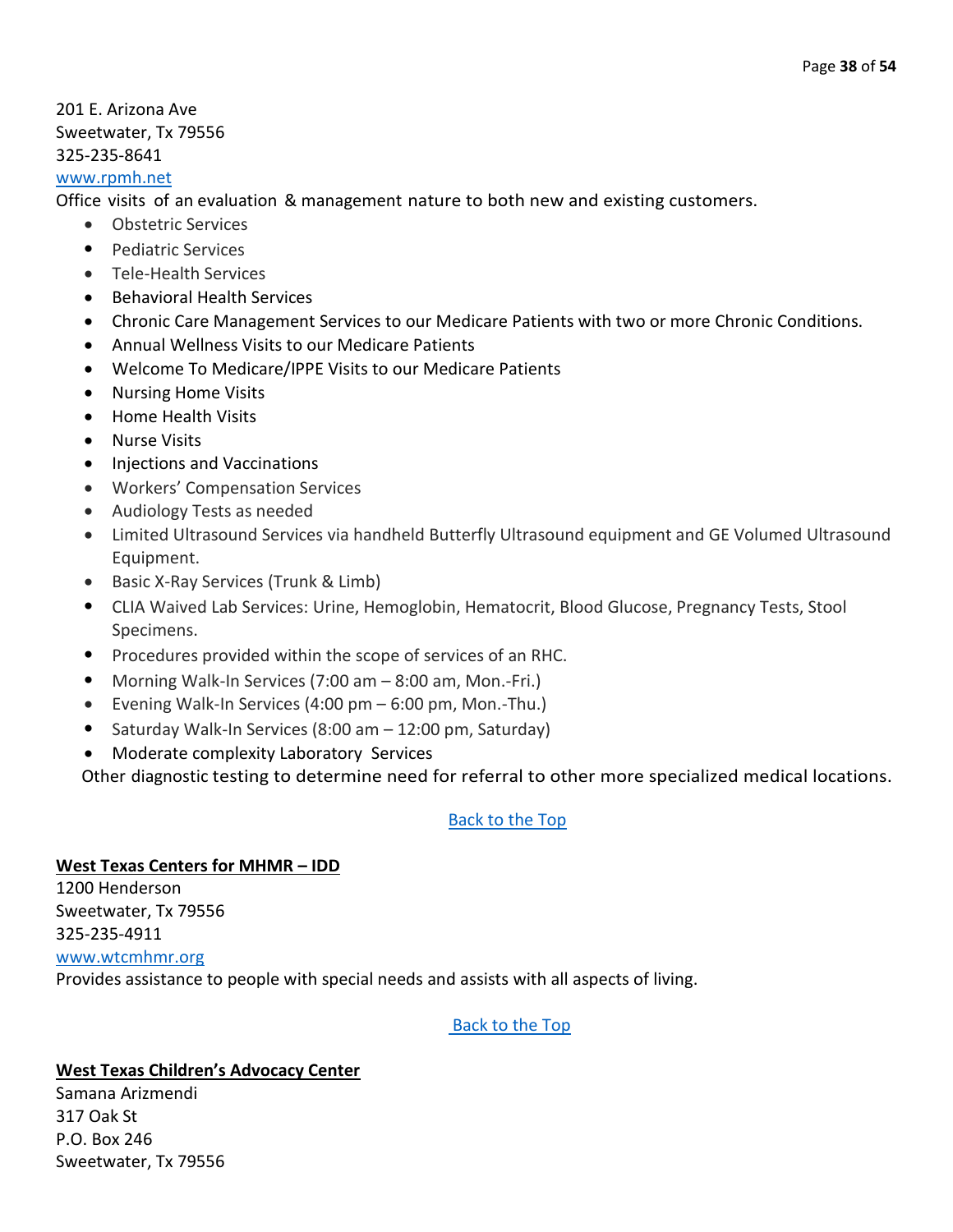#### 325-235-1818 325-236-2134

The West Texas Children's Advocacy Center mission is to bring unity and efficiency to investigations of child abuse. A Multidisciplinary approach is used to assist in alleged child abuse cases. The WTCAC provides the following services to their clients:

• Child Forensic Interviews

- Follow up with families
- Referral for therapy/counseling
- Accompaniment to medical exams
- Accompaniment to court

[Back to the Top](#page-1-0) 

### <span id="page-38-0"></span>**NUTRITION**

#### **WIC (SPCAA - Women, Infant, Children)**

Elaine Rascoe 1101 Bell St Sweewater, Tx 79556 325-268-7739 806-523-1592 [www.texaswic.org](http://www.texaswic.org/)

Facebook: Sweetwater WIC

- Provides Nutrition Education
- Breastfeeding support
- Referrals
- Nutritious Foods
- Serving women who are pregnant, breastfeeding, or postpartum
- Children 1 to 5 years of age
- Infants 0 to 12 months of age

#### [Back to the Top](#page-1-0)

#### **The SHOP – Sweetwater House Of Peace**

Becky Acuna 509 Locust Street P.O. Box 117 Sweetwater, Tx 79556 325-219-7080 [becky@trinitysweetwater.com](mailto:becky@trinitysweetwater.com)

- Free summer lunch program for all school aged kids
- After School Program for middle school and high school students
- Backpack Buddies for students identified as food insecure
- Temporary Emergency Warming Shelter
- Clothes Closet
- Food Pantry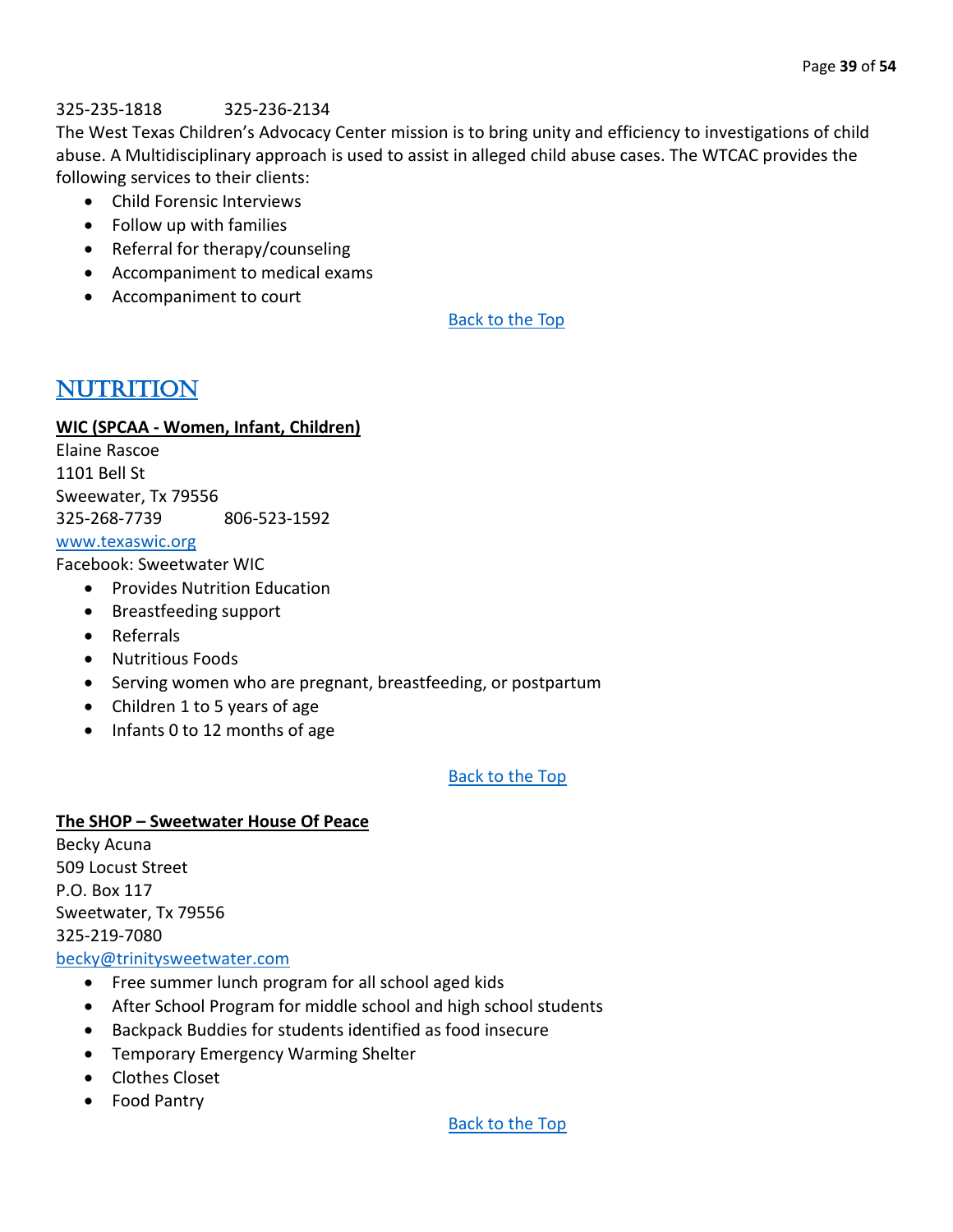### <span id="page-39-0"></span>PRESCRIPTION DRUG ASSISTANCE

#### **Highland Heights United Methodist Church**

Rev. Larry Holder 1801 Lamar St. Sweetwater, Tx 79556 325-235-2454 806-685-0529

- Church worship service at 10:30am on Sunday.
- Provides Family and Financial Counseling.
- Provides families in need with food and Christmas gifts
- Provides items to Nolan County Assistance and Welfare office
- Emergency assistance with gas and hotel room
- Blessing Box with food for those in need

#### [Back to the Top](#page-1-0)

#### **The LifeHouse**

Natasha Daniel, Director 1208 Hailey St. Sweetwater, Tx 79556 325-933-4015 Email: [natasha@lifehouse.love](mailto:natasha@lifehouse.love) [www.lifehouse.love](http://www.lifehouse.love/)

- Non-Profit outreach ministry in connection with the Sweetwater Ministerial Alliance
- Meeting the spiritual, emotional, and physical needs of individuals and families in Nolan County

#### [Back to the Top](#page-1-0)

**Nolan County Veterans Services** Robert McBride 100 E. 3rd Street, Suite 110D Sweetwater, Tx 79556 325-235-2214 Email: [Robert.mcbride@co.nolan.tx.us](mailto:Robert.mcbride@co.nolan.tx.us) [www.co.nolan.tx.us/page/nolan.Veterans](http://www.co.nolan.tx.us/page/nolan.Veterans)

• Assist Veterans and their Surviving Spouses with State and Federal Veteran Benefits

#### [Back to the Top](#page-1-0)

#### **Rolling Plains Memoria Hospital Prescription Assistance Program**

Debbie McIntire, LVN 301 Jenny George Lane P.O. Box 690 Sweetwater, Tx 79556 325-235-6824 Fax: 325-219-6054 [www.rpmh.net/support](http://www.rpmh.net/support)

• Patients must live in Nolan County or use a Nolan County Physician and meet certain criteria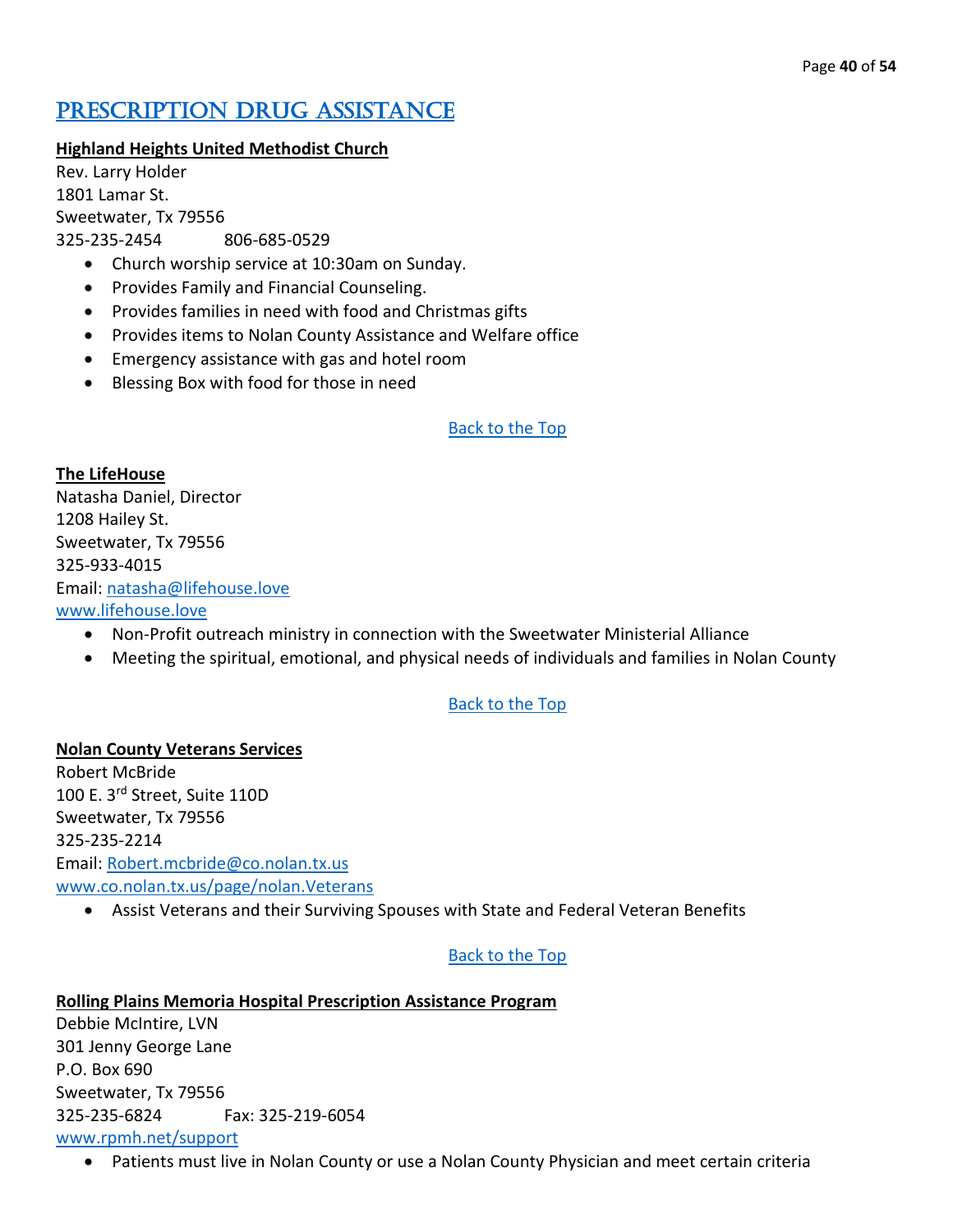• Assist Patients in Nolan County to obtain medications when they are uninsured or under insured

#### [Back to the Top](#page-1-0)

### <span id="page-40-0"></span>[Public Health](#page-40-0)

#### <span id="page-40-1"></span>**[Big Country Medical Reserve Corps](#page-40-1)**

Mitch Moore 325-235-5463 301 E 12th St Sweetwater, Tx 79556 Facebook: [www.facebook.com/BigCountryMRC](http://www.facebook.com/BigCountryMRC)

The BCMRC is the Nolan County, Texas chapter of a national network of volunteer medical professionals, public health experts, and others who help make their communities stronger and healthier during disasters and every day. Local MRC volunteers are trained as part of a team and work within their community's health, preparedness, and response infrastructures to help meet local medical and public health needs during emergencies. MRC volunteers also promote preparedness in their communities to improve everyday health, reducing potential public health risks and vulnerabilities.

#### [Back to the Top](#page-1-0)

#### **Nolan County Veterans Services**

Robert McBride 100 E. 3rd Street, Suite 110D Sweetwater, Tx 79556 325-235-2214 Email: [Robert.mcbride@co.nolan.tx.us](mailto:Robert.mcbride@co.nolan.tx.us) [www.co.nolan.tx.us/page/nolan.Veterans](http://www.co.nolan.tx.us/page/nolan.Veterans)

• Assist Veterans and their Surviving Spouses with State and Federal Veteran Benefits

#### [Back to the Top](#page-1-0)

#### **Rolling Plains Memorial Hospital**  200 E Arizona Ave Sweetwater, Tx 79556

325-235-1701

#### [www.rpmh.net](http://www.rpmh.net/)

- Rural Hospital with trauma
- ICU
- Obstetrics
- Home Health
- Surgery
- ICU
- Imaging
- Lab
- Med/Surg services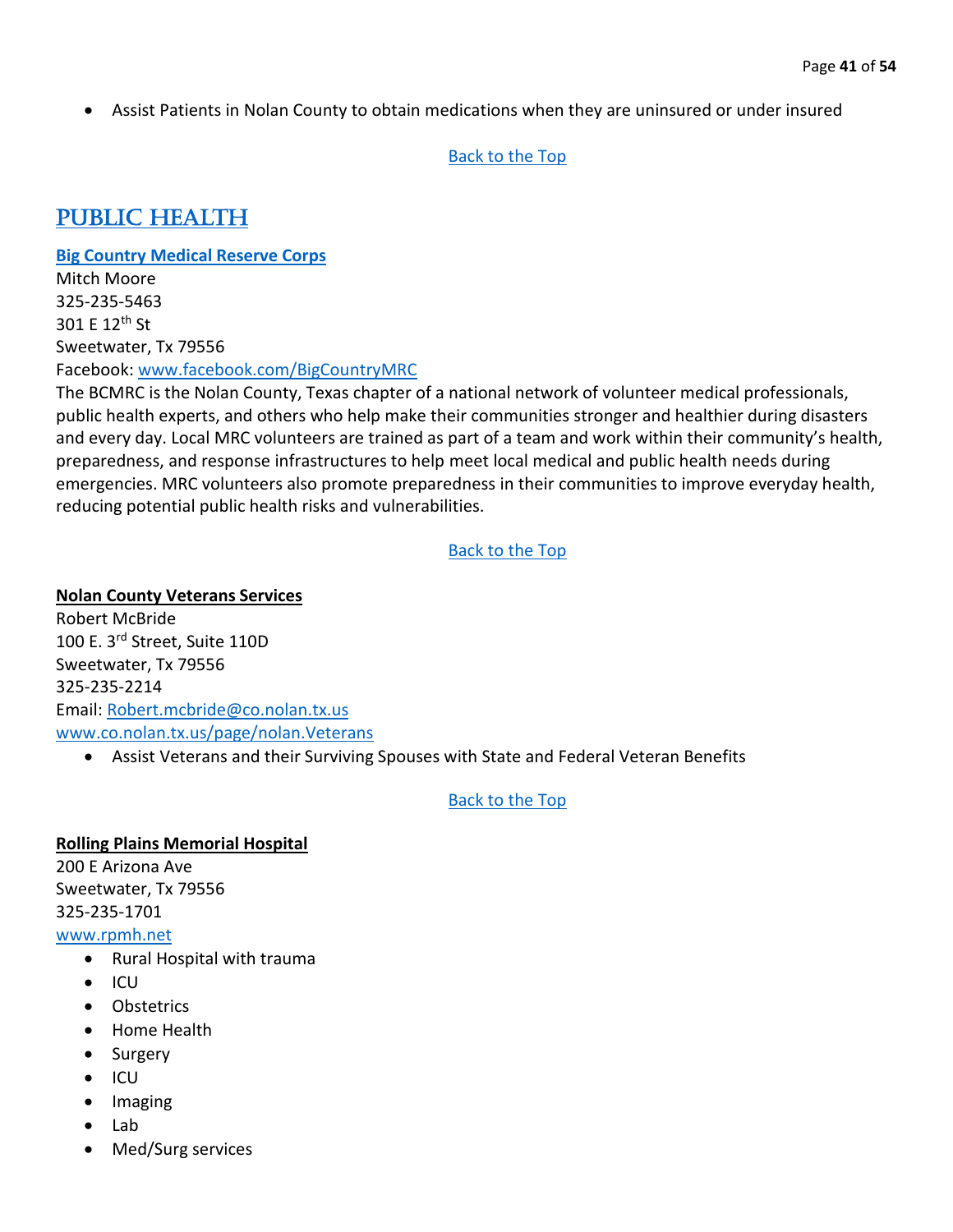#### **Rolling Plains Memorial Hospital Rural Health Clinic**

201 E. Arizona Ave Sweetwater, Tx 79556 325-235-8641

#### [www.rpmh.net/rural-health-clinic](http://www.rpmh.net/rural-health-clinic)

Office visits of an evaluation & management nature to both new and existing customers.

- Obstetric Services
- Pediatric Services
- Tele-Health Services
- Behavioral Health Services
- Chronic Care Management Services to our Medicare Patients with two or more Chronic Conditions.
- Annual Wellness Visits to our Medicare Patients
- Welcome To Medicare/IPPE Visits to our Medicare Patients
- Nursing Home Visits
- Home Health Visits
- Nurse Visits
- Injections and Vaccinations
- Workers' Compensation Services
- Audiology Tests as needed
- Limited Ultrasound Services via handheld Butterfly Ultrasound equipment and GE Volumed Ultrasound Equipment.
- Basic X-Ray Services (Trunk & Limb)
- CLIA Waived Lab Services: Urine, Hemoglobin, Hematocrit, Blood Glucose, Pregnancy Tests, Stool Specimens.
- Procedures provided within the scope of services of an RHC.
- Morning Walk-In Services (7:00 am 8:00 am, Mon.-Fri.)
- Evening Walk-In Services (4:00 pm 6:00 pm, Mon.-Thu.)
- Saturday Walk-In Services (8:00 am 12:00 pm, Saturday)
- Moderate complexity Laboratory Services

Other diagnostic testing to determine need for referral to other more specialized medical locations.

#### [Back to the Top](#page-1-0)

#### **Sweetwater-Nolan County Health Department**

301 E. 12th St Sweetwater, Tx 79556 325-235-5463 [www.nolancountyhealth.com](http://www.nolancountyhealth.com/)

- The Sweetwater-Nolan County Health Department provides:
- Family Planning, Immunizations
- Water Bacteriological analysis
- Epidemiology Surveillance and reporting of vector bones disease
- TB Control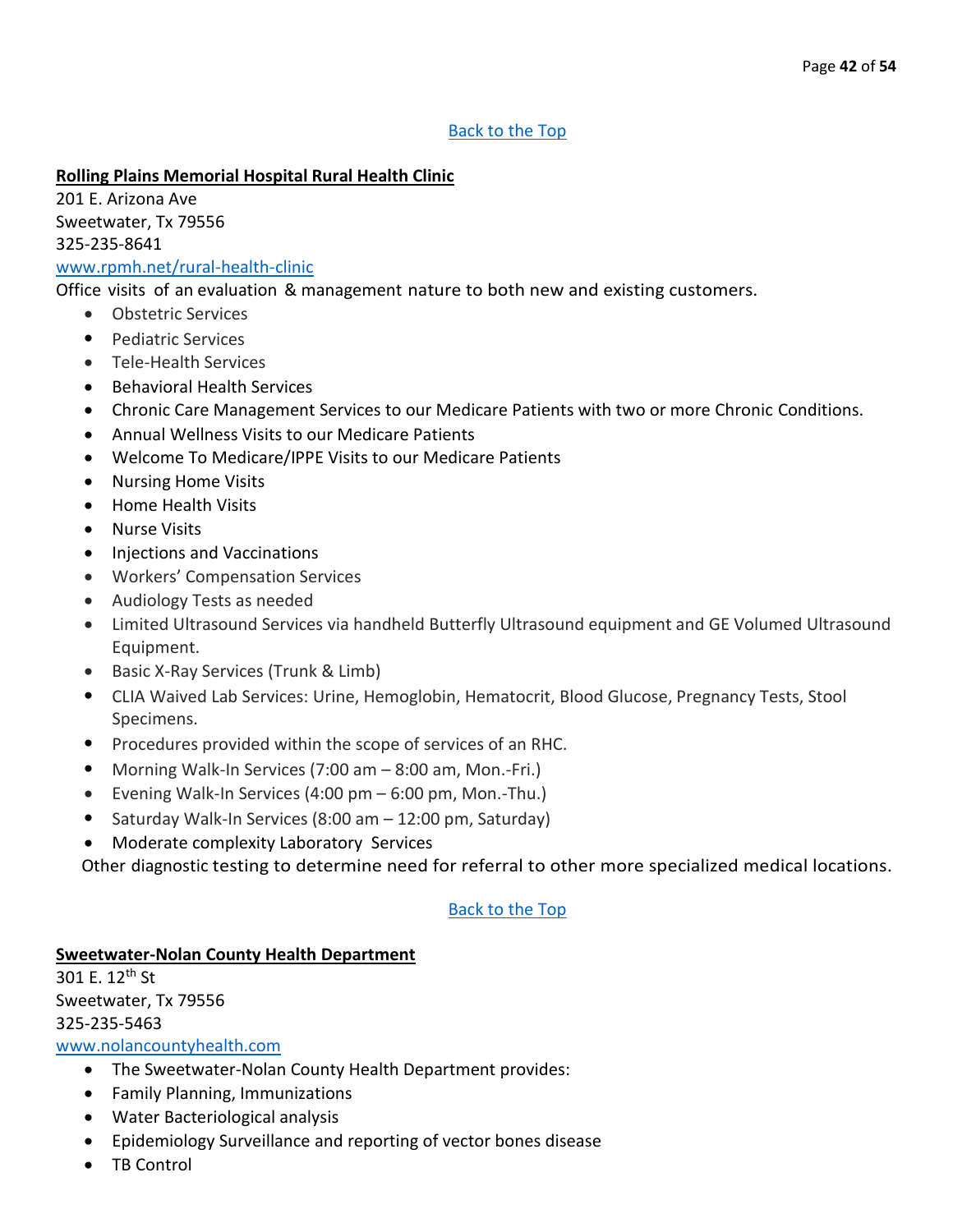- STI testing and treatment
- Adult Health, Public Health Promotion
- Public Health Emergency Preparedness
- Environmental Health
	- o Inspection of food establishments
	- o Foster homes
	- o Daycares
	- o Schools and other institutions
	- o Truck accidents involving food.

### <span id="page-42-0"></span>[Public Health Emergency Preparedness](#page-42-0)

#### **Big Country Medical Reserve Corps**

Mitch Moore 325-235-5463 301 E 12th St Sweetwater, Tx 79556 Facebook: [www.facebook.com/BigCountryMRC](http://www.facebook.com/BigCountryMRC)

The BCMRC is the Nolan County, Texas chapter of a national network of volunteer medical professionals, public health experts, and others who help make their communities stronger and healthier during disasters and every day. Local MRC volunteers are trained as part of a team and work within their community's health, preparedness, and response infrastructures to help meet local medical and public health needs during emergencies. MRC volunteers also promote preparedness in their communities to improve everyday health, reducing potential public health risks and vulnerabilities.

#### [Back to the Top](#page-1-0)

### <span id="page-42-1"></span>[Rent Assistance](#page-42-1)

#### **Highland Heights United Methodist Church**

Rev. Larry Holder 1801 Lamar St. Sweetwater, Tx 79556 325-235-2454 806-685-0529

- Church worship service at 10:30am on Sunday.
- Provides Family and Financial Counseling.
- Provides families in need with food and Christmas gifts
- Provides items to Nolan County Assistance and Welfare office
- Emergency assistance with gas and hotel room
- Blessing Box with food for those in need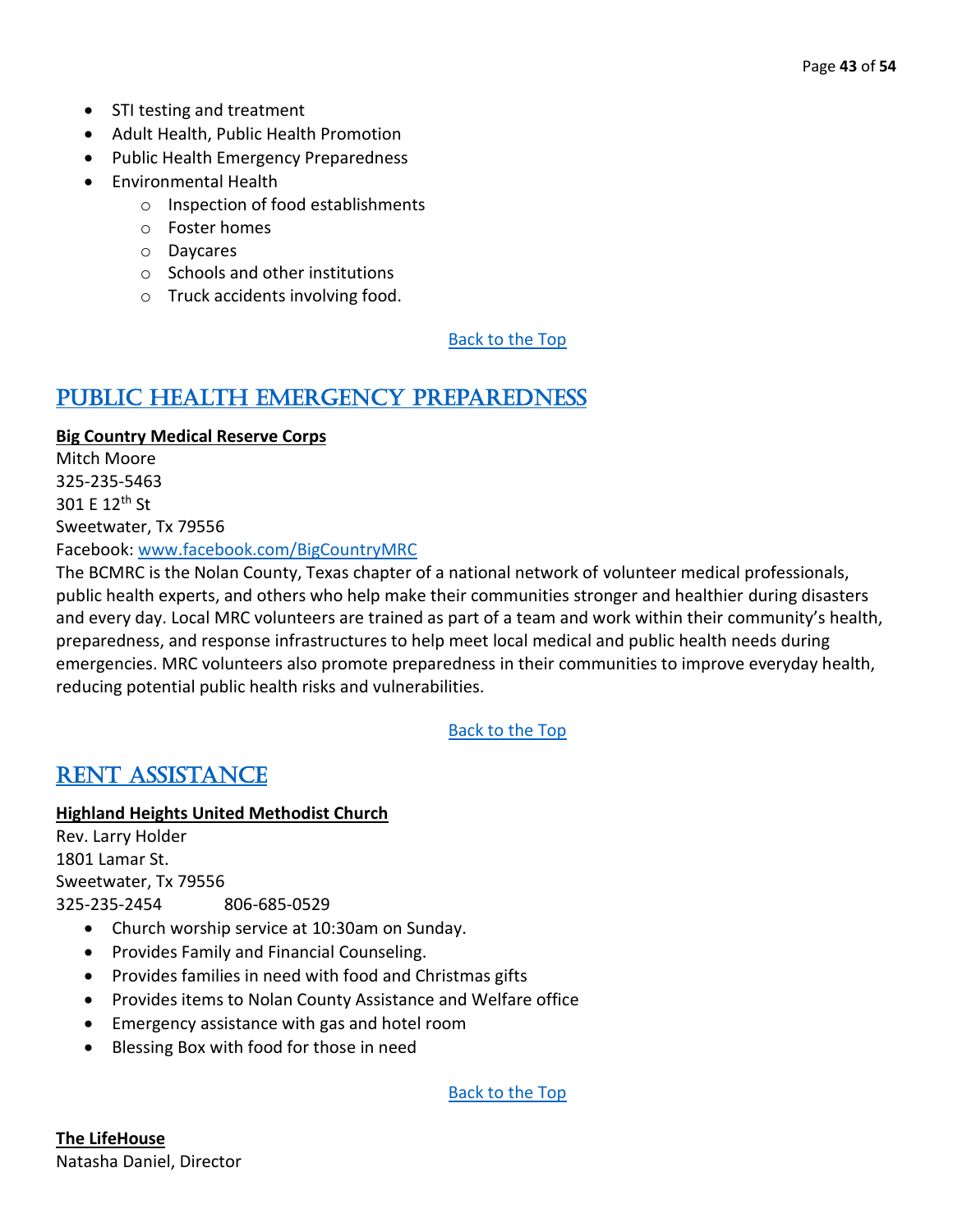#### Email: [natasha@lifehouse.love](mailto:natasha@lifehouse.love)

#### [www.lifehouse.love](http://www.lifehouse.love/)

- Non-Profit outreach ministry in connection with the Sweetwater Ministerial Alliance
- Meeting the spiritual, emotional, and physical needs of individuals and families in Nolan County

#### [Back to the Top](#page-1-0)

#### <span id="page-43-1"></span>**[West Texas Opportunities](#page-43-1)**

Jacque Lopez Mayra Hernandez 1105 Bell St Sweetwater, Tx 79556 325-236-9201 [www.gowto.org](http://www.gowto.org/)

The Mission of West Texas Opportunities, Inc. is to ease the limitations of poverty by investing in families to improve their quality of life. We assist in utility assistance and help keep a stable and independent life.

[Back to the Top](#page-1-0)

### <span id="page-43-0"></span>[Services Outside of the Area](#page-43-0)

#### **Abilene Recovery Council PADREs Program**

Jade Martinez 104 Pine St. Suite 205 Abilene, Tx 79601 325-260-3276 Email: [jmartinez@abirecovery.org](mailto:jmartinez@abirecovery.org) [www.abirecovery.org](http://www.abirecovery.org/)

The goal of the PADREs program is to help facilitate family bonding and reduce the impact of substance use on the family.

- Office at the Rolling Plains Memorial Hospital in Sweetwater, Tx every Thursday
- Substance use Counseling
- Case management
- Parenting classes
- Family Group (peer led support group)
- Evidence Based education
- Community referrals
- Rapid HIV testing
- Pregnancy testing
- Baby/toddler supplies diapers, wipes for expecting parent and parents of children 6 years old and under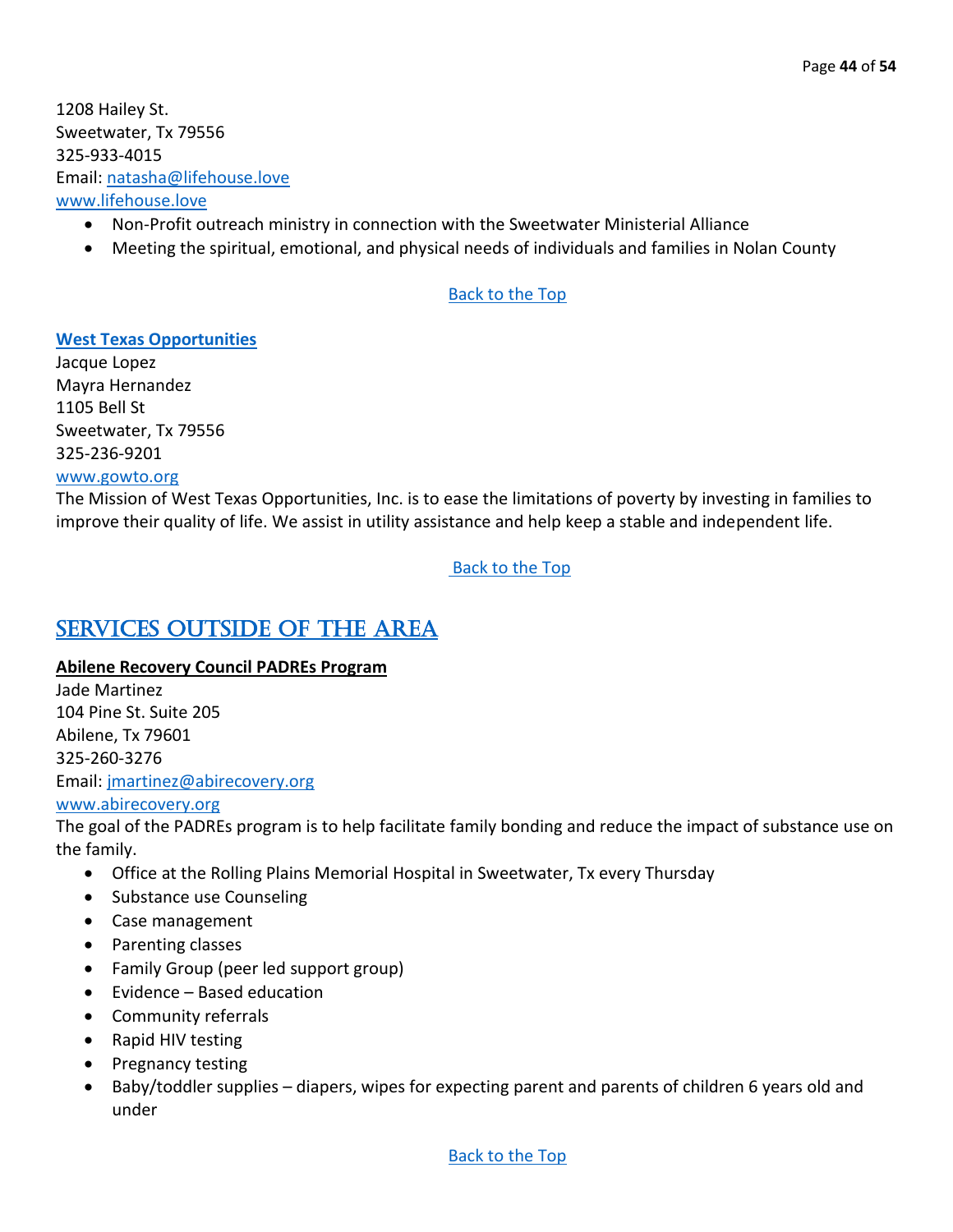#### **Gateway Family Services, Inc**

Lyndia Allen, Executive Director Jennifer Taylor, Program Director Anita Davidson, Out of County Advocate/Educator 317 Oak Street P.O. Box 1394 Sweetwater, Tx 79556 Snyder, Tx 79550 1-800-578-8054 325-235-1552

The Mission of Gateway Family Services is to reduce the effects of physical, psychological, and emotional abuse among victims of Violent Crimes, including Domestic Violence and Sexual Assault, through crisis services and working to prevent violence through public education.

#### [Back to the Top](#page-1-0)

**Nolan County Veterans Services** Robert McBride 100 E. 3rd Street, Suite 110D Sweetwater, Tx 79556 325-235-2214 Email: [Robert.mcbride@co.nolan.tx.us](mailto:Robert.mcbride@co.nolan.tx.us) [www.co.nolan.tx.us/page/nolan.Veterans](http://www.co.nolan.tx.us/page/nolan.Veterans)

• Assist Veterans and their Surviving Spouses with State and Federal Veteran Benefits

#### [Back to the Top](#page-1-0)

#### <span id="page-44-1"></span>**[Social Security Administration](#page-44-1)**

Abilene Office 1202 E South 11<sup>th</sup> Street Abilene, Tx 79602 1-877-607-9525 Fax: 325-670-0916

#### [www.ssa.gov](http://www.ssa.gov/)

- Hours Monday, Tuesday, Thursday, and Friday 9:00am-4:00pm; Wednesday 9:00am-12:00pm
- Apply or replace SSN Card
- Apply for Disability benefits
- Sign up for Medicare benefits
- Retirement benefits
- Obtain forms for benefits

[Back to the Top](#page-1-0) 

### <span id="page-44-0"></span>[Sex/Labor Trafficking \(Reporting/Victim Support\)](#page-44-0)

**Department of Family and Protective Services (CPS)**

1300 Hailey Street Sweetwater, Tx 79556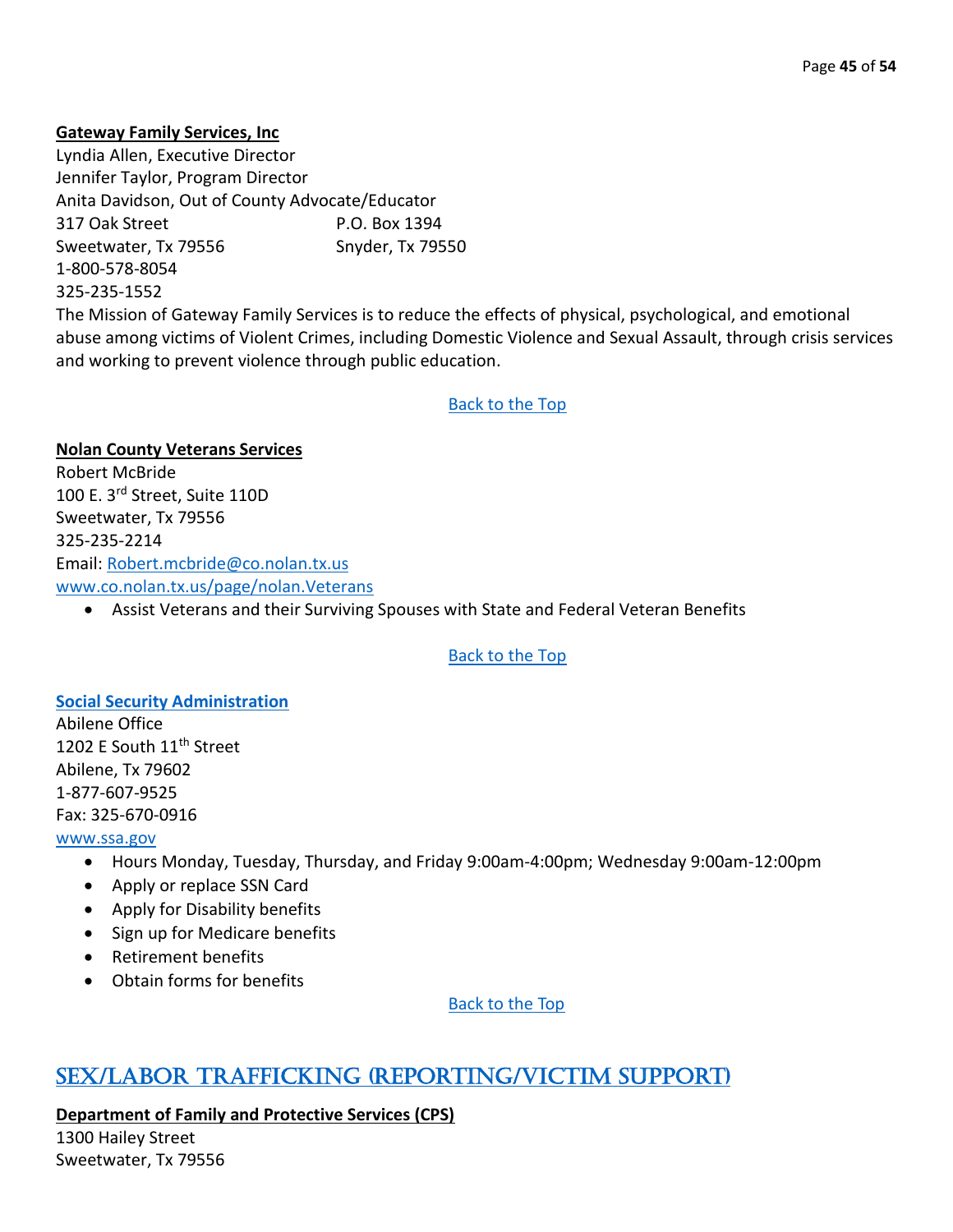#### **To report abuse or neglect call or visit the website**: **1-800-252-5400**

**[www.dfps.state.tx.us](http://www.dfps.state.tx.us/)**

- **Call 911** or your local law enforcement agency **if you have an emergency or life-threatening situation** that must be dealt with immediately.
- Serious injuries
- Any injury to a child 5 years or younger
- Immediate need for medical treatment (including suicidal thoughts)
- Sexual abuse where the abuser has or will have access to the victim within the next 24 hours
- Children age 5 and under are alone or are likely to be left alone within the next 24 hours
- Anytime you believe your situation requires action in less than 24 hours
- Child abuse and neglect.
- Abuse, neglect, self-neglect, and exploitation of the elderly or adults with disabilities living at home.
- Abuse of children in child-care facilities or treatment centers.
- Abuse of adults and children who live in state facilities or are being helped by programs for people with mental illness or intellectual disabilities. These reports are investigated by [HHSC Provider](https://hhs.texas.gov/doing-business-hhs/provider-portals/protective-services-providers/provider-investigations)  [Investigations](https://hhs.texas.gov/doing-business-hhs/provider-portals/protective-services-providers/provider-investigations)*External Link*, not DFPS.

Anyone who has a reasonable cause to believe a child, or person 65 years or older, or an adult with disabilities is being abused, neglected, or exploited must report it to DFPS according to Texas laws.

A person who reports abuse in good faith is immune from civil or criminal liability. DFPS keeps the name of the person making the report confidential. Anyone who does not report suspected abuse can be held liable for a misdemeanor or felony.

Time frames for investigating reports are based on the severity of the allegations. Reporting suspected abuse makes it possible for a family to get help.

**[Back to the Top](#page-1-0)** 

#### **Gateway Family Services, Inc**

Lyndia Allen, Executive Director Jennifer Taylor, Program Director Anita Davidson, Out of County Advocate/Educator 317 Oak Street P.O. Box 1394 Sweetwater, Tx 79556 Snyder, Tx 79550 1-800-578-8054 325-235-1552

The Mission of Gateway Family Services is to reduce the effects of physical, psychological, and emotional abuse among victims of Violent Crimes, including Domestic Violence and Sexual Assault, through crisis services and working to prevent violence through public education.

[Back to the Top](#page-1-0)

**West Texas Children's Advocacy Center** Samana Arizmendi

317 Oak St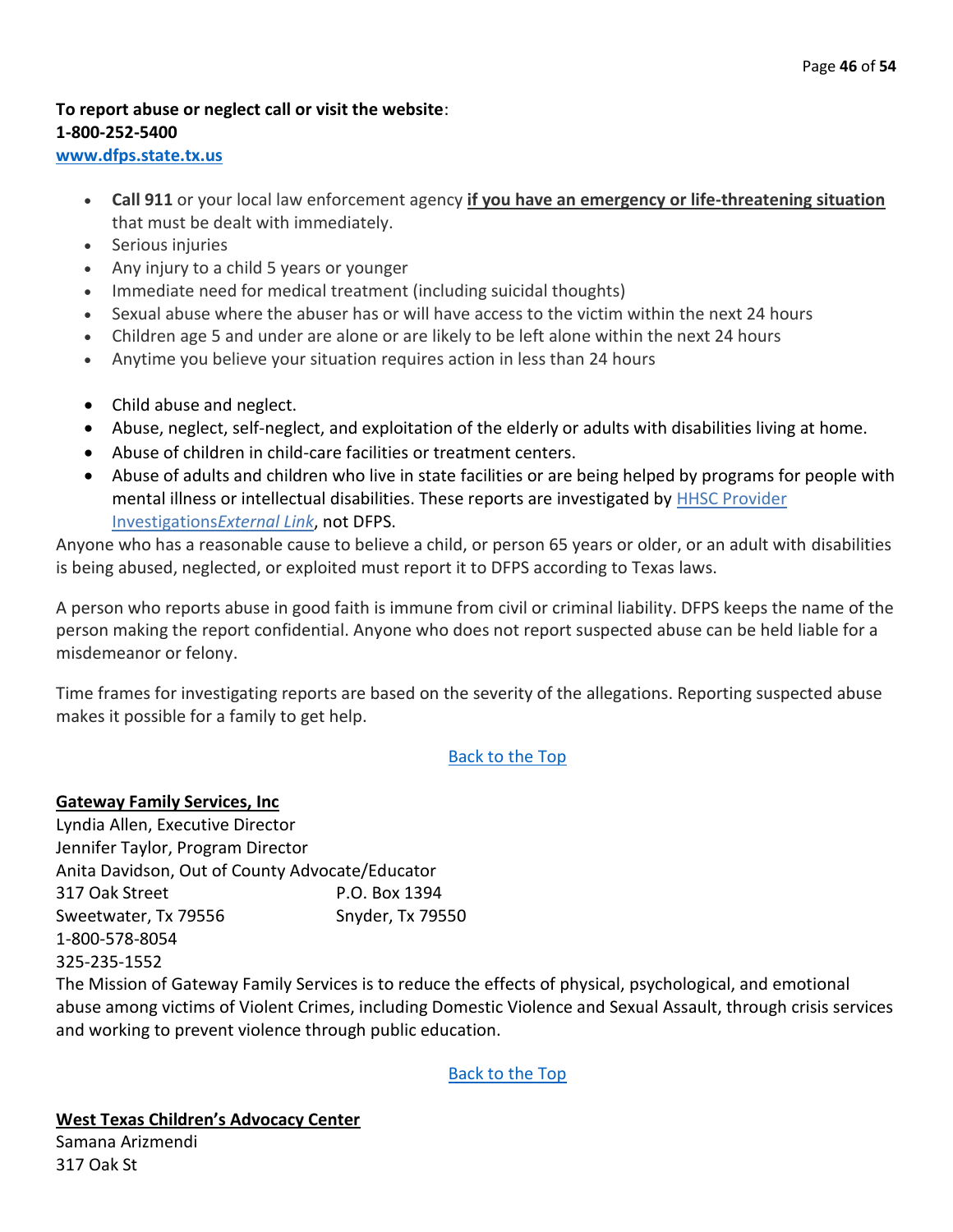P.O. Box 246 Sweetwater, Tx 79556 325-235-1818 325-236-2134

The West Texas Children's Advocacy Center mission is to bring unity and efficiency to investigations of child abuse. A Multidisciplinary approach is used to assist in alleged child abuse cases. The WTCAC provides the following services to their clients:

- Child Forensic Interviews
- Follow up with families
- Referral for therapy/counseling
- Accompaniment to medical exams
- Accompaniment to court

[Back to the Top](#page-1-0) 

#### <span id="page-46-0"></span>[Sexual Assault/Domestic/Family Violence \(Reporting/Victim Support\)](#page-46-0)

**Department of Family and Protective Services (CPS)** 1300 Hailey Street Sweetwater, Tx 79556 **To report abuse or neglect call or visit the website**: **1-800-252-5400**

#### **[www.dfps.state.tx.us](http://www.dfps.state.tx.us/)**

- **Call 911** or your local law enforcement agency **if you have an emergency or life-threatening situation** that must be dealt with immediately.
- Serious injuries
- Any injury to a child 5 years or younger
- Immediate need for medical treatment (including suicidal thoughts)
- Sexual abuse where the abuser has or will have access to the victim within the next 24 hours
- Children age 5 and under are alone or are likely to be left alone within the next 24 hours
- Anytime you believe your situation requires action in less than 24 hours
- Child abuse and neglect.
- Abuse, neglect, self-neglect, and exploitation of the elderly or adults with disabilities living at home.
- Abuse of children in child-care facilities or treatment centers.
- Abuse of adults and children who live in state facilities or are being helped by programs for people with mental illness or intellectual disabilities. These reports are investigated by [HHSC Provider](https://hhs.texas.gov/doing-business-hhs/provider-portals/protective-services-providers/provider-investigations)  [Investigations](https://hhs.texas.gov/doing-business-hhs/provider-portals/protective-services-providers/provider-investigations)*External Link*, not DFPS.

Anyone who has a reasonable cause to believe a child, or person 65 years or older, or an adult with disabilities is being abused, neglected, or exploited must report it to DFPS according to Texas laws.

A person who reports abuse in good faith is immune from civil or criminal liability. DFPS keeps the name of the person making the report confidential. Anyone who does not report suspected abuse can be held liable for a misdemeanor or felony.

Time frames for investigating reports are based on the severity of the allegations. Reporting suspected abuse makes it possible for a family to get help.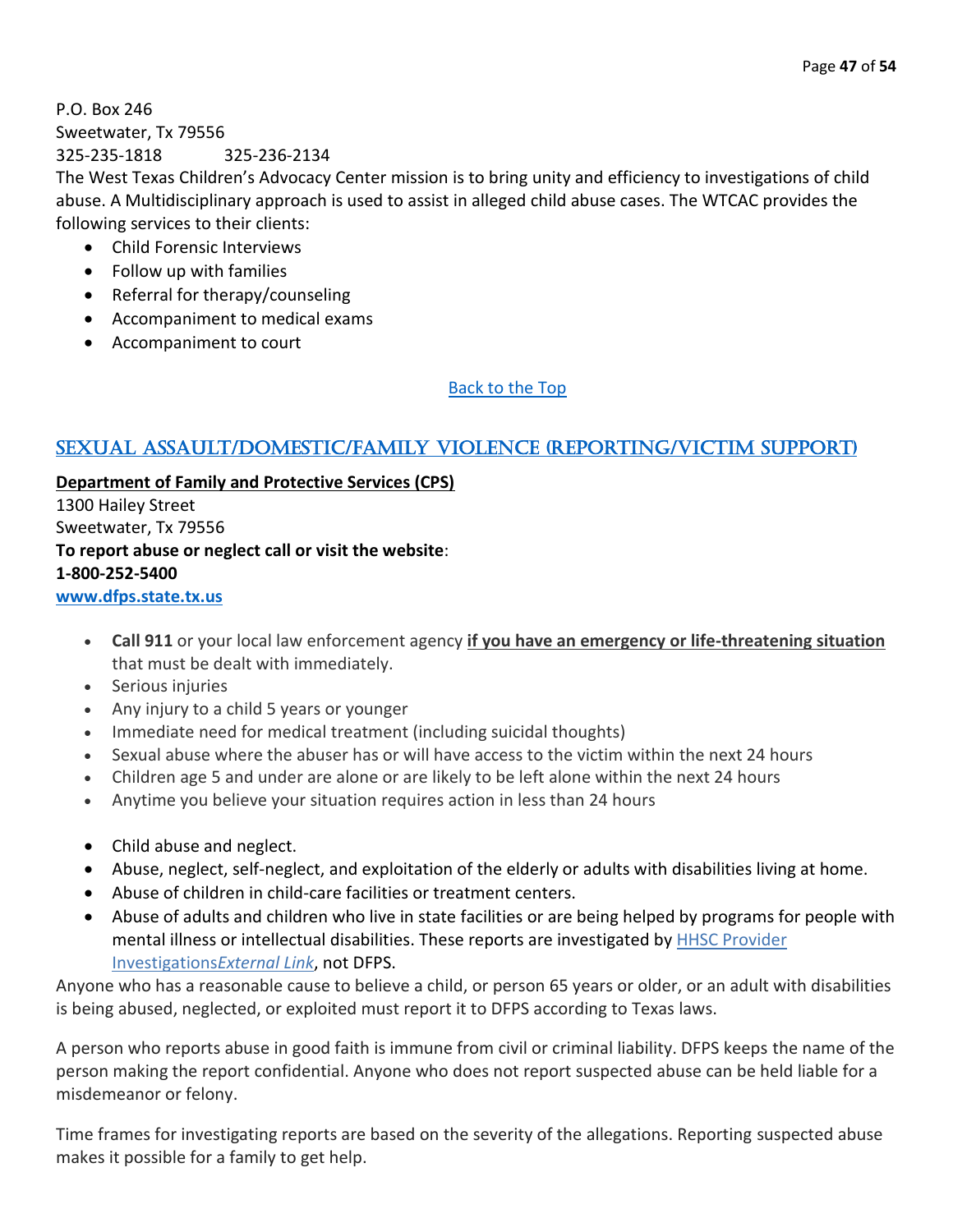#### **Gateway Family Services, Inc**

Lyndia Allen, Executive Director Jennifer Taylor, Program Director Anita Davidson, Out of County Advocate/Educator 317 Oak Street P.O. Box 1394 Sweetwater, Tx 79556 Snyder, Tx 79550 1-800-578-8054 325-235-1552

The Mission of Gateway Family Services is to reduce the effects of physical, psychological, and emotional abuse among victims of Violent Crimes, including Domestic Violence and Sexual Assault, through crisis services and working to prevent violence through public education.

#### [Back to the Top](#page-1-0)

**Nolan County Veterans Services** Robert McBride 100 E. 3rd Street, Suite 110D Sweetwater, Tx 79556 325-235-2214 Email: [Robert.mcbride@co.nolan.tx.us](mailto:Robert.mcbride@co.nolan.tx.us) [www.co.nolan.tx.us/page/nolan.Veterans](http://www.co.nolan.tx.us/page/nolan.Veterans)

• Assist Veterans and their Surviving Spouses with State and Federal Veteran Benefits

#### [Back to the Top](#page-1-0)

#### **West Texas Children's Advocacy Center**

Samana Arizmendi 317 Oak St P.O. Box 246 Sweetwater, Tx 79556 325-235-1818 325-236-2134

The West Texas Children's Advocacy Center mission is to bring unity and efficiency to investigations of child abuse. A Multidisciplinary approach is used to assist in alleged child abuse cases. The WTCAC provides the following services to their clients:

- Child Forensic Interviews
- Follow up with families
- Referral for therapy/counseling
- Accompaniment to medical exams
- Accompaniment to court

[Back to the Top](#page-1-0) 

### <span id="page-47-0"></span>[Social Security Administration /](#page-47-0) Texas Driver's License / ID

#### **Social Security Administration**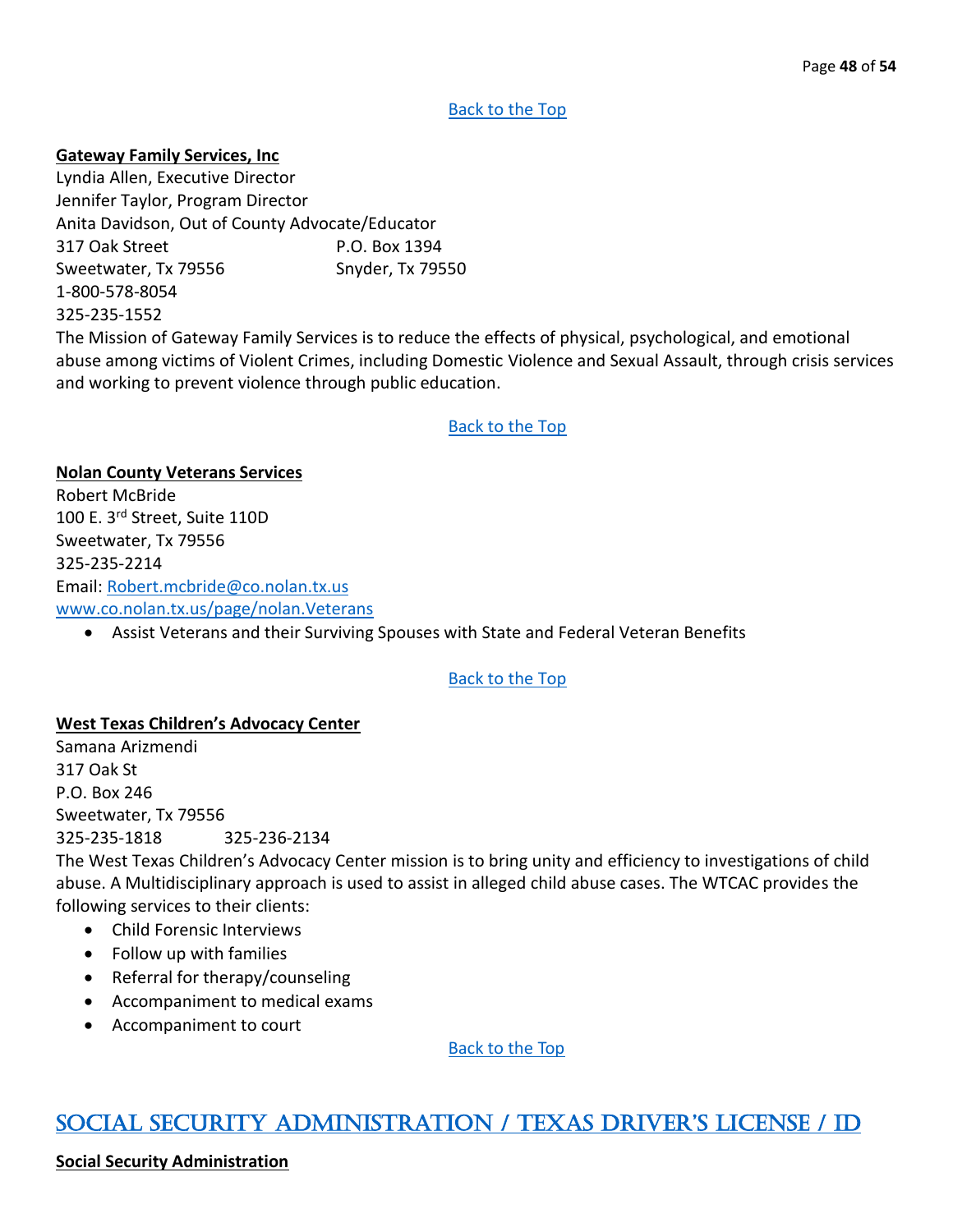Abilene Office 1202 E South 11<sup>th</sup> Street Abilene, Tx 79602 1-877-607-9525 Fax: 325-670-0916

#### [www.ssa.gov](http://www.ssa.gov/)

- Hours Monday, Tuesday, Thursday, and Friday 9:00am-4:00pm; Wednesday 9:00am-12:00pm
- Apply or replace SSN Card
- Apply for Disability benefits
- Sign up for Medicare benefits
- Retirement benefits
- Obtain forms for benefits

[Back to the Top](#page-1-0) 

#### <span id="page-48-1"></span>**[Texas Department of Public Safety](#page-48-1)**

Driver License Division 600 NW Georgia Ave Sweetwater, Tx 79556 325-235-2662 [www.dps.texas.gov/DriverLicense](http://www.dps.texas.gov/DriverLicense)

Document Checklist:

- Proof of U.S. Citizenship or Lawful Presence
- Proof of Residency in Texas
- Proof of Identity
- Proof of Social Security Number
- Texas Vehicle Registration
- Proof of Insurance

[Back to the Top](#page-1-0) 

### <span id="page-48-0"></span>[Substance Abuse / Peer Recovery Service](#page-48-0)

#### **Abilene Recovery Council PADREs Program**

Jade Martinez 104 Pine St. Suite 205 Abilene, Tx 79601 325-260-3276 Email: [jmartinez@abirecovery.org](mailto:jmartinez@abirecovery.org)

#### [www.abirecovery.org](http://www.abirecovery.org/)

The goal of the PADREs program is to help facilitate family bonding and reduce the impact of substance use on the family.

- Office at the Rolling Plains Memorial Hospital in Sweetwater, Tx every Thursday
- Substance use Counseling
- Case management
- Parenting classes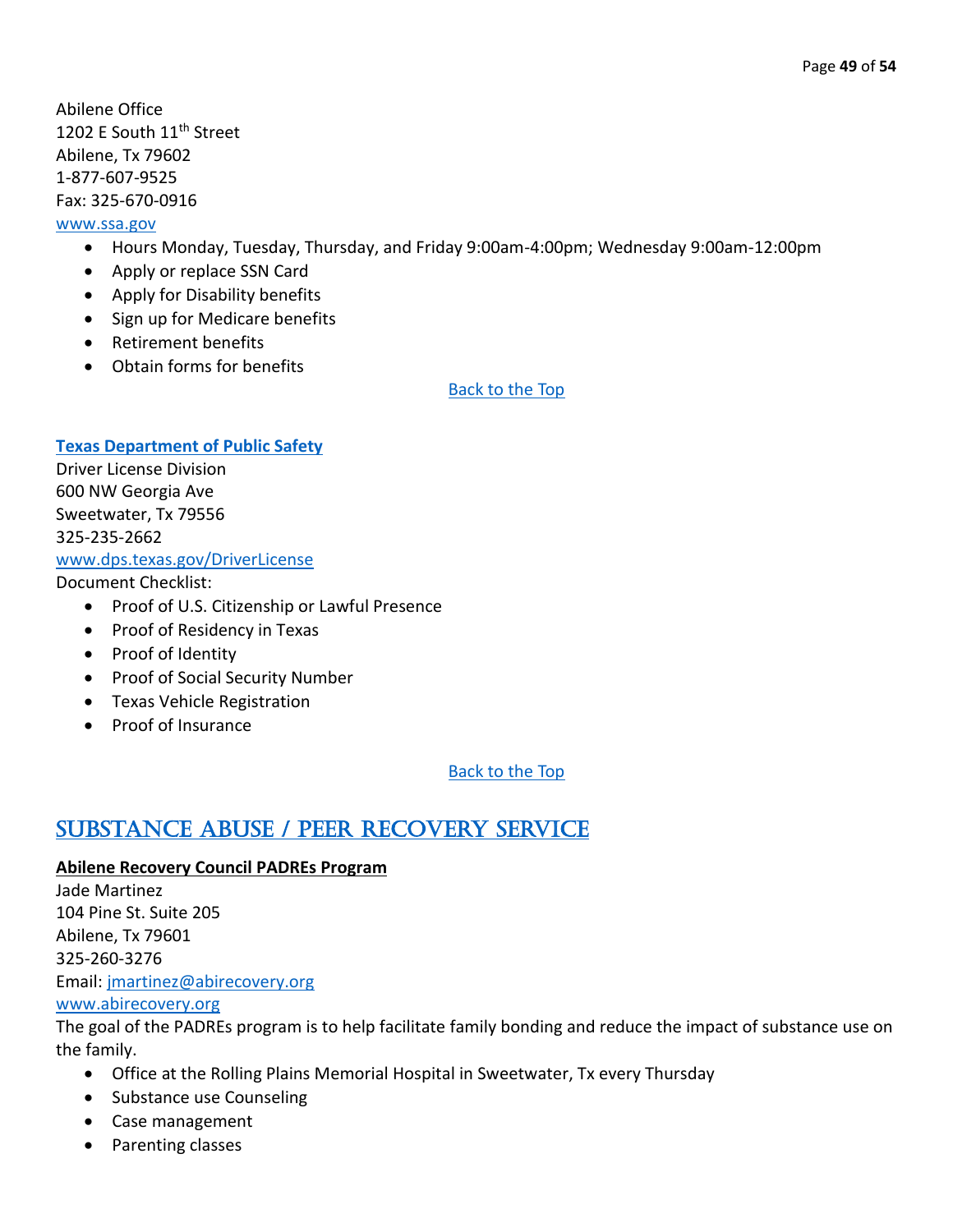- Family Group (peer led support group)
- Evidence Based education
- Community referrals
- Rapid HIV testing
- Pregnancy testing
- Baby/toddler supplies diapers, wipes for expecting parent and parents of children 6 years old and under

#### **Nolan County Renewal Project (N.C.R.P.)**

Stacy Boil Jeanie Bohall 2401 E Broadway Sweetwater, Tx 79556 Stacy Boil – 325-721-0880 Jeanie Bohall – 325-338-9292 Email: [nolancountyrenewalproject@gmail.com](mailto:nolancountyrenewalproject@gmail.com) The Nolan County Renewal Project's mission is twofold:

- To increase the presence of mental health resources in Nolan County and bring awareness of already existing mental health resources in Nolan County.
- Provides counseling and programs to assist the community in a health and holistic approach to mental wellness. Counseling is free or highly discounted according to the individual or family.

Our counseling staff offers one on one, marriage, family, substance abuse, and adolescent counseling.

#### [Back to the Top](#page-1-0)

**Nolan County Veterans Services** Robert McBride 100 E. 3rd Street, Suite 110D Sweetwater, Tx 79556 325-235-2214 Email: [Robert.mcbride@co.nolan.tx.us](mailto:Robert.mcbride@co.nolan.tx.us) [www.co.nolan.tx.us/page/nolan.Veterans](http://www.co.nolan.tx.us/page/nolan.Veterans)

• Assist Veterans and their Surviving Spouses with State and Federal Veteran Benefits

#### [Back to the Top](#page-1-0)

#### **The Recovery Hall**

Roger Walker Courtney O'Callaghan 111 Cypress Street Sweetwater, Tx 79556 325-338-5647 325-320-0103 325-864-7002 Email: [itsharleyme@gmail.com](mailto:itsharleyme@gmail.com)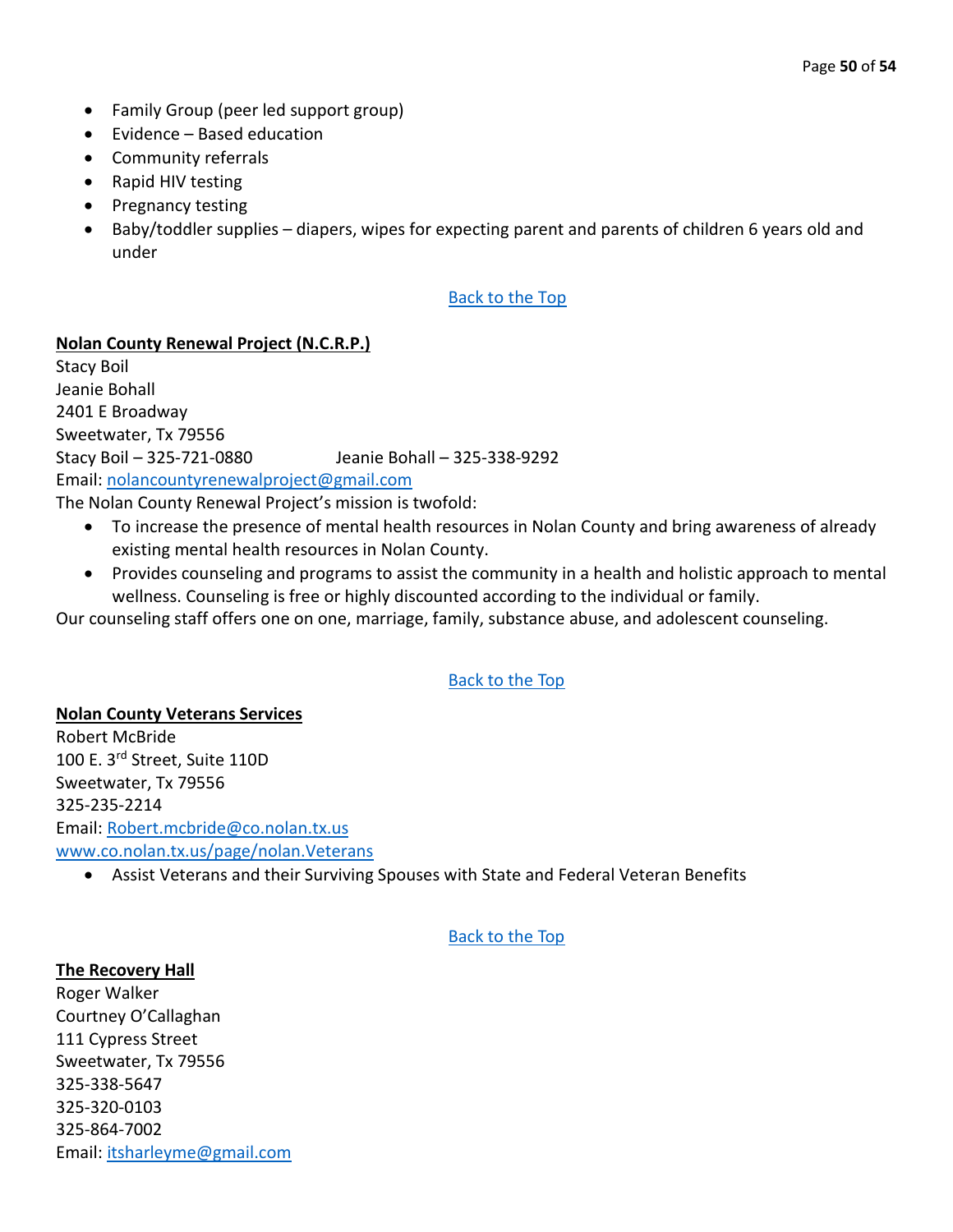[courtneyocallaghan262@gmail.com](mailto:courtneyocallaghan262@gmail.com) [sgetrdone0123@aol.com](mailto:sgetrdone0123@aol.com)

- AA 12-Step Program
- NA 12-Step Program
- Peer recovery service
- Mental Health substance use
- Community re-entry

#### [Back to the Top](#page-1-0)

#### **Rolling Plains Memorial Hospital Rural Health Clinic**

201 E. Arizona Ave Sweetwater, Tx 79556 325-235-8641 [www.rpmh.net/rural-health-clinic](http://www.rpmh.net/rural-health-clinic)

Office visits of an evaluation & management nature to both new and existing customers.

- Obstetric Services
- Pediatric Services
- Tele-Health Services
- Behavioral Health Services
- Chronic Care Management Services to our Medicare Patients with two or more Chronic Conditions.
- Annual Wellness Visits to our Medicare Patients
- Welcome To Medicare/IPPE Visits to our Medicare Patients
- Nursing Home Visits
- Home Health Visits
- Nurse Visits
- Injections and Vaccinations
- Workers' Compensation Services
- Audiology Tests as needed
- Limited Ultrasound Services via handheld Butterfly Ultrasound equipment and GE Volumed Ultrasound Equipment.
- Basic X-Ray Services (Trunk & Limb)
- CLIA Waived Lab Services: Urine, Hemoglobin, Hematocrit, Blood Glucose, Pregnancy Tests, Stool Specimens.
- Procedures provided within the scope of services of an RHC.
- Morning Walk-In Services (7:00 am 8:00 am, Mon.-Fri.)
- Evening Walk-In Services (4:00 pm 6:00 pm, Mon.-Thu.)
- Saturday Walk-In Services (8:00 am 12:00 pm, Saturday)
- Moderate complexity Laboratory Services

Other diagnostic testing to determine need for referral to other more specialized medical locations.

<span id="page-50-0"></span>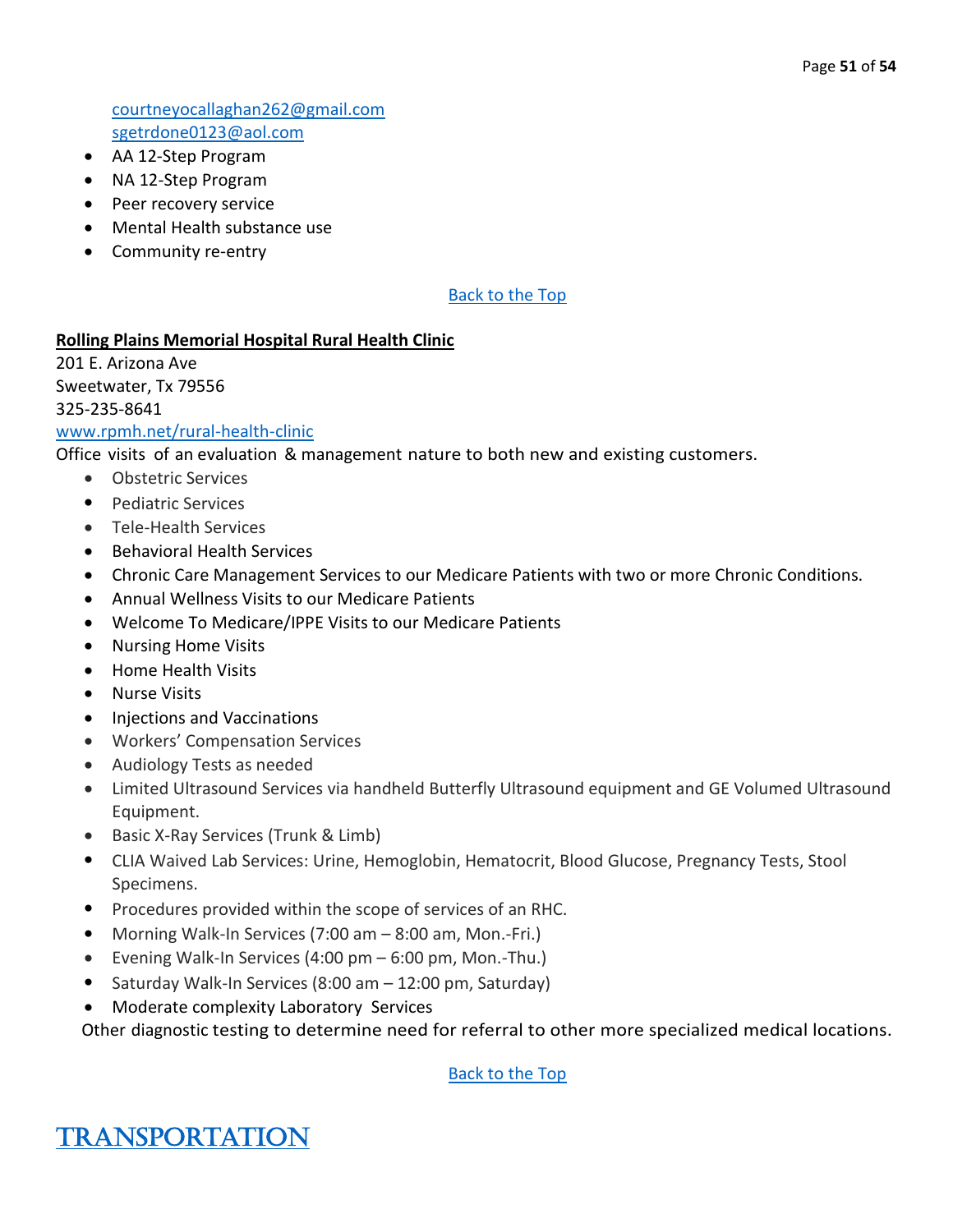<span id="page-51-1"></span>**[CARR \(City and Rural Rides\) Central Texas Rural Transit District](#page-51-1)**

Serving Nolan County, Texas Angela Rodriguez, Lexus Carroll 1031 Early Blvd, Early Tx 76802 Early, Tx 76802 325-214-1623 325-513-8337 Email: [angela@cityandruralrides.com](mailto:angela@cityandruralrides.com) [lexus@cityandruralrides.com](mailto:lexus@cityandruralrides.com) [www.cityandruralrides.com](http://www.cityandruralrides.com/)

Central Texas Rural Transit District (CARR) is an efficient transportation system for residents of Brown, Callahan, Coleman, Comanche, Eastland, Erath, Nolan, Runnels, Shackelford, Stephens, and Rural Taylor Counties.

- CARR serves individuals with varying ages (children, teenagers, adults, and elderly), physical challenges, economic and financial status, and ethnic backgrounds
- Provides curb-to-curb transportation with **door-to-door service** available when requested during advanced scheduling
- Trained staff for the operation and control of the system
- Transportation operating hours from 7:30am 5:30pm Monday through Friday with no services on the weekends

[Back to the Top](#page-1-0) 

**The LifeHouse** Natasha Daniel, Director 1208 Hailey St. Sweetwater, Tx 79556 325-933-4015 Email: [natasha@lifehouse.love](mailto:natasha@lifehouse.love) [www.lifehouse.love](http://www.lifehouse.love/)

- Non-Profit outreach ministry in connection with the Sweetwater Ministerial Alliance
- Meeting the spiritual, emotional, and physical needs of individuals and families in Nolan County

[Back to the Top](#page-1-0)

### <span id="page-51-0"></span>[Utilities Assistance](#page-51-0)

#### **Highland Heights United Methodist Church**

Rev. Larry Holder 1801 Lamar St. Sweetwater, Tx 79556 325-235-2454 806-685-0529

- Church worship service at 10:30am on Sunday
- Provides Family and Financial Counseling
- Provides families in need with food and Christmas gifts
- Provides items to Nolan County Assistance and Welfare office
- Emergency assistance with gas and hotel room
- Blessing Box with food for those in need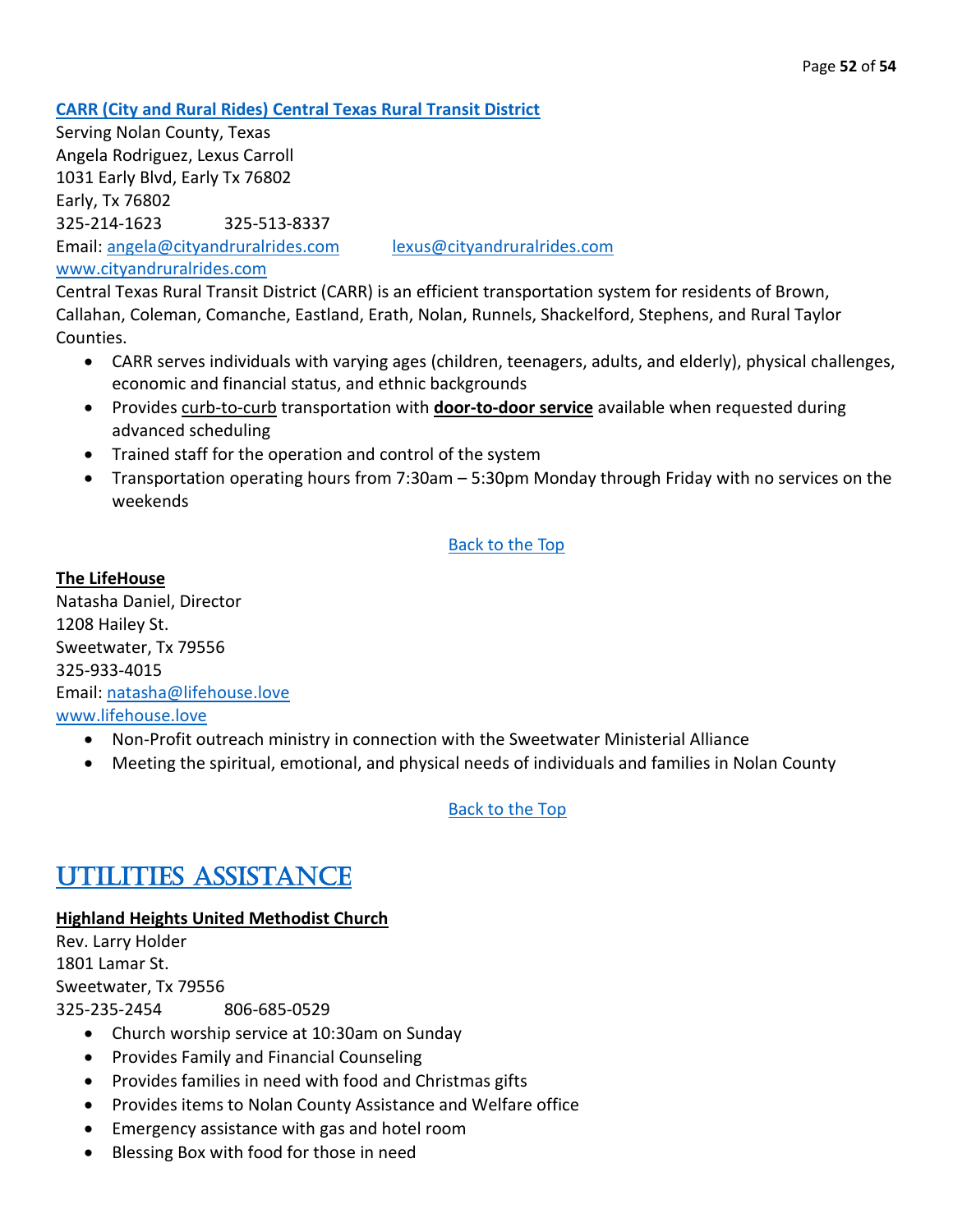#### **The LifeHouse**

Natasha Daniel, Director 1208 Hailey St. Sweetwater, Tx 79556 325-933-4015 Email: [natasha@lifehouse.love](mailto:natasha@lifehouse.love) [www.lifehouse.love](http://www.lifehouse.love/)

- Non-Profit outreach ministry in connection with the Sweetwater Ministerial Alliance
- Meeting the spiritual, emotional, and physical needs of individuals and families in Nolan County

#### [Back to the Top](#page-1-0)

#### **West Texas Opportunities**

Jacque Lopez Mayra Hernandez 1105 Bell St Sweetwater, Tx 79556 325-236-9201

#### [www.gowto.org](http://www.gowto.org/)

The Mission of West Texas Opportunities, Inc. is to ease the limitations of poverty by investing in families to improve their quality of life. We assist in utility assistance and help keep a stable and independent life.

#### [Back to the Top](#page-1-0)

### <span id="page-52-0"></span>[Veterans Services](#page-52-0)

#### **Nolan County Veterans Services**

Robert McBride 100 E. 3rd Street, Suite 110D Sweetwater, Tx 79556 325-235-2214 Email: [Robert.mcbride@co.nolan.tx.us](mailto:Robert.mcbride@co.nolan.tx.us) [www.co.nolan.tx.us/page/nolan.Veterans](http://www.co.nolan.tx.us/page/nolan.Veterans)

• Assist Veterans and their Surviving Spouses with State and Federal Veteran Benefits

[Back to the Top](#page-1-0) 

#### **Workforce Solutions of West Central Texas**

Phyllis Roberson 1105 Bell St Sweetwater, Tx 79556 325-235-4324